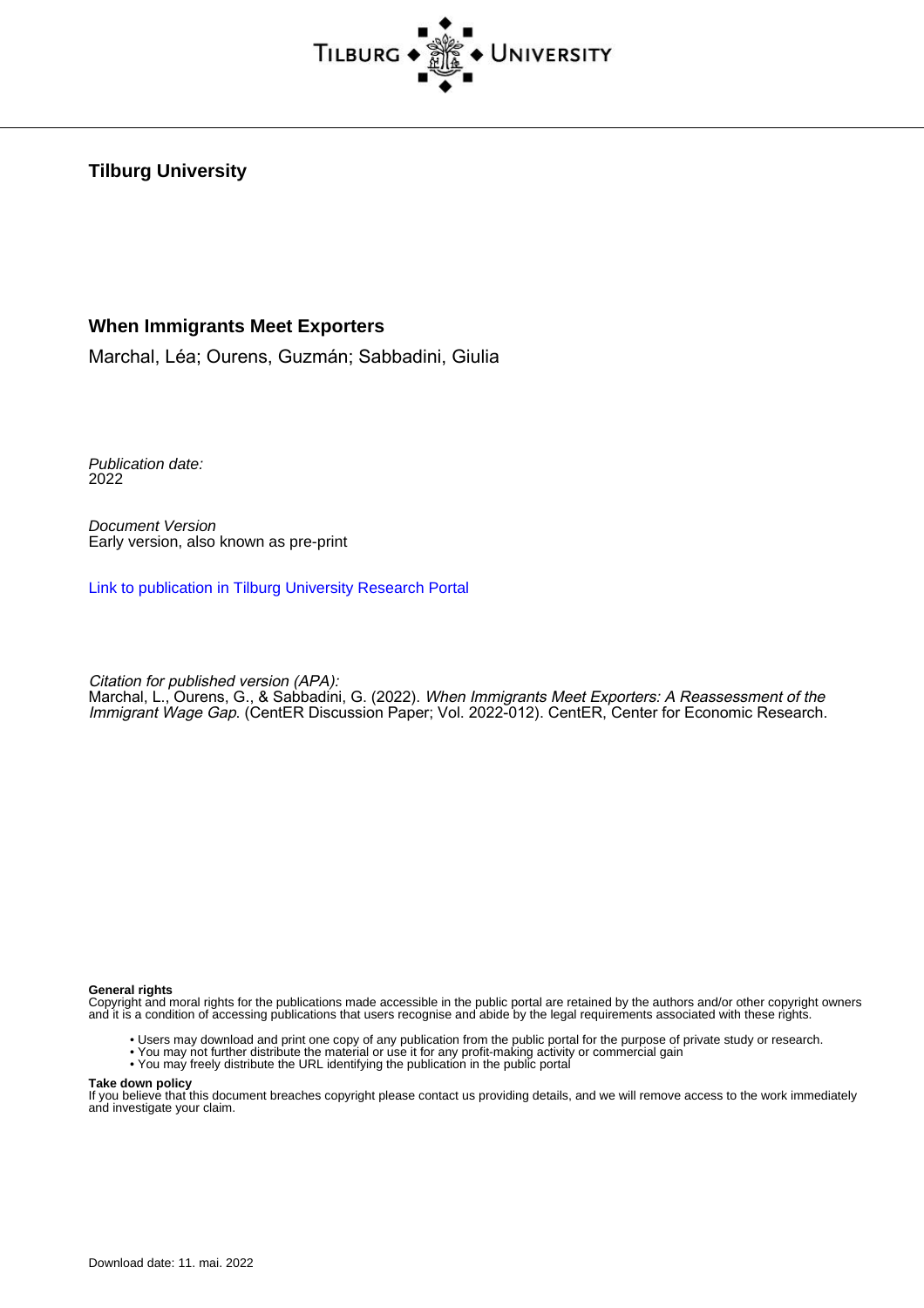

No. 2022-012

# **WHEN IMMIGRANTS MEET EXPORTERS: A REASSESSMENT OF THE IMMIGRANT WAGE GAP**

By

Léa Marchal, Guzmán Ourens, Giulia Sabbadini

4 May 2022

ISSN 0924-7815 ISSN 2213-9532

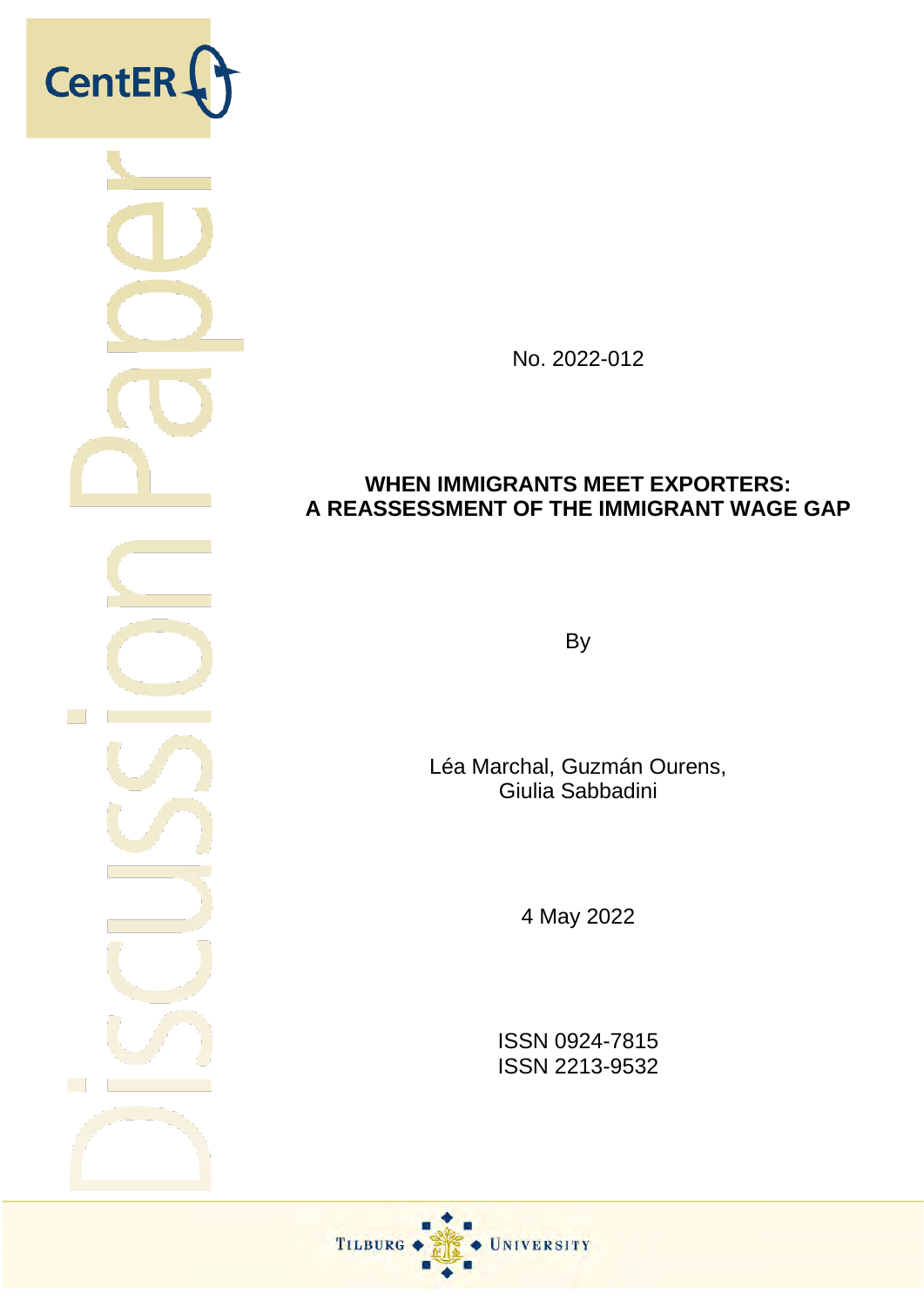# When Immigrants Meet Exporters: A Reassessment of the Immigrant Wage Gap*<sup>∗</sup>*

### Léa Marchal*†* , Guzmán Ourens*♢*, and Giulia Sabbadini*‡*

*†*University of Paris 1 Pantheon-Sorbonne - CES (8174); lea.marchal@univ-paris1.fr

*♢*Department of Economics-Tilburg University; g.ourens@uvt.nl

*‡*Graduate Institute of International and Development Studies; giulia.sabbadini@graduateinstitute.ch

### May 4, 2022

#### **Abstract**

We use French employer-employee data for the manufacturing sector from 2005 to 2015 to reassess the wage gap between native and foreign workers. In line with previous evidence, we find that immigrants earn less than natives, white-collar workers earn more than bluecollar workers, and exporters pay higher wages. In a new contribution to this literature, we find that the immigrant wage gap varies with the export intensity of the firm and the occupational group of the worker. We present a theoretical model with heterogeneous firms and workers to show that our findings are consistent with white-collar immigrant workers capturing an informational rent, as they provide exporters with valuable information for accessing foreign markets. We provide evidence for this mechanism. First, we analyse how the immigrant wage gap varies with the complexity of the firm export activity. Second, we study how the average wage of immigrant workers from different origin groups varies with the export activity of the employing firm in those same origin regions.

**Keywords**: Export, Firm; Heterogeneity; Immigrant workers; Wage inequality

#### **JEL Codes**: F14, F22, F16

*<sup>∗</sup>*Acknowledgements: This research work is funded by a public grant overseen by the French and the German national research agencies (ANR and DFG) for the project NAWaCC (ANR-17-FRAL-0011). We also thank the CTEI at IHEID for their financial support. The access to the administrative data used in this paper is supported by a public grant overseen by the French National Research Agency (ANR) as part of the Investissements davenir' program (ANR-10-EQPX-17 Centre daccès sécurisé aux données CASD). We are grateful to Richard Baldwin, Agostina Maria Brinatti, Julia Cajal-Grossi, Rahel Felder, Boris Hirsch, Florian Mayneris, Clément Nedoncelle, Florian Sniekers, and Teodora Tsankova for their constructive remarks on the different versions of the paper. We thank the participants to the 2018 SAW workshop, MIDI Seminar at INED, 2018 Aarhus-Kiel Workshop, 2019 SAW project workshop, IELM seminar at Paris 1, IHEID BBL seminar, AFSE 2021, ETSG 2021, 11th conference on the Economics of Global Interactions, and FIND seminar for useful discussions and comments. **Declarations of interest:** none. **Data availability statement:** The authors confirm that the data supporting the findings of this are confidential.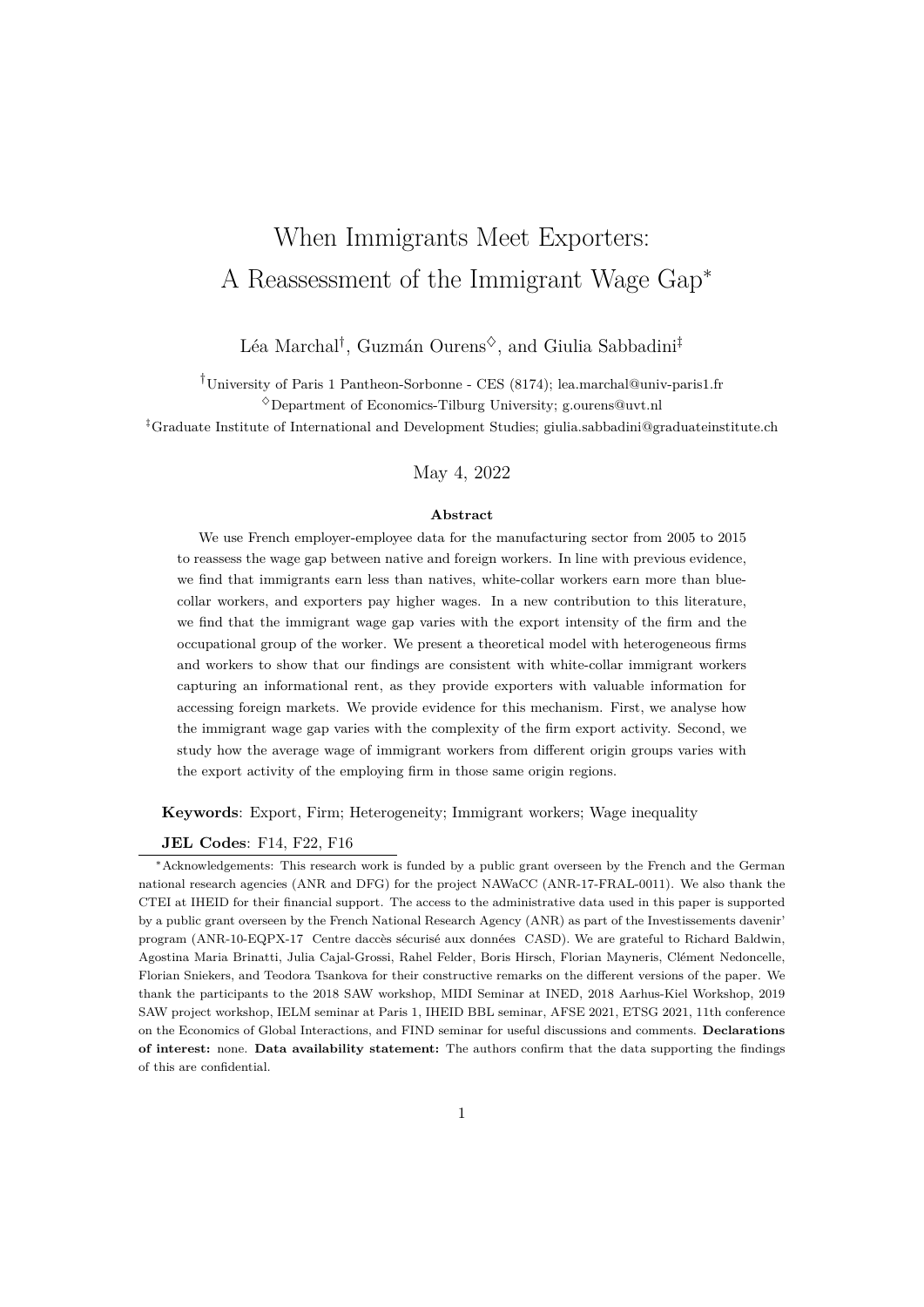### **1 Introduction**

This article contributes to the discussion on trade and wage inequality by investigating whether the wage gap between native and immigrant workers depends on the export activity of the employing firm. On the one hand, labour economists have long shown that immigrant workers face wage inequality with respect to natives ([Anderson et al.](#page-35-0), [2019\)](#page-35-0). This wage gap is striking at arrival and reduces with time, although some immigrant groups never reach wage equality with natives. Using OECD data for 2005, [Dustmann and Glitz](#page-36-0) [\(2011](#page-36-0)) estimate the median wage gap to be 21% in the United States and 10% in France. For the French manufacturing sector, the mean wage gap was equal to  $4.3\%$  in  $2005$  and  $9.29\%$  in  $2015<sup>1</sup>$ . On the other hand, trade economists have found that exporting manufacturing firms pay higher wages than domestic firms ([Bernard](#page-35-1) [et al.,](#page-35-1) [1995](#page-35-1); [Schank et al.,](#page-37-0) [2007\)](#page-37-0), although trade generates wage inequality within firms ([Klein](#page-36-1) [et al.](#page-36-1), [2013](#page-36-1); [Friedrich](#page-36-2), [2015](#page-36-2); [Georgiev and Juul Henriksen,](#page-36-3) [2020\)](#page-36-3). This article positions itself at the intersection between the two aforementioned strands of literature by studying whether the immigrant wage gap varies along the distribution of the export activity of the firm. We find that the immigrant wage gap is smaller and can turn in favour of immigrants for white-collar workers employed in exporting manufacturing firms.

Immigrant workers may gain more than native workers when the employing firm increases its export activity, due to the complementarity between their export-specific knowledge and the export activity of the firm. It is now well established that immigrant workers foster firm-level exports. A number of papers show that skilled and educated immigrants foster exports by reducing transaction costs, intended as cultural and institutional differences, and by easing integration into business networks. Using data on service firms in the U.K., [Ottaviano et al.](#page-37-1) ([2018\)](#page-37-1) find that an increase in the supply of immigrant workers fosters bilateral exports for language-intensive and culture-specific services. [Andrews et al.](#page-35-2) ([2016\)](#page-35-2) for Germany and [Hiller](#page-36-4) ([2013\)](#page-36-4) for Denmark show that immigrants help firms reduce their trade costs and foster export sales thanks to their destination-specific knowledge. A related strand of literature shows that immigrant workers foster trade by improving firm integration in the global value chain through their networks and through their knowledge on input quality ([Bastos and Silva](#page-35-3), [2012](#page-35-3); [Hatzigeorgiou and Lodefalk](#page-36-5), [2016](#page-36-5); [Egger et al.,](#page-36-6) [2019;](#page-36-6) [Ariu et al.](#page-35-4), [2019](#page-35-4)).

We posit that three effects shape the wage distribution between native and immigrant workers: an *immigrant discount*, an *export premium* and a *skill premium*. In addition, we propose that these effects interact such that wage inequality faced by skilled immigrants may be lower in exporting firms as these individuals can exploit an informational rent. Using French employeremployee data from 2005 to 2015, we confirm the existence of the three effects: (i) immigrant workers earn less than native workers (immigrant discount), (ii) exporting firms pay higher wages than non-exporting firms (export premium), and (iii) white-collar workers earn more than blue-collar workers (skill premium). In a new contribution to this literature, we find that the

<sup>1</sup>Authors' calculations using the DADS panel data.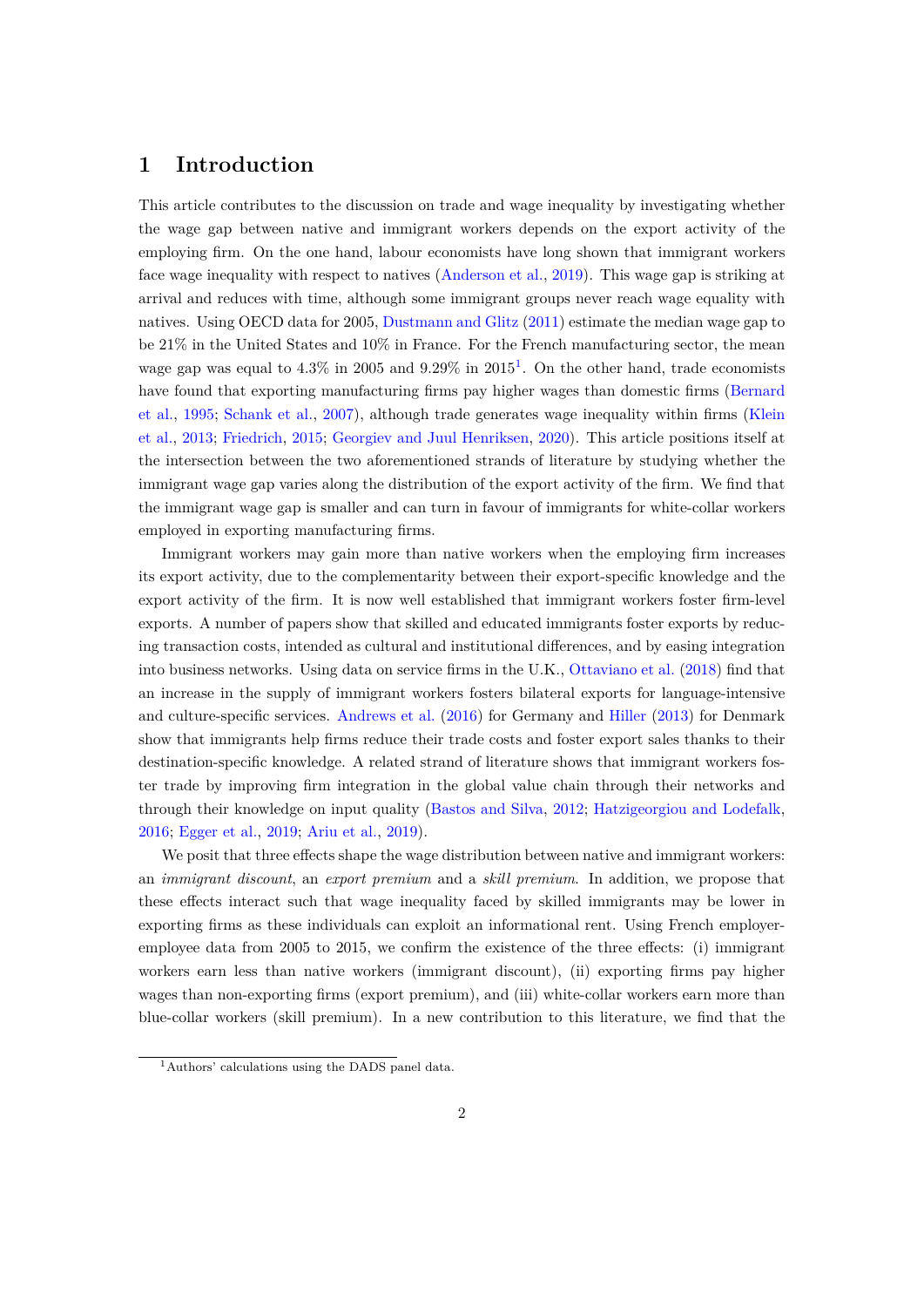immigrant wage gap varies with the export intensity of the firm and the occupational group of the worker within the firm.

We develop a theoretical model to rationalise these findings. We rely on a [Diamond](#page-36-7) ([1982\)](#page-36-7)-[Mortensen](#page-37-2) [\(1982](#page-37-2))[-Pissarides](#page-37-3) ([1985\)](#page-37-3) (DMP hereafter) search and matching setting that yields an immigrant discount when natives face better labour market conditions than immigrants, and a skill premium when a higher skill level translates into a higher marginal product for a certain type of labour. Firms are heterogeneous in productivity and face costs to exporting as in [Melitz](#page-36-8) [\(2003\)](#page-36-8), which allows the export activity to be concentrated in a subset of firms. The employment of high-skilled immigrants reduces the cost of exporting which creates a premium for that particular factor. This premium can be associated to an informational rent. In equilibrium, high-skilled immigrants can obtain higher wages than natives in the same occupational group, when the premium for this particular group overcompensates for the immigrant discount.

The closest theoretical work to ours has been proposed by [Chassamboulli and Palivos](#page-36-9) [\(2014](#page-36-9)). This model features a DMP setting with two labour markets, for high-skilled and low-skilled workers, in which natives and immigrants compete for jobs. We build on this model by adding firm heterogeneity and trade, in order to have both individual and firm characteristics determining wage inequality. Other important works introducing Melitz-type trade with heterogeneous firms into models with labour market frictions are [Helpman et al.](#page-36-10) ([2010\)](#page-36-10), [Felbermayr et al.](#page-36-11) [\(2011](#page-36-11)) or [Amiti and Davis](#page-35-5) [\(2012](#page-35-5)). However, labour is a homogeneous factor in most of this literature. A notable exception is [Sampson](#page-37-4) ([2014\)](#page-37-4), who introduces labour heterogeneity in one dimension. In the model presented here, workers are heterogeneous in two key dimensions: origin and skill level.

We then evaluate the prediction of the model. Our empirical results are obtained from a standard wage equation in which we introduce variables indicating the status of workers (native or immigrant, blue- or white-collar) and the export activity of firms. To address endogeneity concerns regarding the export activity of the firm, we instrument the firm export share – our baseline measure of export activity – with the world import demand for varieties that the firm produces, as proposed by [Hummels et al.](#page-36-12) ([2014](#page-36-12)). We find that, on average, immigrant workers earn less than natives. This wage gap does not vary with the export intensity of firms for bluecollar immigrant workers. However, we obtain very different results for the sample of white-collar workers. When employed by firms with a low export intensity, white-collar immigrants earn less than their native counterparts. Yet, the gap reduces, or even reverses, for immigrants employed in high export-intensive firms. Our baseline specification allows us to quantify the exporting threshold: immigrant workers close their wage gap when working in firms that export more than 19%-40% of their total revenue, depending on the specification.

Our findings are compatible with the hypothesis that white-collar immigrant workers capture an informational rent because they provide exporters with valuable information for accessing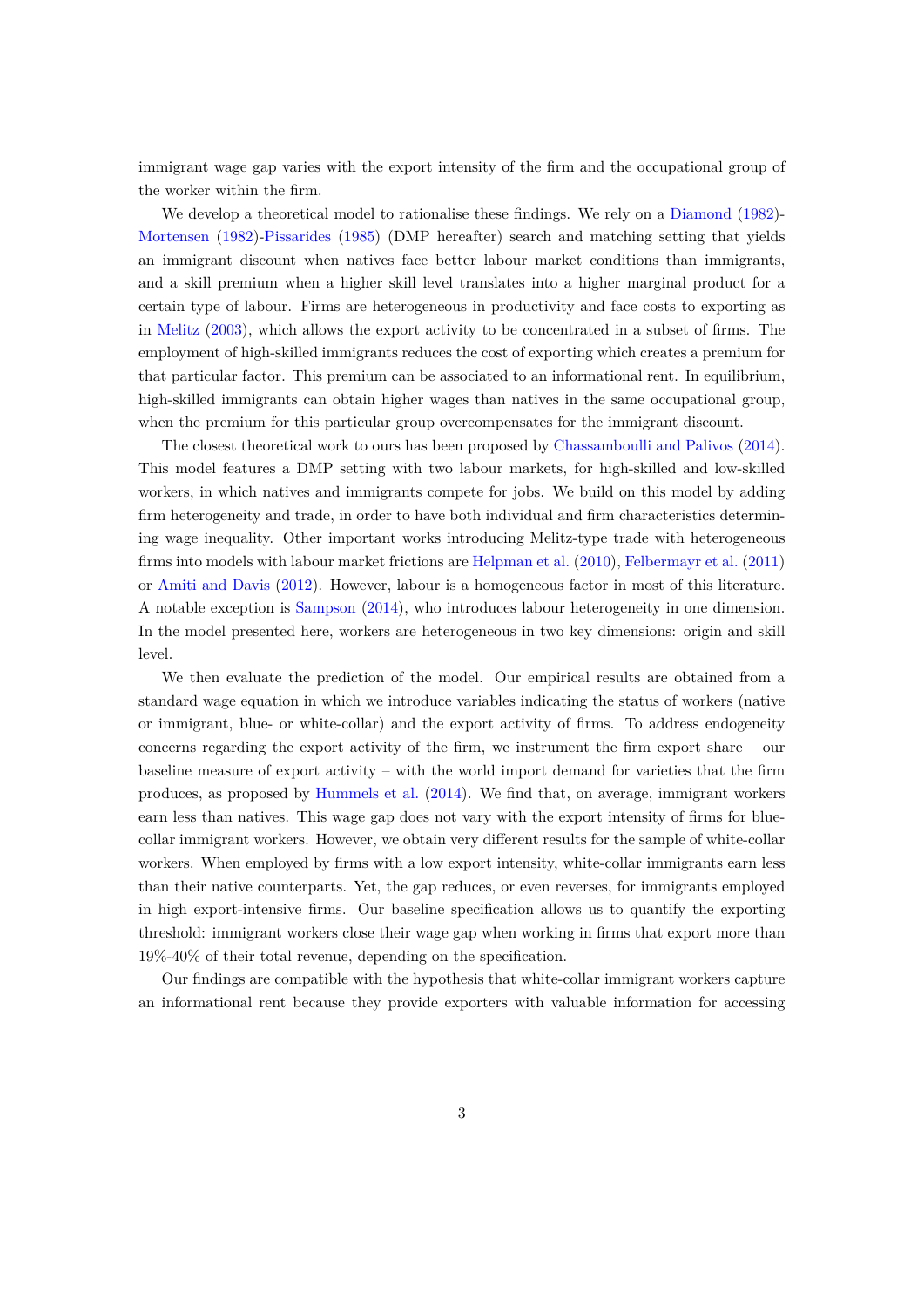foreign markets.<sup>2</sup> We provide evidence for this mechanism in three ways. First, we show that the wage gap varies with the complexity of the export activity of the firm, measured by the number of markets served by the firm. As export costs increase with complexity, a positive relationship between the wages of immigrants and the export complexity lends support to the idea that immigrant workers capture an informational rent. Second, we show that the average wage of workers from different origins (EU and non-EU countries) in a firm is differently affected by the firm-level share of exports sold in EU and non-EU countries. Assuming that immigrants of a particular group (e.g., EU citizens) possess knowledge specific to their origin market (the European Union), they should be better positioned than members of the other groups (non-EU immigrants and natives) to capture an informational rent when their firm exports more to that market than to the rest of the world. Third, we exploit the population census data, and we identify, the main origin country of the immigrant workers in each French district (*département*) every year. We then show that the average wage of immigrant workers in a firm, increases with the firm export share in the main country of origin of the immigrant community in the firm district.

This article joins a growing empirical literature showing how trade affects wage inequality. The standard literature shows how the reward to different factors of production is differently affected by trade shocks, depending on the country's comparative advantage and how relative prices change (see for example [Acemoglu,](#page-35-6) [2003](#page-35-6)). More recent literature has highlighted how trade together with workers' characteristics affect wage inequality. For example, [Verhoogen](#page-37-5) [\(2008](#page-37-5)) links trade and wage inequality through quality upgrading where higher-quality goods require higher-quality workers, and higher-quality workers are paid higher wages. Then, our article is related to [Bøler et al.](#page-35-7) [\(2018\)](#page-35-7), finding that exporters are associated to a larger gender wage gap. This is because exporting requires greater flexibility and if women are (perceived as) less flexible than men, this increases the gender wage gap. [Bonfiglioli and De Pace](#page-35-8) [\(2021](#page-35-8)) provide further evidence on the relationship between exporting and the gender wage gap, finding that an increase in the export activity widens the gender wage gap for blue-collar workers, while it reduces it for white-collar workers. This result corroborates the idea that exporting relies more on interpersonal skills, which reinforces female comparative advantage in white-collar positions.

Our results point to a new dimension through which trade can decrease wage inequality between high-skill native and immigrant workers. This policy implication is particularly relevant for economies where exporting is a major activity for the average firm. Further research on the effect of the export premium on wage inequality in alternative contexts should be welcomed.

<sup>&</sup>lt;sup>2</sup>It is important to mention that immigrant workers may also affect firm-level performance through higher productivity [\(Peri and Sparber](#page-37-6), [2009;](#page-37-6) [Mitaritonna et al.,](#page-36-13) [2017](#page-36-13); [Ottaviano et al.](#page-37-1), [2018\)](#page-37-1). Yet, productivity gains are a collective outcome resulting from the presence of both natives and immigrants within a firm, so they could hardly translate into a wage premium specific to immigrant workers only. We therefore disregard productivity effects and focus on the informational rent only.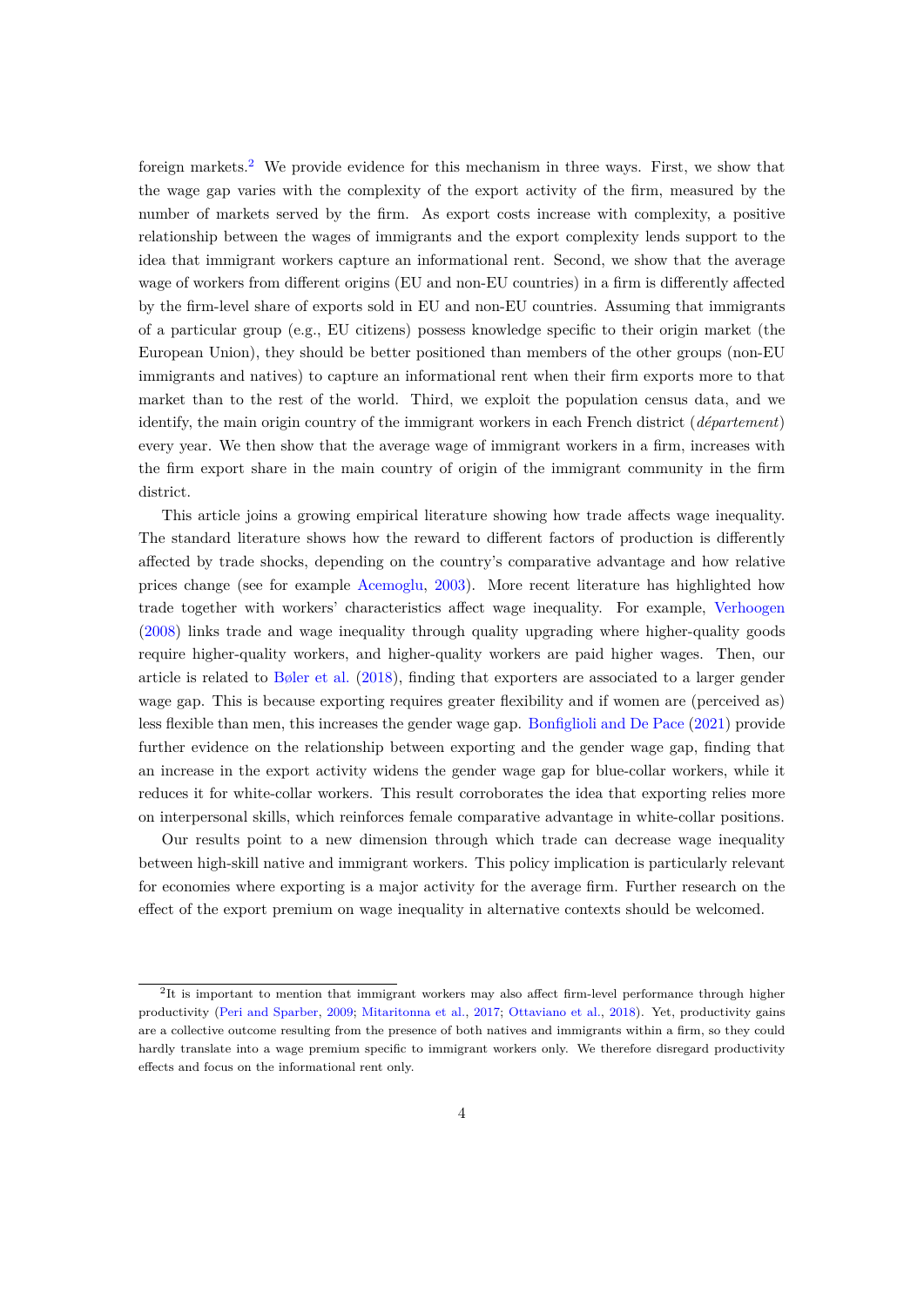### **2 Data and Descriptive Evidence**

#### **2.1 Data Sources**

We use three sources of confidential administrative data for French manufacturing firms from 2005 to 2015. We combine them using the *SIREN* code *(système d'identification du répertoire des entreprises)* which is a unique firm identifier used by the French administration.

**Administrative data on employees.** The first data source consists of annual employee declarations compiled by all wage-paying establishments located on the French mainland territory (*Déclarations Annuelles des Données Sociales*, DADS). All wage-paying legal entities established in France are required to fill payroll declarations.<sup>3</sup> The panel version of the DADS allows us to follow employee-contract-establishment spells of all employees born in October. The sample thus contains 1/12th of the working population and all firms that employ at least one worker born in October. The DADS contain information on the characteristics of the workers such as their administrative district of residence, gender, and immigration status (one can distinguish between French and foreign-born workers). Note that the dataset does not contain information on the country of birth of the immigrant worker. In this article, we refer to immigrant workers as foreign-born individuals. In an extension of the empirical analysis, we also use the citizenship of the workers (one can distinguish between French, other European, and non-European citizens). Additionally, the dataset contains information on the characteristics of the job spell such as the type of contract (full-time and part-time), the gross and net annualised wage in constant euros and the occupation.<sup>4</sup> The French classification of occupations *(Nomenclatures des professions et catégories socio-professionnelles)* allows us to identify blue- and white-collar workers. We define blue-collar workers as clerks and labourers, and white-collar workers as executives, higher intellectual professions and intermediate occupations (including, for instance, sales and business executives). Additional information about the occupational codes is provided in Appendix [A](#page-38-0). From now on, we use low-skill (high-skilled) and blue-collar (white-collar) workers interchangeably. Note that we do not observe the level of education of the workers in this dataset. However, the French population census of 2005 (*Recensement de la Population*) shows a clear positive correlation between the level of education and the occupation held by the individuals, for both groups of natives and immigrants (see Figure [A.1](#page-40-0) in Appendix [C\)](#page-40-1).

**Tax records.** We then use balance-sheet data featuring tax reports filled in by firms located in France. This dataset combines two administrative sources: the FICUS data from 2005 to 2007 *(Fichier de comptabilité unifié dans SUSE)* and the FARE data from 2008 to 2015 *(Fichier approché des résultats d'Esane)*. This dataset covers the manufacturing and the service sectors but excludes the agricultural and financial sectors. This dataset is exhaustive since there is no

<sup>3</sup>Only establishments employing civil servants are excluded from filling such declarations.

<sup>4</sup>Our sample starts in 2005 as information on part- and full-time contracts is available from 2005 onward.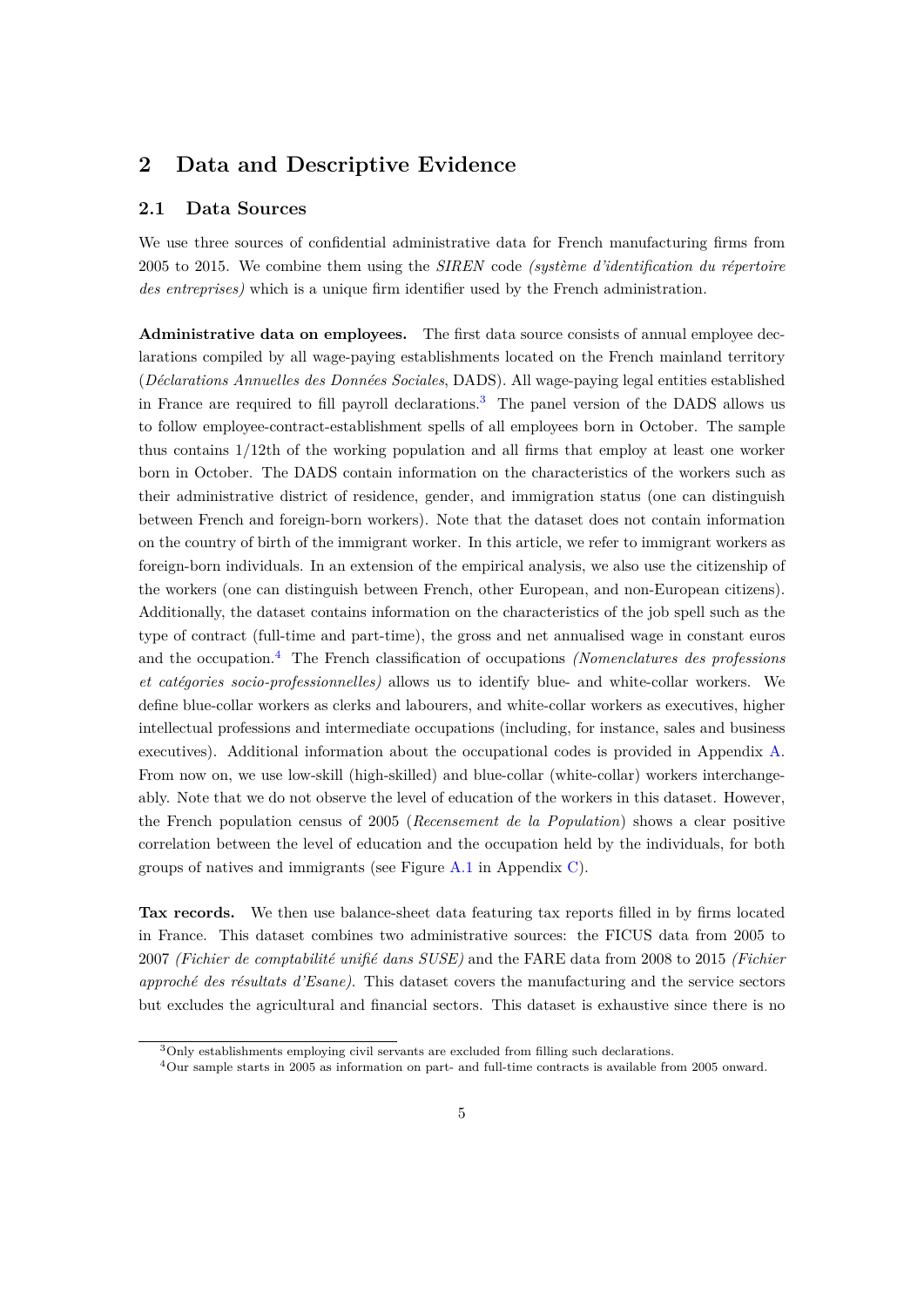firm cutoff set on the number of employees, and all firms report to the French tax administration. It contains information on firms' sales, main industry, debt, and other variables related to their accounting books. However, this dataset does not contain information on firm linkages such as their foreign affiliates.

**Trade data.** Information on the export activity of firms comes from the French customs data reporting shipments in value (euros) and in volume (tons) by NC8 product and origin/destination country.<sup>5</sup> The custom data provide information on the value of exports, as well as the number of products and destinations served by firms. Finally, to build the instrument approximating the world import demand faced by French firms, we use the Comtrade dataset that contains bilateral trade flows at the HS6 product level by origin and destination countries in U.S. dollars.<sup>6</sup>

#### **2.2 Descriptive Statistics**

Once all the data sources are combined, we obtain a sample of 1,821,525 worker-firm-year observations. We only keep workers with a full-time contract in order to avoid differences in wages due to differences in the number of hours worked in a year (full-time workers account for 86.66% of the initial sample). This choice could bias the estimations if, for example, immigrant workers were more likely to hold part-time positions than native workers. Yet, we find little difference between natives and immigrants. In that respect, 11.23% of natives and 12.43% of immigrants hold part-time positions.<sup>7</sup>

The baseline sample contains 45,037 manufacturing firms, 60.14% of which export at least once over the studied period. More precisely, out of 211,051 firm-year combinations, 125,360 display a positive export value. The sample confirms an important fact: exporters are large employers. Each year, approximately 83% of the workers are employed by an exporting firm. Table [1](#page-8-0) presents an overview of the firm characteristics by export status. Not surprisingly, exporters are significantly larger along several dimensions, such as revenues and total assets. The average skill intensity of workers is also higher for exporting firms. Interestingly, exporters do not hire a different share of immigrant workers than non-exporters. Switching perspective, one can see how firms' export activity varies with the employment of immigrant workers (Table [A.2](#page-41-0), Appendix [C](#page-40-1)). The data show that exporters employing immigrants display larger export values and larger export shares. They serve a larger number of export destinations and product varieties,

<sup>5</sup>Some thresholds apply for reporting to the customs office. Firms are required to report their shipments of goods to/from the EU only if larger than 150,000 euros and shipments to/from other countries only if larger than 1,000 euros or one ton. These thresholds eliminate only a small share of the total shipments ([Berman et al.,](#page-35-9) [2015](#page-35-9)).  $6$ For more details, see: <https://comtrade.un.org>. To convert the Comtrade data in euros, we use the

exchange rates from FRED that are available at <https://fred.stlouisfed.org/tags/series?t=exchange+rate>.

<sup>7</sup> Instead of relying on the yearly wage, one could use the hourly wage in order to keep part-time workers in the analysis. However, the information on the number of hours worked is often missing or misreported in the data.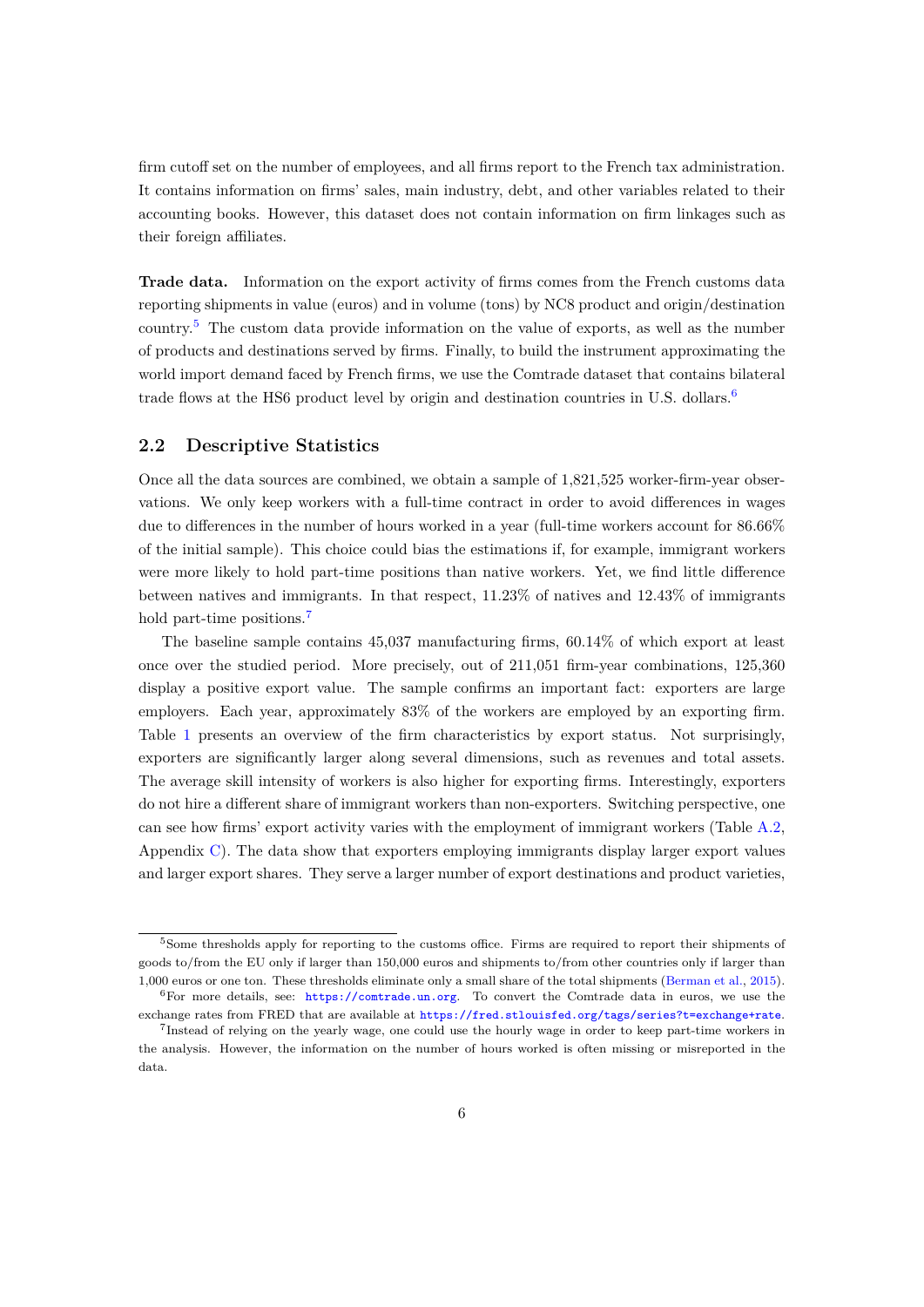as well as a significantly larger number of products-destination markets than their counterparts employing no immigrant workers.

<span id="page-8-0"></span>

|                                                | Non-Exporters |              |              | <b>Exporters</b> |              |              |         |
|------------------------------------------------|---------------|--------------|--------------|------------------|--------------|--------------|---------|
|                                                | Obs.          | Mean         | Std. Dev.    | Obs.             | Mean         | Std. Dev.    | Signif. |
| Total revenue                                  | 85.691        | $5.37e + 06$ | $1.61e + 07$ | 125.360          | $5.10e + 07$ | $4.04e + 08$ | ***     |
| Assets                                         | 85,663        | $2.70e + 06$ | $2.74e+07$   | 125.342          | $3.50e + 07$ | $2.83e+0.8$  | ***     |
| Average nr. of employees                       | 85.691        | 30.72        | 55.67        | 125.360          | 150.90       | 478.48       | ***     |
| Share of employees in high-skilled occupations | 80,683        | 0.169        | 0.226        | 118,558          | 0.292        | 0.241        | ***     |
| Share of foreign-born                          | 85,691        | 0.098        | 0.212        | 125.360          | 0.098        | 0.173        |         |

Table 1: Summary Statistics by Firm Export Status.

*Notes:* This table reports descriptive statistics for two groups of firm-year observations. In each year, we identify firms displaying a null export value and firms displaying a positive export value.

The sample includes 400,221 workers among whom 10.27% are immigrants. Immigrant workers represent 8.85% of the total employment of white-collar workers and 10.60% of blue-collar workers. The largest district is *Île-de-France* (Paris agglomeration) with 6,004 manufacturing firms and 12.42% of total employment. However, this number hides a significant degree of heterogeneity between native and immigrant workers: while 11.29% of the natives work in *Îlede-France*, this number rises to 24.36% for immigrants. Finally, we report a number of statistics on individuals by immigration status (Appendix [C](#page-40-1), Table [A.3](#page-41-1)).

#### **2.3 Stylised Facts**

We provide some descriptive statistics on the wage distribution for the workers in our sample. First, wage differences are correlated with a number of characteristics of the firm, in particular the export status of the employing firm: individuals employed by non-exporting firms earn about 6,503 euros less than individuals employed by exporting firms (which is equivalent to 0.33 log percentage points). Second, wage differences are correlated with individual characteristics such as the gender, age, and occupation of the individual. On average, an individual in a white-collar position earns about 15,838 euros more than a blue-collar worker (about 0.66 log percentage points). Third, natives earn about 1,374 euros more than immigrants (about 0.06 log percentage points) which suggests the presence of an immigrant discount. Figure [A.2](#page-42-0) (Appendix [C](#page-40-1)) shows a large heterogeneity in the immigrant wage gap across occupations for the group of white-collar workers, while it shows that immigrant workers earn less than natives in all the occupations for the group of blue-collar workers.

In this article, we argue that the wage gap faced by immigrant workers in white-collar positions is lower, if not reversed, when they are employed by exporting firms. Figure [1](#page-9-0) plots the average wage differential between native and immigrant workers in each percentile of the distribution of export share. We distinguish between blue- and white-collar workers on the left- and right-hand side of the figure, respectively. For the sample of blue-collar workers, we find that compared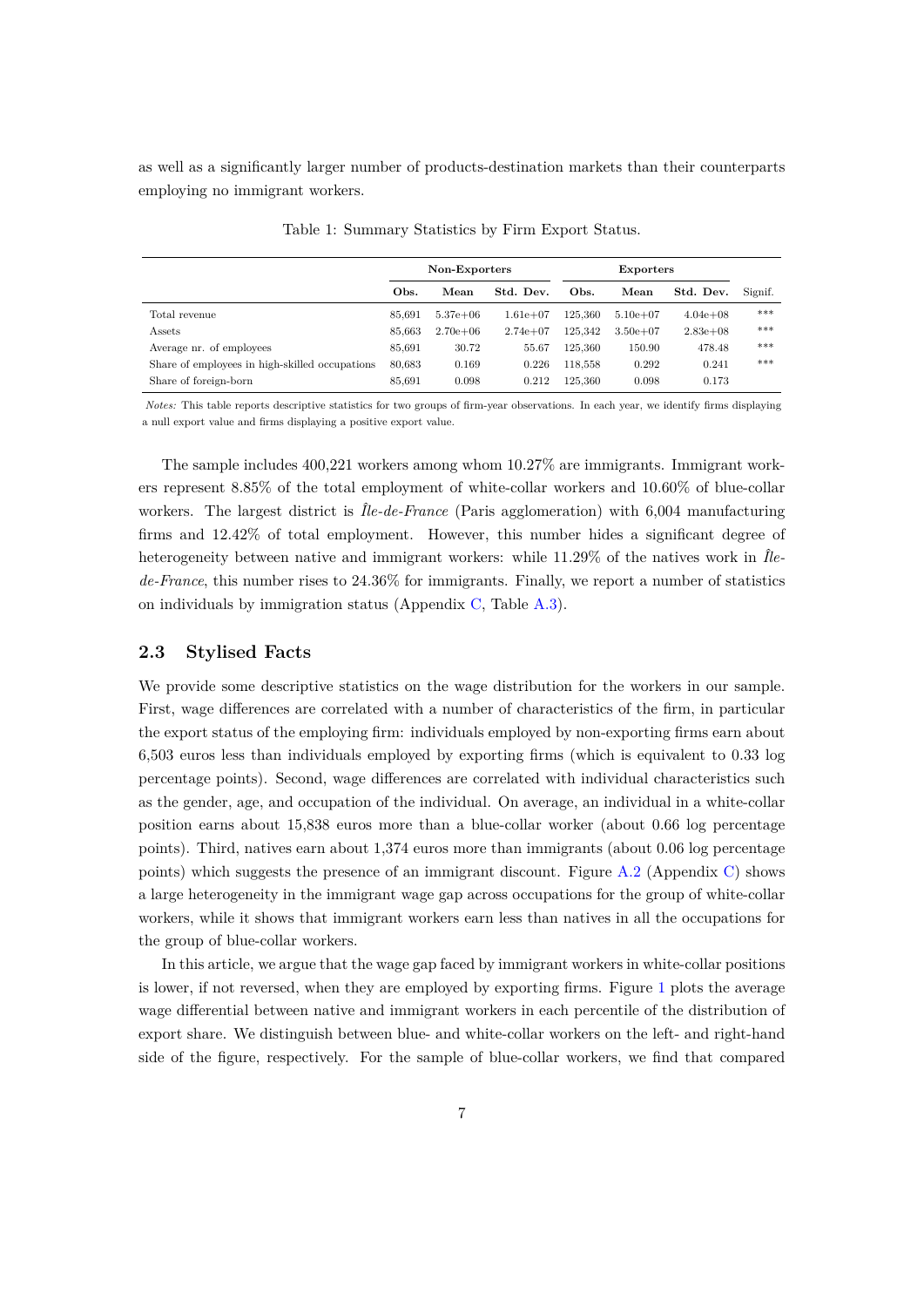with native workers, immigrant workers earn consistently less along the entire distribution of firm export share. For the sample of white-collar workers, immigrant individuals earn a lower wage than natives at the beginning of the distribution, however, they earn higher wages than natives in firms whose export share belongs to the 30th percentile, and above. Therefore, the wage differential between white-collar natives and white-collar immigrants seems to be lower or even reversed (to the benefit of immigrants) when firms' export share increases.

<span id="page-9-0"></span>

Figure 1: Immigrant Wage Gap and Exports by Occupation Groups.

*Notes:* Each figure plots the average wage differential between native and foreign workers in each percentile of the distribution of export share. The distribution is computed within each industry-year. Wage differentials *βg* are obtained from a wage equation, where we introduce a set of interaction terms between a dummy for immigrant individuals  $(\mathbb{D}_i)$  and another dummy indicating the percentile g of the distribution of export shares to which the firm employing the individual belongs:  $\ln w_{i(j)t} = \mathbb{D}_i \times \sum_{g=1}^G \beta_g 1 \left[ Export_{jt} \in g \right] + X'_{it} \Gamma + X'_{jt} \Theta + \varphi_{dt} + \varphi_{st} + \varepsilon_{it}$ . The regression includes individual characteristics denoted *X′ it* (gender, age, experience and experience squared), firm controls denoted *X′ jt* (firm size and age of the firm) as well as district-time and industry-time fixed effects. Coefficients are reported together with their 10 percent confidence interval.

### **3 Theoretical Framework**

In this section, we present a theoretical framework highlighting the different effects driving the wage differential between native and immigrant workers. The model embeds a typical DMP search and matching setting and a trade model with monopolistic competition and heterogeneous firms *à la* [Melitz](#page-36-8) ([2003\)](#page-36-8), extended to allow for multiple inputs.

The model rationalises a higher wage for natives, i.e., an *immigrant discount*, because native workers have a better outside option than immigrant workers. It also yields a *skill premium* when a higher skill level translates into a higher marginal product. The theoretical framework features the well-known self-selection of the most productive firms into exporting as in [Melitz](#page-36-8) [\(2003](#page-36-8)). The model exhibits an *export premium* as firms that are bigger demand more of each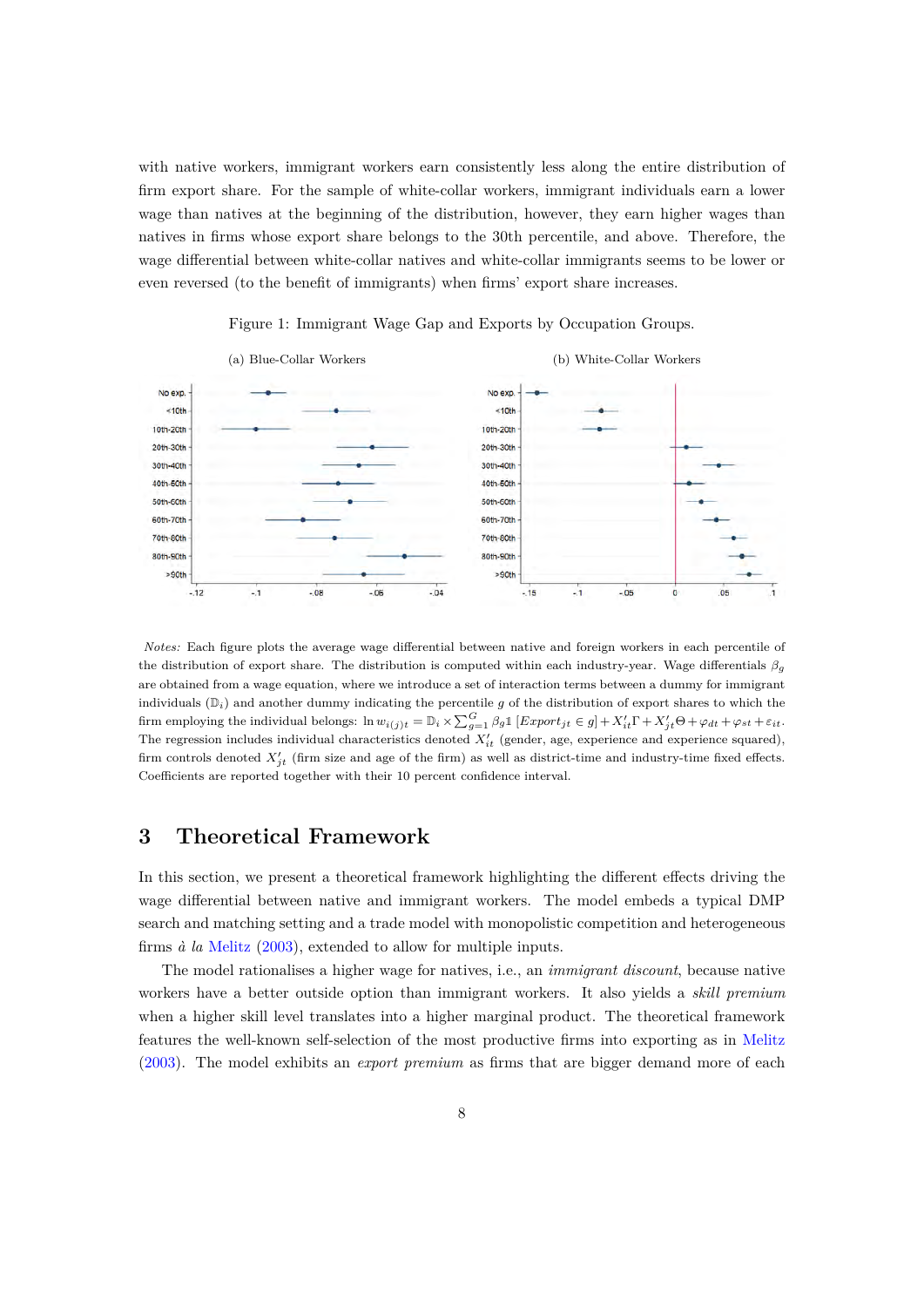input, which increases input prices. In addition, it allows for a wage premium specific to one factor of production – here, high-skilled immigrants – when this factor contributes relatively more to increase export profits. This premium can be interpreted as an information rent. Our model allows for high-skilled immigrants to obtain higher wages than high-skilled natives when the informational rent they earn offsets the immigrant discount. All proofs are provided in Appendix [B](#page-39-0).

#### **3.1 Model Set-Up**

There is one economy open to international trade and closed to financial capital movements and migration.<sup>8</sup> The trading partner of the main economy is not explicitly modelled and is assumed to be symmetric in every way. Perfectly competitive firms produce intermediate inputs  $y_{ij}$  using only labour of type *ij* with  $i = L, H$  (low-skilled and high-skilled respectively) and  $j = I, N$ (immigrant and native respectively). Firms producing each intermediate input have access to the same technology and are homogeneous. Intermediates are combined with capital (*K*) to produce different varieties  $y(\omega)$  of a final good Y that is consumed. Firms producing final goods operate under monopolistic competition and are heterogeneous in their productivity level. There is free trade in the final good sector, while intermediate inputs are not traded internationally. There is free entry into production of intermediate and final goods.

### **3.2 Consumers**

Consumers are homogeneous in all economies. Preferences are CES across differentiated varieties  $\omega$  and consumed as an aggregate good as follows:

$$
Y = \left[ \int_{\omega \in \Omega} y(\omega)^{\frac{\sigma - 1}{\sigma}} d\omega \right]^{\frac{\sigma}{\sigma - 1}} \tag{1}
$$

with  $\sigma > 1$  governing the elasticity of substitution across varieties, and  $\Omega$  being the set of all varieties available. The following aggregate price can be derived:

$$
P = \left[ \int_{\omega \in \Omega} p(\omega)^{1-\sigma} d\omega \right]^{\frac{1}{1-\sigma}} \tag{2}
$$

where  $p(\omega)$  is the price of variety  $\omega$ . The demand function for each variety takes the well-known expression:

$$
y(\omega) = Y \left[ \frac{p(\omega)}{P} \right]^{-\sigma} \tag{3}
$$

Consumers of type  $ij$  work for a wage  $w_{ij}$ . All consumers obtain real returns  $\iota$  over their savings. We normalise the mass of native workers to 1. Let  $\lambda$  be the exogenous share of native

<sup>&</sup>lt;sup>8</sup>Allowing for factor flows would change the results quantitatively but not qualitatively as long as realistic frictions are in place.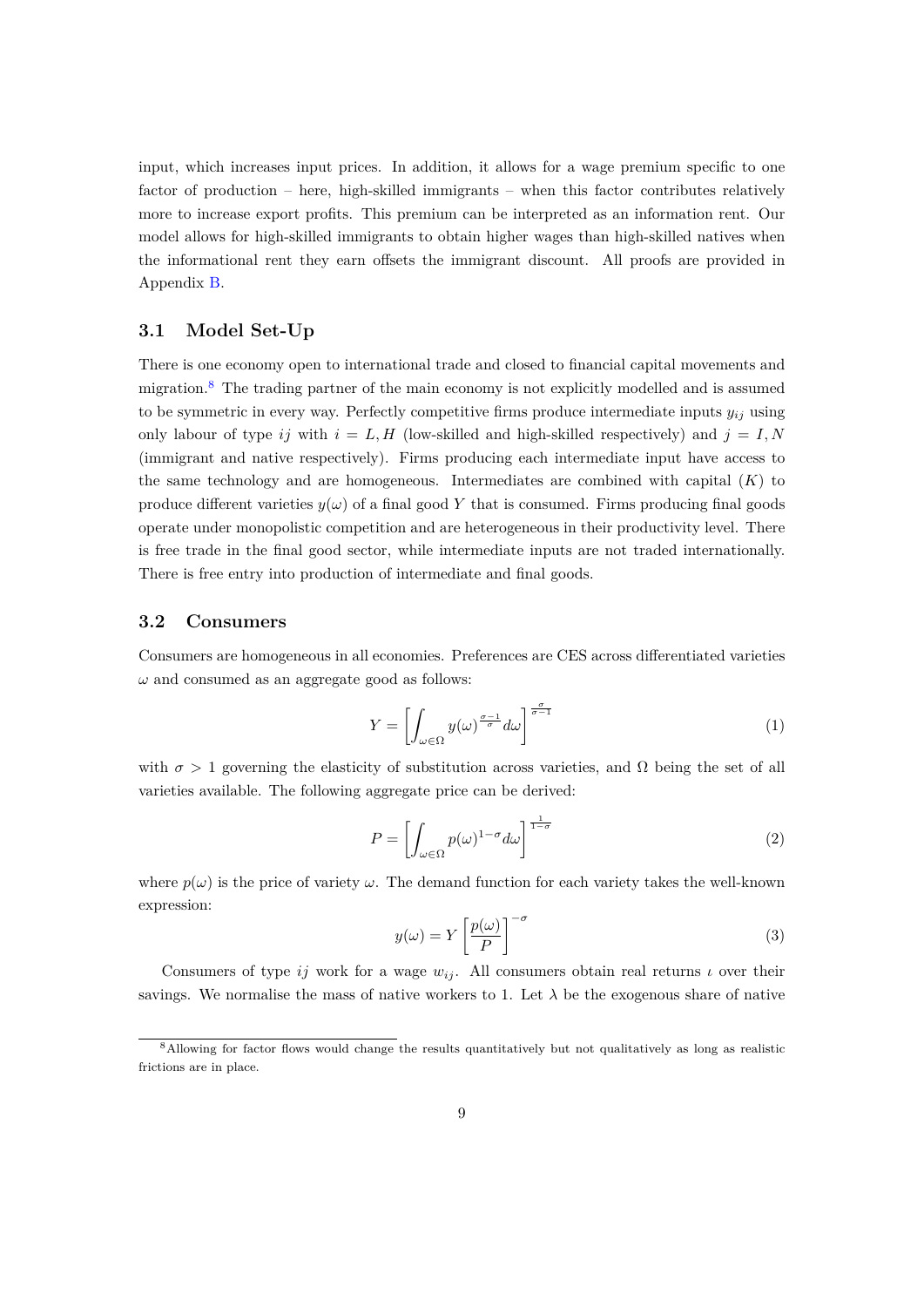workers that are low-skilled, and  $(1 - \lambda)$  be the exogenous share of native workers that are highskilled. The masses of low-skilled and high-skilled immigrants are denoted by  $I_L$  and  $I_H$ , and are also exogenous to this model.

#### **3.3 Firms**

#### **3.3.1 Final Good Producers**

Final good producers pay a fixed cost  $(f_E > 0)$  to discover their productivity level  $\phi$  in producing one single variety  $\omega$ . Since each firm is characterised by a unique  $\phi$  and a unique  $\omega$ , we can identify firms with either parameter. The ex-ante distribution  $g(\phi)$  and cumulative distribution  $G(\phi)$  of firms are exogenous and known to all producers. Once their productivity is revealed, firms choose whether to enter the domestic market paying an additional fixed cost  $(f_D > 0)$ .

A final good producer with productivity level *ϕ* operates according to the following production function:

<span id="page-11-2"></span>
$$
y(\phi) = \phi \left[ \sum_{i} \sum_{j} \alpha_{ij} y_{ij} (\phi)^{\rho} + \alpha_K K(\phi)^{\rho} \right]^{1/\rho}
$$
(4)

with  $0 < \rho < 1$ ,  $0 < \alpha_{ij} < 1$  and  $\alpha_K = 1 - \sum \alpha_{ij} > 0$ .  $\alpha_{ij}$  denotes the share of input *ij* used in production. This implies that the marginal cost function of a final good producer  $\phi$  is:

<span id="page-11-0"></span>
$$
c(\phi) = \frac{1}{\phi} \left[ \sum_{i} \sum_{j} \left( \frac{\alpha_{ij}}{p_{ij}^{\rho}} \right)^{\frac{1}{1-\rho}} + \left( \frac{\alpha_K}{p_K^{\rho}} \right)^{\frac{1}{1-\rho}} \right]^{\frac{\rho-1}{\rho}}
$$
(5)

where  $p_{ij}$  is the market price of intermediate input *ij*,  $\forall i = L, H$  and  $\forall j = I, N$ , and  $p_K$  is the price of capital.

#### **3.3.2 Firms Selling Domestically**

Dixit-Stiglitz competition in final goods gives a constant markup over marginal costs which implies that the more efficient firms charge lower prices:

<span id="page-11-3"></span>
$$
p(\phi) = \frac{\sigma}{\sigma - 1} c(\phi) \tag{6}
$$

Profits in the domestic market for a firm with productivity  $\phi$  are:

$$
\pi(\phi) = p(\phi)y(\phi) - \sum_{i} \sum_{j} y_{ij}(\phi)p_{ij} - K(\phi)p_{K} - f_{D}
$$
\n(7)

There is perfect competition in the market for each intermediate input, so a firm with productivity  $\phi$  demands inputs following these marginal cost expressions:

<span id="page-11-1"></span>
$$
c(\phi)\phi^{\rho-1}\alpha_{ij}\left[\frac{y(\phi)}{y_{ij}(\phi)}\right]^{1-\rho} = p_{ij} \tag{8}
$$

$$
c(\phi)\phi^{\rho-1}\alpha_K \left[\frac{y(\phi)}{K(\phi)}\right]^{1-\rho} = p_K = \iota \tag{9}
$$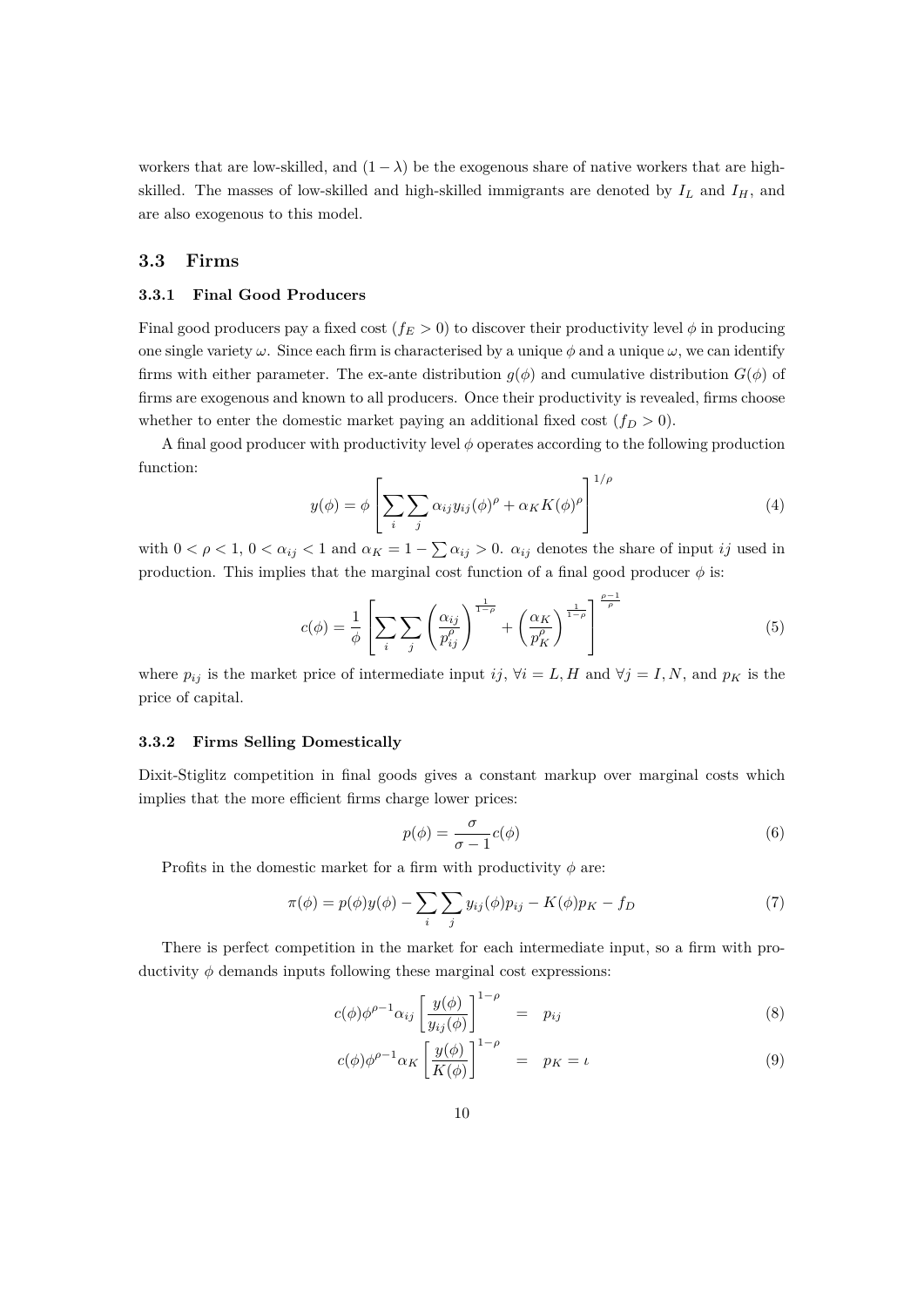We can use these expressions to obtain the following conditional demand functions for intermediate inputs used to produce for the domestic market:

<span id="page-12-0"></span>
$$
y_{ij}(\phi) = \frac{y(\phi)}{\phi} \left[ \frac{\alpha_{ij}c}{p_{ij}} \right]^{\frac{1}{1-\rho}}
$$
\n(10)

and

$$
y_K(\phi) = \frac{y(\phi)}{\phi} \left[ \frac{\alpha_K c}{p_K} \right]^{\frac{1}{1-\rho}}
$$
\n(11)

where  $c = c(\phi)\phi$  and is independent of  $\phi$  according to Equation [\(5](#page-11-0)).

The previous conditions imply the following:

**Lemma 1** *High productivity firms use all inputs with lower relative intensity, as they can use them with higher relative efficiency.*

 $s(\phi)$  denotes the domestic market share of a firm  $\phi$  and can be written as:

$$
s(\phi) = \frac{1}{x} \left[ \frac{\phi}{\tilde{\phi}} \right]^{\sigma - 1} \tag{12}
$$

where *x* represents the number of varieties available to domestic consumers and  $\tilde{\phi}$  is the weighted average productivity level of firms operating in the market and will be further defined later on.

Using the above expression it is possible to see that more productive firms enjoy larger market shares. Larger shares, for a given size of the market, imply larger revenues. This, together with  $p(\phi)$  being a decreasing function of  $\phi$ , means that  $y(\phi)$  depends positively on  $\phi$ . We can also show that:

**Lemma 2** *High productivity firms use all intermediate inputs in larger absolute quantities and produce larger volumes than low productivity firms.*

What this setting provides then is an environment where the more productive firms are also larger in all relevant respects.

#### **3.3.3 Exporting Firms**

Let us assume that a firm decision to serve a foreign market is separable from its decision to serve its domestic market. We use "*\**" to denote variables related to exporting activities. Then  $y_{ij}^*$  is the usage of intermediate input *ij* in the production of a final good *y ∗* that is to be exported.

Shipping goods internationally entails costs. We model variable costs in the form of an iceberg cost  $\tau > 1$ , which means that  $\tau$  units are shipped for one unit to arrive to the destination market. Additionally, selling abroad entails a fixed cost  $f_X$ , meant to include all costs that relate to accessing a foreign market but are independent of the level of sales.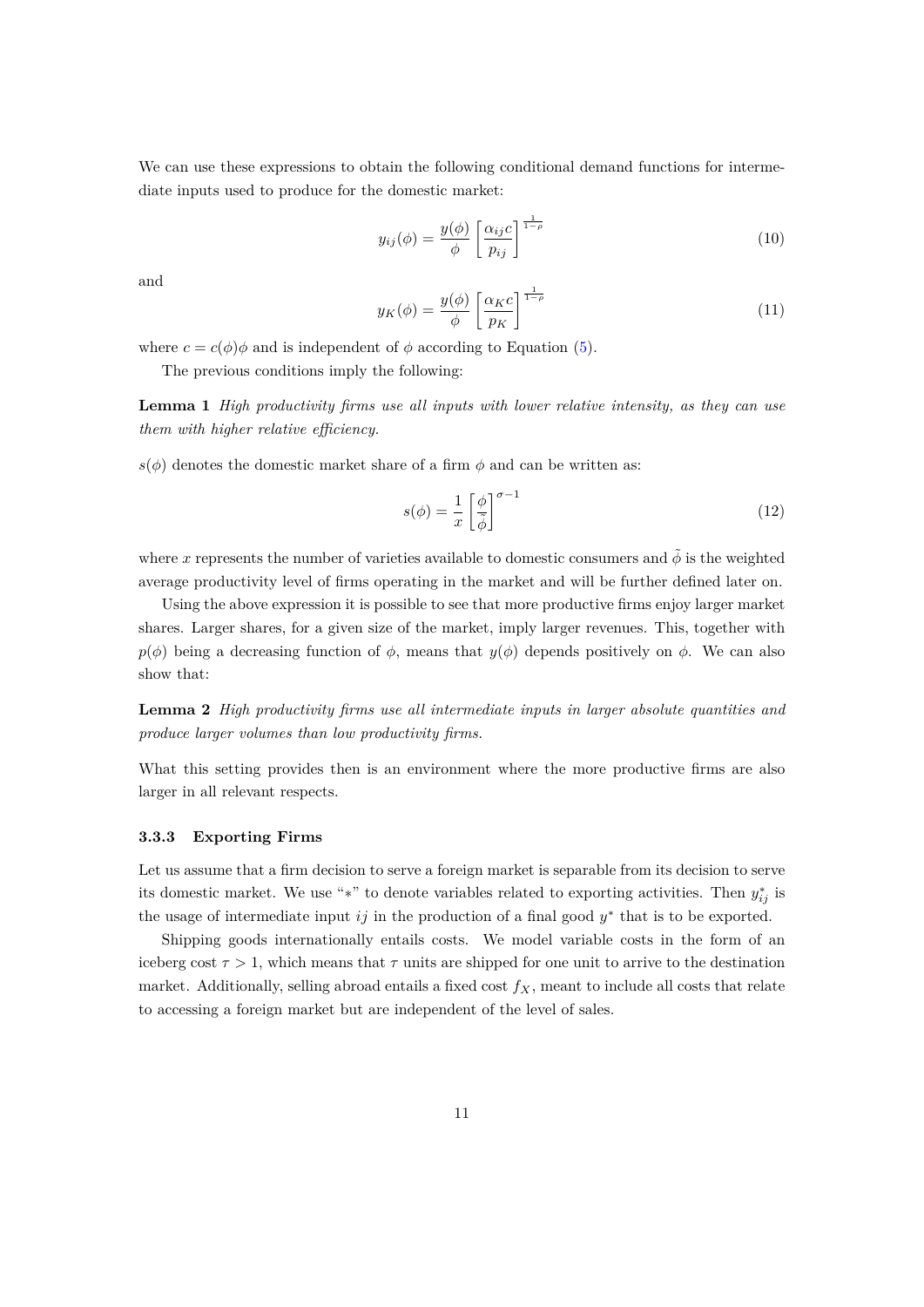In the current version of the model, let us assume the following:

**Assumption 1** *Fixed costs to sell production abroad are firm-specific and depend negatively on the level of*  $y_{HI}^*(\phi)$  *used by the firm, i.e.,*  $\partial f_X(\phi)/\partial y_{HI}^*(\phi) = -\Psi$ *, where*  $\Psi > 0$  *is a constant term.*

This assumption is in line with recent empirical literature showing that firms hiring immigrant workers in high-skilled positions are more likely to be exporters.<sup>9</sup>

Profits made in the foreign market by a firm with productivity  $\phi$  are:

$$
\pi^*(\phi) = p^*(\phi)y^*(\phi) - \sum_i \sum_j y^*_{ij}(\phi)p_{ij} - K^*(\phi)p_K - f_X(\phi)
$$

where the price is:

<span id="page-13-2"></span>
$$
p^*(\phi) = p(\phi)\tau = \frac{\sigma}{\sigma - 1}c(\phi)\tau
$$
\n(13)

Similarly, the conditional demands for the intermediate inputs needed to produce for exporting resemble Equation ([10\)](#page-12-0). The only exception is for the conditional demand of  $y_{HI}^*$ , which is:

<span id="page-13-1"></span>
$$
y_{HI}^*(\phi) = \frac{y^*(\phi)}{\phi} \left[ \frac{\alpha_{HI}c}{p_{HI} - \Psi} \right]^{\frac{1}{1-\rho}}
$$
(14)

The market share that a firm  $\phi$  enjoys abroad is:

<span id="page-13-0"></span>
$$
s^*(\phi) = \frac{1}{x} \left[ \frac{\phi}{\tilde{\phi}\tau} \right]^{\sigma - 1} \tag{15}
$$

Equation [\(15](#page-13-0)) shows that a firm  $\phi$  has a larger market share at home than abroad given the existence of an iceberg cost to export that increases the price it charges consumers.

Comparing Equations  $(10)$  $(10)$  and  $(14)$  $(14)$ , it is straightforward to show that:

**Lemma 3** *Exporting firms use intermediate inputs with the same intensity for exporting as for selling domestically. The only exception is for the intermediate input HI, which is used with a higher intensity for exporting.*

Intuitively, the fact that intermediate input *HI* can reduce fixed costs for exporting firms increases the value of its marginal product and creates an additional motive for demanding this input. This pushes up the demand for this input among exporting firms. Since there is no reason for non-exporters to demand less of this input at a given price, then at the aggregate level, the demand for the intermediate input produced with high-skill immigrant workers  $(y_{HI})$ , is higher than it would be in a situation where  $\Psi = 0$ . As a result, the input price  $(p_{H}$ <sub>*HI*</sub> is larger.

<sup>9</sup>The literature points to reduced market access costs as one of the main reasons why hiring immigrants in white-collar positions can boost the probability of exporting for a firm [\(Hiller,](#page-36-4) [2013;](#page-36-4) [Andrews et al.,](#page-35-2) [2016](#page-35-2)). This explains why we propose that it is fixed costs that are affected by the use of the intermediate input embedding *HI*-type workers in our model. Nevertheless, Appendix [B](#page-39-0) shows that results are qualitatively similar if we consider that iceberg costs are a negative function of the use of the same input instead.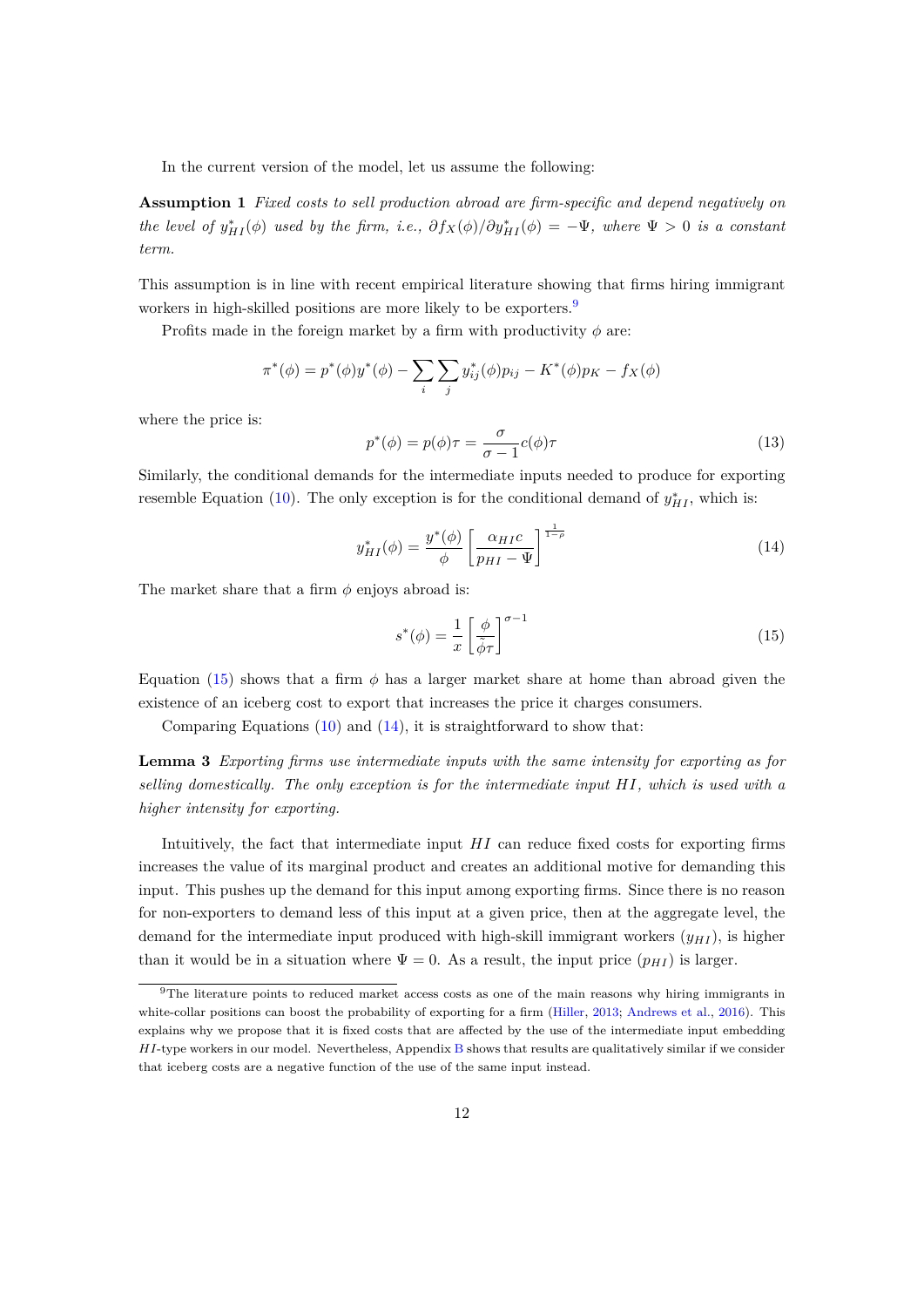As usual with Melitz-type frameworks, there exists a productivity threshold for producing domestically  $(\phi_D)$  and abroad  $(\phi_X)$ . The weighted average of active firms' productivity can be defined as:

$$
\tilde{\phi} = \left[ \frac{\int_{\phi_D}^{\infty} \phi^{\sigma-1} g(\phi) d\phi + \tau^{1-\sigma} \int_{\phi_X}^{\infty} \phi^{\sigma-1} g(\phi) d\phi}{2 - G(\phi_D) - G(\phi_X)} \right]^{\frac{1}{\sigma-1}}
$$
(16)

Finally, we can define the following aggregate variables:

$$
Y_{ij} = \int y_{ij}(\phi)d\phi = xy_{ij}(\tilde{\phi}) , \quad K = \int K(\phi)d\phi = xK(\tilde{\phi})
$$

$$
P = x^{\frac{1}{1-\sigma}}p(\tilde{\phi}) , \quad R = xr(\tilde{\phi})
$$
(17)

#### **3.3.4 Intermediate Good Producers**

All firms producing in each intermediate sector *ij* are homogeneous in productivity and produce one unit of output *yij* using one unit of labour input *ij*. No other input is used. Firms of type *ij* meet with workers of that type in a separate labour market. This effectively means that there are four labour markets in the model. In each labour market *ij*, unemployed workers  $(U_{ij})$  and unfilled vacancies  $(V_{ij})$  are matched through a stochastic matching technology denoted  $M(U_{ij}, V_{ij})$ . Function *M*(*.*) is at least twice continuously differentiable, increasing in its arguments, satisfies the Inada conditions and is homogeneous of degree 1. Using the latter condition, we define the flow rate of a match for an unemployed worker as  $M(U_{ij}, V_{ij})/U_{ij} = m(\theta_{ij})$ . Similarly, the flow rate of a match for a vacancy is  $M(U_{ij}, V_{ij})/V_{ij} = q(\theta_{ij})$ . Here,  $\theta_{ij} = V_{ij}/U_{ij} = m(\theta_{ij})/q(\theta_{ij})$  is a measure of the tightness prevailing in labour market  $ij$ . It can be shown that the properties of  $M(.)$  result in  $m'(\theta_i) > 0$  and  $q'(\theta_i) < 0$ .

An intermediary firm of type *ij* can post at most one vacancy. A firm keeping a vacant position bears a recruitment cost in terms of output, *C*. For a worker *ij*, remaining unemployed implies receiving a flow of income  $b_{ij}$ , representing the opportunity cost of employment. Finally, matches dissolve at rate  $0 < \epsilon_{ij} < 1$ ,  $\forall ij$ , and we assume that  $\epsilon_{iN} < \epsilon_{iI}$ . The latter assumption implies that job duration will tend to be shorter for immigrants, relative to native workers of the same skill level.<sup>10</sup>

#### **3.4 Steady State**

#### **3.4.1 Final Producers' Entry and Exit**

For final good producers, productivity thresholds to produce for the domestic and the export markets ( $\phi_D$  and  $\phi_X$  respectively) exist, are unique, and are obtained by use of the following cutoff conditions:

<span id="page-14-0"></span>
$$
\frac{E}{\sigma}s(\phi_D) = f_D \tag{18}
$$

<span id="page-14-1"></span>
$$
\frac{E}{\sigma}s^*(\phi_X) = f_X(\phi_X) \tag{19}
$$

<sup>&</sup>lt;sup>10</sup>This assumption is in line with what is observed in our dataset (see Appendix [C](#page-40-1), Table [A.3\)](#page-41-1).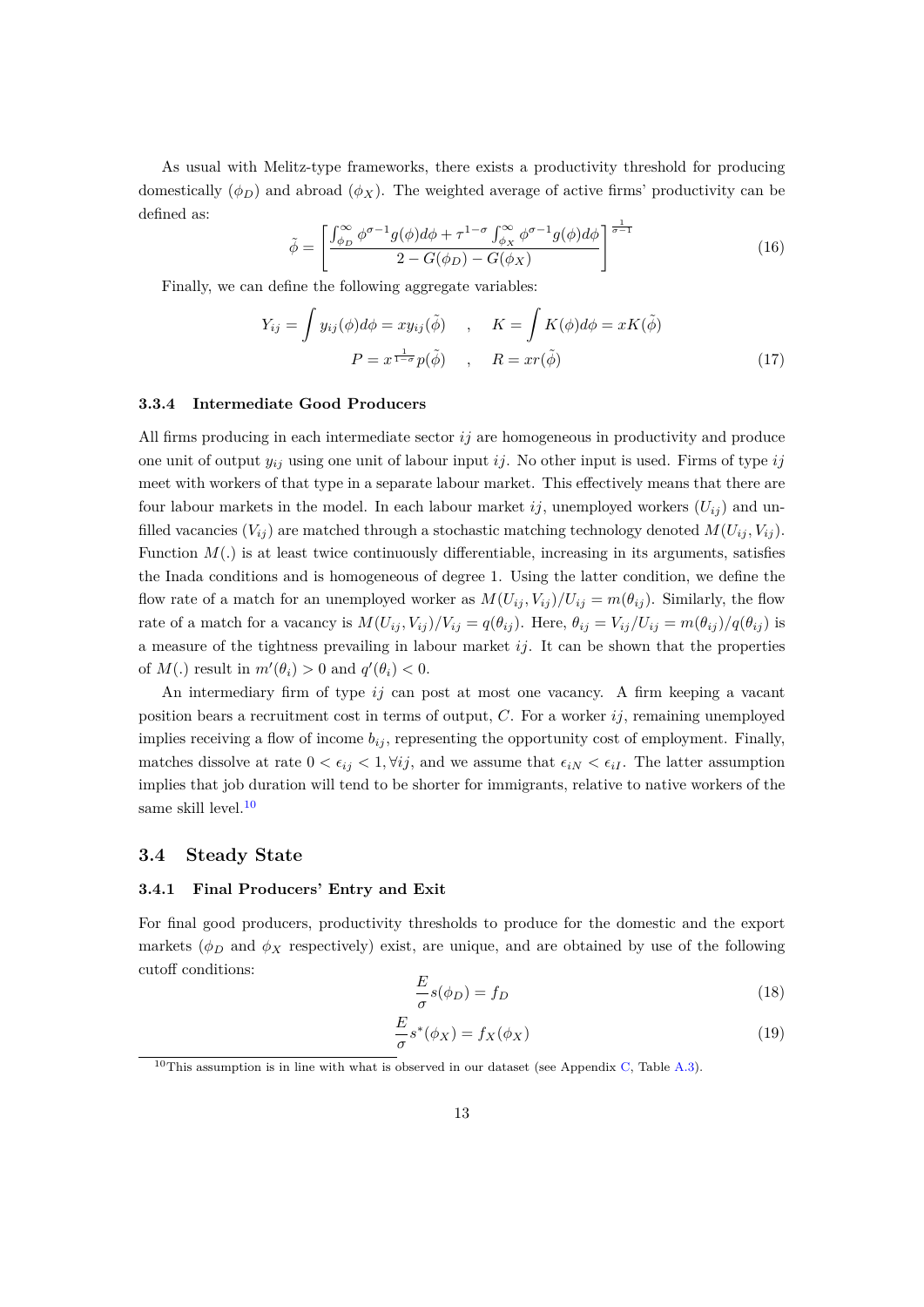A customary assumption in heterogeneous firm models is to impose  $\phi_D < \phi_X$ , as this replicates the fact that exporting firms belong to the subset of the most productive firms in production. In our setting, such assumption requires the exporting threshold to be sufficiently high. In particular, it requires  $\phi_X > f_D \tau^{1-\sigma}/f_X$ .

Free entry in the production of final goods imposes the following condition:

$$
\pi(\tilde{\phi}) = f_E \tag{20}
$$

that is, ex-post expected profits are exactly equal to the cost of entry.

#### **3.4.2 Value Functions of the Matching Process**

At any time, workers can be either employed or unemployed, and positions either filled or vacant. Let us denote these states by  $\kappa = E, U, F, V$ . Define  $J_{ij}^{\kappa}$  as the present discounted value of state  $\kappa$  in labour market *ij*. The matching process requires that, at steady state, the flow value of each state  $\kappa$  must equal the expected value of remaining in that state for the corresponding agent. This gives the following value functions:

<span id="page-15-0"></span>
$$
\iota J_{ij}^V = -C + q(\theta_{ij}) [J_{ij}^F - J_{ij}^V] \tag{21}
$$

$$
\iota J_{ij}^F = p_{ij} - w_{ij} - \epsilon_{ij} [J_{ij}^F - J_{ij}^V] \tag{22}
$$

$$
\iota J_{ij}^U = b_{ij} + m(\theta_{ij}) [J_{ij}^E - J_{ij}^U] \tag{23}
$$

$$
\iota J_{ij}^E = w_{ij} - \epsilon_{ij} [J_{ij}^E - J_{ij}^U] \tag{24}
$$

Free-entry into production of intermediates imposes:

$$
J_{ij}^V = 0 \tag{25}
$$

#### **3.4.3 Nash Bargaining**

Once an unemployed worker and a vacant position of type *ij* are matched, a bargaining process establishes the wage rate paid to the worker such that the surplus created by the position is shared between the firm and the worker. Such surplus is known to all parties. As a result of Nash bargaining, the wage rate for a type-*ij* worker comes from the following condition:

<span id="page-15-1"></span>
$$
(1 - \beta)[J_{ij}^{E} - J_{ij}^{U}] = \beta[J_{ij}^{F} - J_{ij}^{V}]
$$
\n(26)

where  $0 < \beta < 1$  represents the bargaining power of workers. The above equation establishes that workers obtain a fraction  $\beta$  of the surplus created by a match. Employers obtain the remaining  $(1 - \beta)$ .

#### **3.4.4 Composition of the Labour Force**

We focus on a steady state where the number of employed workers, unemployed workers, filled positions and vacant positions are all constant. This means that at equilibrium, the total number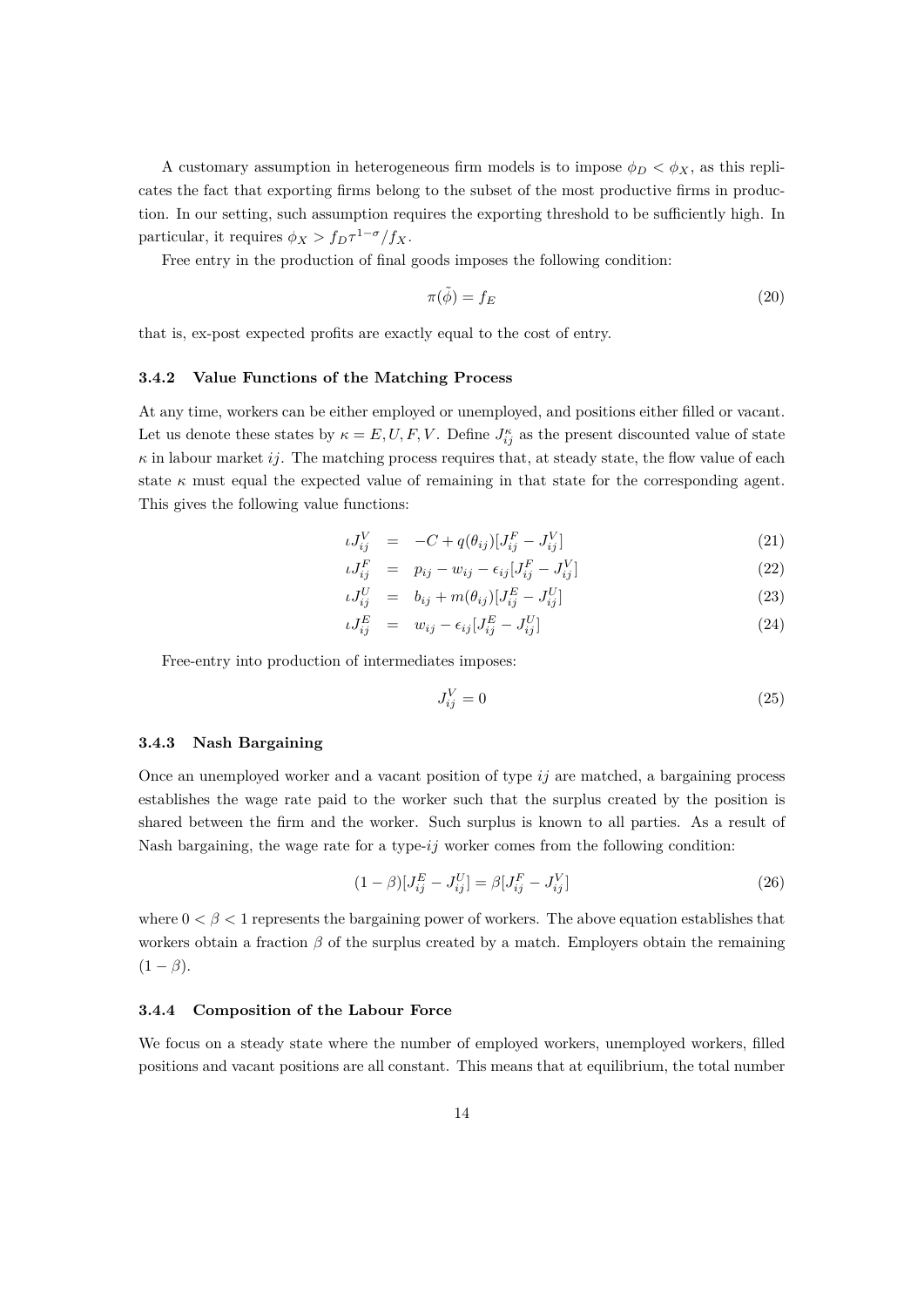of workers moving out of unemployment must equal the number of people going into such status in each market *ij*. Using this property, we obtain the following aggregate levels of employment and therefore production of intermediate inputs:

$$
Y_{HN} = \frac{m(\theta_{HN})(1-\lambda)}{\epsilon_{HN} + m(\theta_{HN})} \quad , \quad Y_{HI} = \frac{m(\theta_{HI})I_H}{\epsilon_{HI} + m(\theta_{HI})}
$$

$$
Y_{LN} = \frac{m(\theta_{LN})\lambda}{\epsilon_{LN} + m(\theta_{LN})} \quad , \quad Y_{LI} = \frac{m(\theta_{LI})I_L}{\epsilon_{LI} + m(\theta_{LI})}
$$
(27)

Finally, using  $(21)-(26)$  $(21)-(26)$  $(21)-(26)$  $(21)-(26)$ , we obtain the following expression for wages:

<span id="page-16-0"></span>
$$
w_{ij} = (1 - \beta)\iota J_{ij}^U + \beta p_{ij} \tag{28}
$$

Wages are a weighted average of the outside option that a type-*ij* worker has  $(\iota J_{ij}^U)$  and the marginal product of the intermediate input  $y_{ij}$  that this type of worker produces  $(p_{ij})$ , with weights set by the bargaining power of firms and workers.

Expression ([28](#page-16-0)) highlights the way in which the *immigrant discount* and the *skill premium* co-exist in this model, in a very straightforward way. The immigrant discount comes in the form of a better outside option for natives, which stems from matches lasting longer for them. More precisely, Equations ([21\)](#page-15-0)-([26\)](#page-15-1) show that  $\epsilon_{ij}$  has a negative effect on  $J_{ij}^U$ , described by  $\iota J_{ij}^U = b_{ij} + \beta m(\theta_{ij}) [(p_{ij} - b_{ij})/(\iota + \epsilon_{ij} + \beta + m(\theta_{ij}))].$  The skill premium is driven by highskilled workers being more productive, which constitutes a force raising the marginal product of this factor  $(p_{Hj})$  as shown by Equation [\(8](#page-11-1)). The wage expression also fits a premium specific to type-*HI* workers employed by exporting firms, that can be interpreted as an informational rent: because high-skill immigrants reduce fixed costs to export, the demand for that factor is pushed up by exporting firms which further increases the marginal product of this factor  $(p_{H}I)$  as shown by Equation [\(14](#page-13-1)).

Finally, the model also features an average *export premium*, i.e., the fact that exporters pay higher wages than non-exporters. This comes from the fact that exporting biases the composition of the labour force toward a relatively expensive factor, i.e.,  $HI$  (Lemma 3).<sup>11</sup> Note that the model features exporters being more productive, and therefore using all inputs in larger quantities (Lemma 2). In a different set-up, where labour markets are fragmented and firms can offer different wages to workers within a certain type, the higher demand pressure that exporting brings as per Lemma 2 would suffice to generate an export premium. In the context of our model, however, this pressure goes entirely to quantities hired.

<sup>&</sup>lt;sup>11</sup>To see this, one can compare firms with productivity just above and below the exporting threshold. An alternative comparison is between a firm with productivity level above the exporting threshold in two different situations: when the firm is engaged in exporting and when the firm is not. In both situations, exporting changes the workforce composition of firms that becomes relatively more intensive in *HI*-input, which in turn puts upward pressure on the average wage paid by this firm.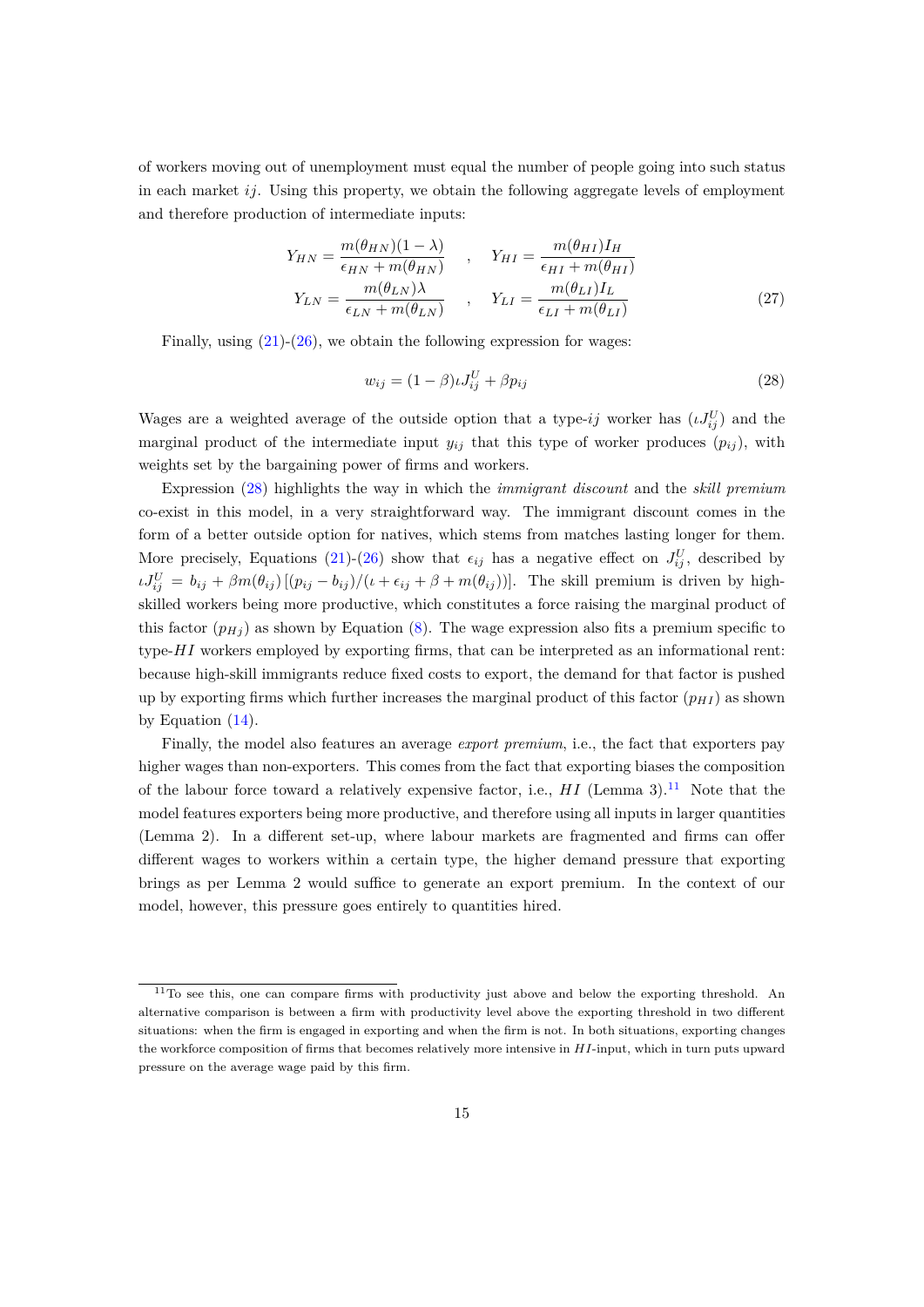### **4 Empirical Strategy**

#### **4.1 Empirical Specification**

Following the insights provided by the theoretical model, we now study whether the immigrant wage gap varies with the export activity of the firms and the occupation of the worker.<sup>12</sup> Our empirical strategy relies on a standard wage equation, where we relate the wage of workers employed in French manufacturing firms to the observed characteristics of both workers and firms as follows:

<span id="page-17-0"></span>
$$
\ln w_{i(j)t} = \beta_0 + \beta_1 \text{Foreign}_i + \beta_2 \text{Export}_{jt} + \beta_3 \text{White}_{it} + \beta_4 (\text{Foreign}_i \times \text{Export}_{jt}) + \beta_5 (\text{Foreign}_i \times \text{White}_{it}) + \beta_6 (\text{Export}_{jt} \times \text{White}_{it}) + \beta_7 (\text{Foreign}_i \times \text{Export}_{jt} \times \text{White}_{it}) + \Gamma X'_{it} + \Theta X'_{jt} + \text{FE} + \varepsilon_{it}
$$
(29)

The dependent variable is the (log) annualised real wage of an individual *i* working in firm *j* at time *t*. Foreign*<sup>i</sup>* equals one if worker *i* is foreign-born and zero otherwise. Export*jt* denotes the export activity of firm  $j$  at time  $t$  and is measured by its export share. White<sub>it</sub> is a dummy variable indicating whether the worker holds a white-collar position and zero if she holds a blue-collar position at time *t*.

This specification includes the triple interaction between the immigrant dummy, the export share and the white-collar dummy. It also includes the corresponding double interaction terms. Following our hypothesis, the wage gap should be lower in exporting firms because white-collar immigrant workers are able to capture an informational rent due to their superior knowledge of foreign destinations, which should, in turn, compensate the wage discount. Therefore, we expect a positive sign of  $\beta_7$  in Equation ([29\)](#page-17-0), indicating that the immigrant wage gap is lower in export-intensive firms for white-collar occupations, while *β*<sup>4</sup> provides information on whether the wage gap is on average lower in exporting firms independently from the occupation group of the worker.

We include a number of time-invariant and time-varying individual characteristics  $(X'_{it})$ , namely the gender of individual *i*, their experience in the firm at time *t* and its squared term, as well as their age at time *t*. As for time-varying firm characteristics  $(X'_{jt})$ , we include the (log) average number of employees in firm *j* at time *t* in order to control for the size of the firm, as well as the age of the firm. Then, we include different fixed effects (FE) depending on the specification. District-year and district fixed effects control for unobserved time-varying factors at the district level, such as search costs, typically higher in less dense districts. They

 $12A$  literal interpretation of the model would read that final producers (i.e., exporting and domestic firms) are not employing any type of worker *directly*, but only the the inputs *yij* produced by type-*ij* workers. Nevertheless, final producers can be viewed as production units performing tasks within more broadly defined and verticallyintegrated entities. This makes it clear that it is really final good producers – that we define as firms – paying wages and that both worker and firm characteristics play a role in the wage setting.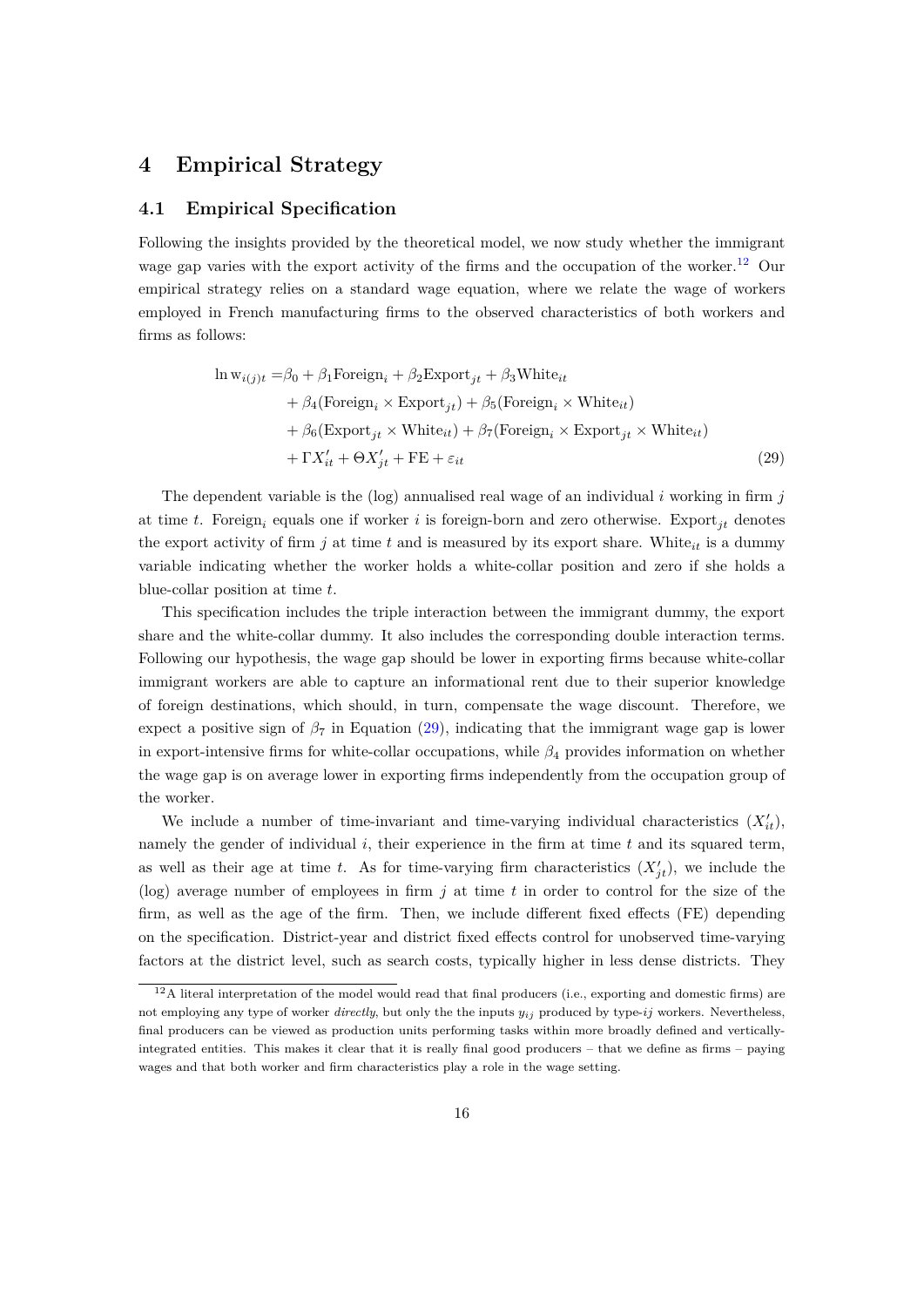also control for the fact that some districts pay systematically higher wages. Depending on the specification, we include industry-year fixed effects that account for systematic variations in wages across industries. Exploiting the within-industry variation allows one to control for the fact that exporters may be concentrated in native- or immigrant-intensive industries. We include firm-year (or firm) fixed effects to control for time-varying (or time invariant) unobserved characteristics of firms. Finally, we use occupation-year fixed effects to compare the wage differential between individual in the same 2-digit occupation. Errors are clustered at the firm-level to account for correlations across workers employed in the same firm.

#### **4.2 Endogeneity Concerns**

The coefficients in Equation ([29\)](#page-17-0) may be biased due to unobserved firm-level demand shocks as well as technological shocks that could simultaneously affect trade and wage decisions ([Hummels](#page-36-12) [et al.](#page-36-12), [2014;](#page-36-12) [Georgiev and Juul Henriksen](#page-36-3), [2020](#page-36-3)) – even though we include firm-year fixed effects which already control for unobserved demand and technological shocks at the firm-year level in some specifications. Reverse causality could be an issue if firms select higher ability workers as they intensify their export activity. For example, firms might hire from an international labour market pool as they intensify their export activity, because the high-productivity workers they need are hard to find in the domestic market. In this case, our estimation would reflect differences in the workforce composition of exporting firms and would not capture an informational rent.

**Instrumental Variable Strategy** We tackle these identification concerns by means of an instrumental strategy. We follow the literature to instrument the firm export share with the world import demand faced by the firm ([Georgiev and Juul Henriksen](#page-36-3), [2020;](#page-36-3) [Hummels et al.](#page-36-12), [2014](#page-36-12); [Berman et al.](#page-35-9), [2015\)](#page-35-9). We build the world import demand faced by a firm *j* at time *t* as follows:

<span id="page-18-0"></span>
$$
WID_{jt} = \sum_{pc} \bar{\omega}_{jpc} \times M_{pct} \forall c \neq \text{France}
$$
\n(30)

where  $M_{\text{pot}}$  denotes the total imports of product p by country c at time t observed in the Comtrade database, excluding imports from France. Following [Berman et al.](#page-35-9) ([2015\)](#page-35-9),  $\bar{\omega}_{inc}$  is a time-invariant weight computed using the average share that the product-destination pair *pc* represents in firm *j*'s total exports over the studied period.

As [Hummels et al.](#page-36-12) ([2014](#page-36-12)) point out, a rise in the world import demand may result from demand shocks on product *p* in country *c*, or from a loss of comparative advantage by country *c* in serving product *p*. Therefore, the instrument is correlated with the firm's export activity but not with its productivity or wage-setting decisions. The effect of the firm's export activity on wages (as well as the effect of its interaction with the immigrant and the occupation dummies), is then identified by an increase in import demand, and a consequent increase in the export activity of the firm.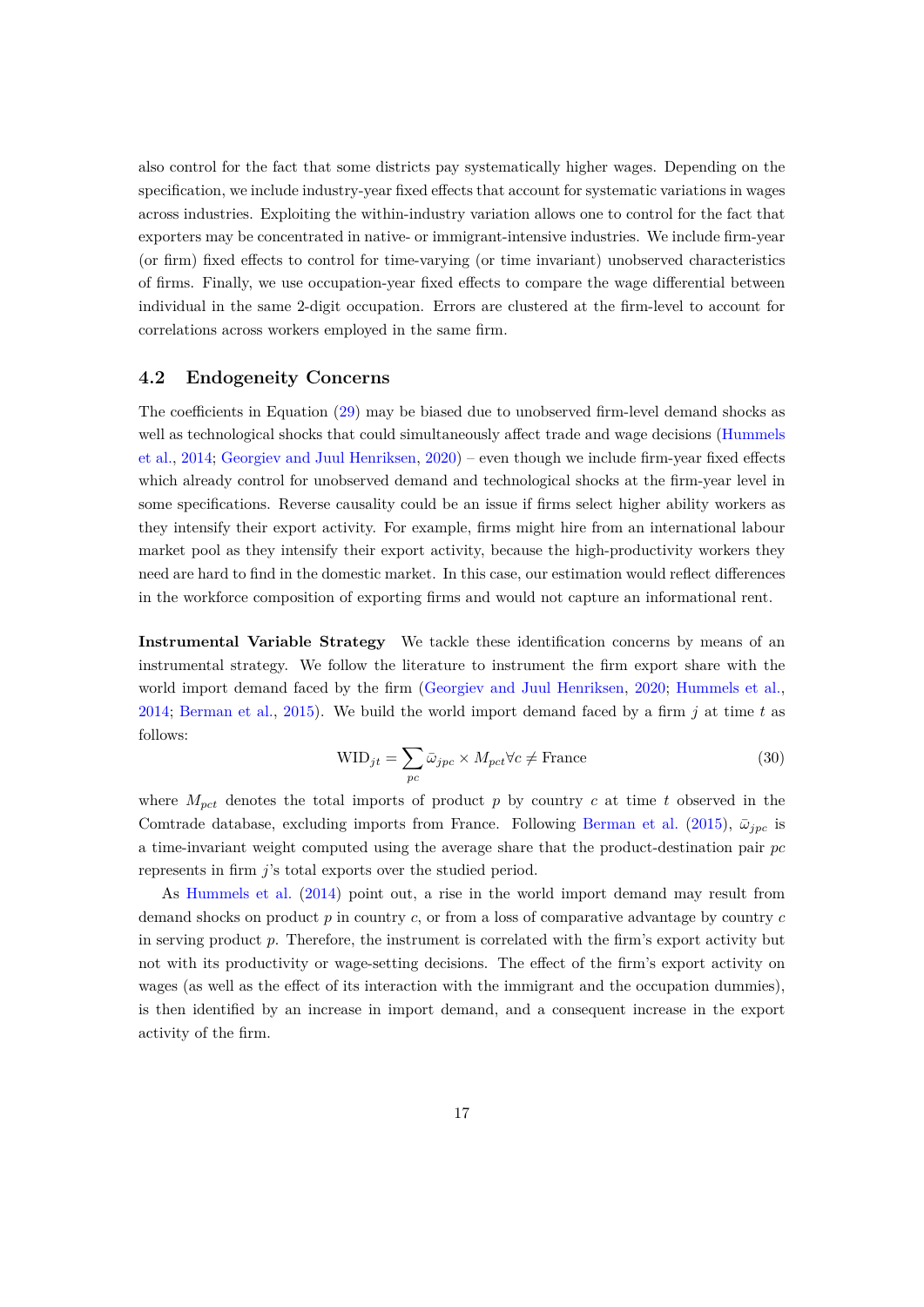**Endogenous mobility patterns.** We perform a diagnostic test to show that our sample is not subject to endogenous mobility patterns, following the studies by [Card et al.](#page-36-14) ([2013\)](#page-36-14) and [Bombardini et al.](#page-35-10) ([2019\)](#page-35-10). The purpose of this test is to attenuate concerns related to selection of more productive workers into export-oriented firms. For instance, exporters may be better at screening and hire workers that prove to be valuable for exporting after they gain more experience and reveal their productivity. In that case, they may benefit from higher wages (reflecting their higher productivity) and eventually move to more export-intensive firms. The self-selection of better (and thus better paid) workers into exporting firms would confound the effect of exporting on wages. Therefore, this test consists in assessing whether any mobility pattern can be associated with the variation in wages incurred by individuals around the time they change employer.

We analyse the wage dynamic of individuals before and after they switch firm. We split firms into four bins based on their export share, within their industry of main activity. We are interested in analysing wage changes for workers switching from firms in a lower bin to firms in a higher bin of the export distribution, to understand whether workers joining firms with higher export share are those that are already paid more (before joining). Results are presented in Appendix [C](#page-40-1), Figure [A.3](#page-42-1). We do not observe that individuals joining higher export-intensive firms experience a systematic wage gain prior the job switch. This finding holds true for both samples of native and foreign-born workers (see Appendix [C](#page-40-1), Figures [A.4](#page-43-0) and [A.5](#page-43-1) respectively). We can therefore conclude that our sample does not seem to be subject to endogenous mobility, thus alleviating any remaining concerns related to reverse causality suggesting that the main driver of firms export is the ability of the individual worker.

### **5 A Reassessment of the Immigrant Wage Gap**

Before diving into the main results, we present a set of preliminary results aimed at corroborating that (i) immigrants earn, on average, less than natives if they are blue-collar workers, while the opposite is true for white-collar workers, that (ii) exporters pay higher wages, especially to whitecollar workers, and that iii) white-collar workers are paid on average more. We then build upon these results to investigate how the immigrant wage gap varies with firm export intensity by broad occupation groups.

#### **5.1 Preliminary Results**

We start by studying the relationship between wages and the characteristics of individuals as well as the export status of firms. We present the results of Equation ([29\)](#page-17-0) without any interaction term in Table [2.](#page-21-0) We find that foreign-born workers earn 4.9% less than their native counterparts (column 1). When introducing firm-year or firm fixed effects into the specification, the wage differential remains significant. We find that foreign-born workers earn 2.5% less than natives using firm-year fixed effects (column 2), and 2.7% using firm fixed effects (column 3). The wage gap amounts to 4.2% when we exploit the within-occupation dimension (column 4). Overall,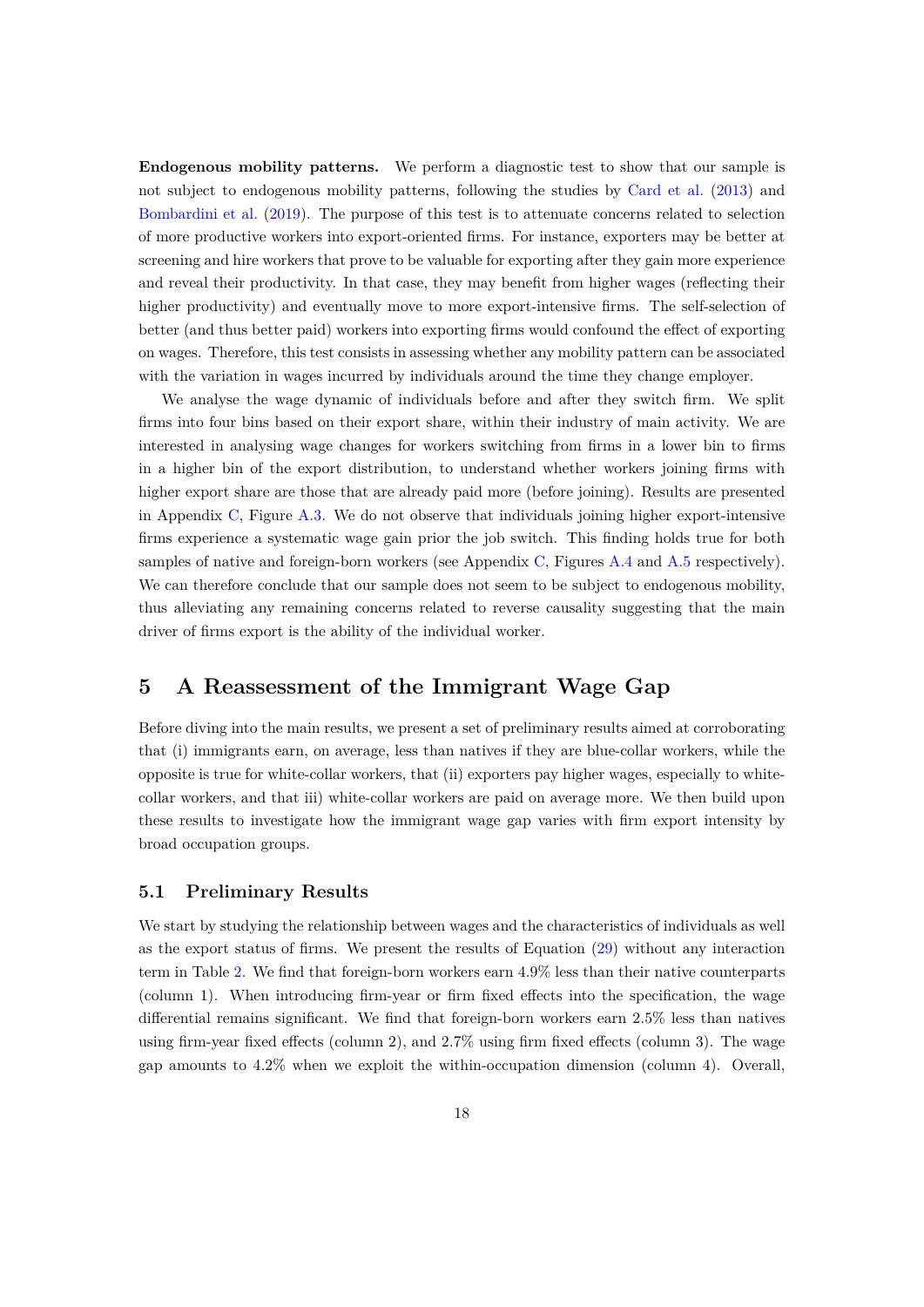the wage gap is negative and significant. In addition, exporters pay higher wages, white-collar workers earn higher wages, male workers earn more than female workers, experience shows a bell-shaped relationship with wages and bigger firms pay higher wages. OLS results are reported in Appendix [D](#page-42-2), Table [A.4.](#page-44-0)

We then introduce the double interaction terms. We start by analysing the immigrant wage gap for blue- and white-collar workers in the French manufacturing sector. Results are reported in Table [3](#page-22-0), columns (1) to (4). In all columns, we find that foreign-born individuals exhibit a wage discount when they hold blue-collar positions. Within-industry, blue-collar immigrant workers earn on average 9.1% less than their native counterparts. White-collar immigrants, however, earn on average  $3.8\%$  more than their native counterparts (column 1). In the withinfirm specification, we estimate that blue-collar workers earn between 6.3% and 6.4% less than the native counterpart, while there is a wage premium of  $4.6\%$ - $4.2\%$  for white-collar immigrants (columns 2 and 3). Finally, when we exploit the occupation-year dimension (column 4), the wage discount of blue-collar immigrants amounts to 6.1% and the wage discount reduces to 0.2% for white-collar immigrant workers. Overall, this set of results points toward the presence of a wage discount for blue-collar immigrants, and a wage premium for white-collar immigrants within the industry, within the firm and within occupations.

We pursue the analysis by studying the magnitude of the wage export premium, and how it differs across blue- and white-collar workers. Results are reported in Table [3,](#page-22-0) columns (5) to (8). In column (5), we find that, within an industry, the higher the export intensity of the employing firm, the higher the individual wage. In addition, the magnitude of the export premium is larger for white-collar workers. Blue-collar workers earn on average 21.3% more when employed by an exporting firm, and white-collar workers earn on average 28.1% more when employed by an exporting firm. The introduction of firm fixed effects in column (7) corroborates the presence of a wage export premium for white-collar workers.

For each IV-2SLS regression, the Kleibergen-Paap F statistic is large enough to infer that the instruments are not weak. First-stage results show that the world import demand positively and significantly predicts firm export intensity. Once interacted with the white-collar dummy or the export intensity, the instrumental variable correctly predicts the interaction term of interest.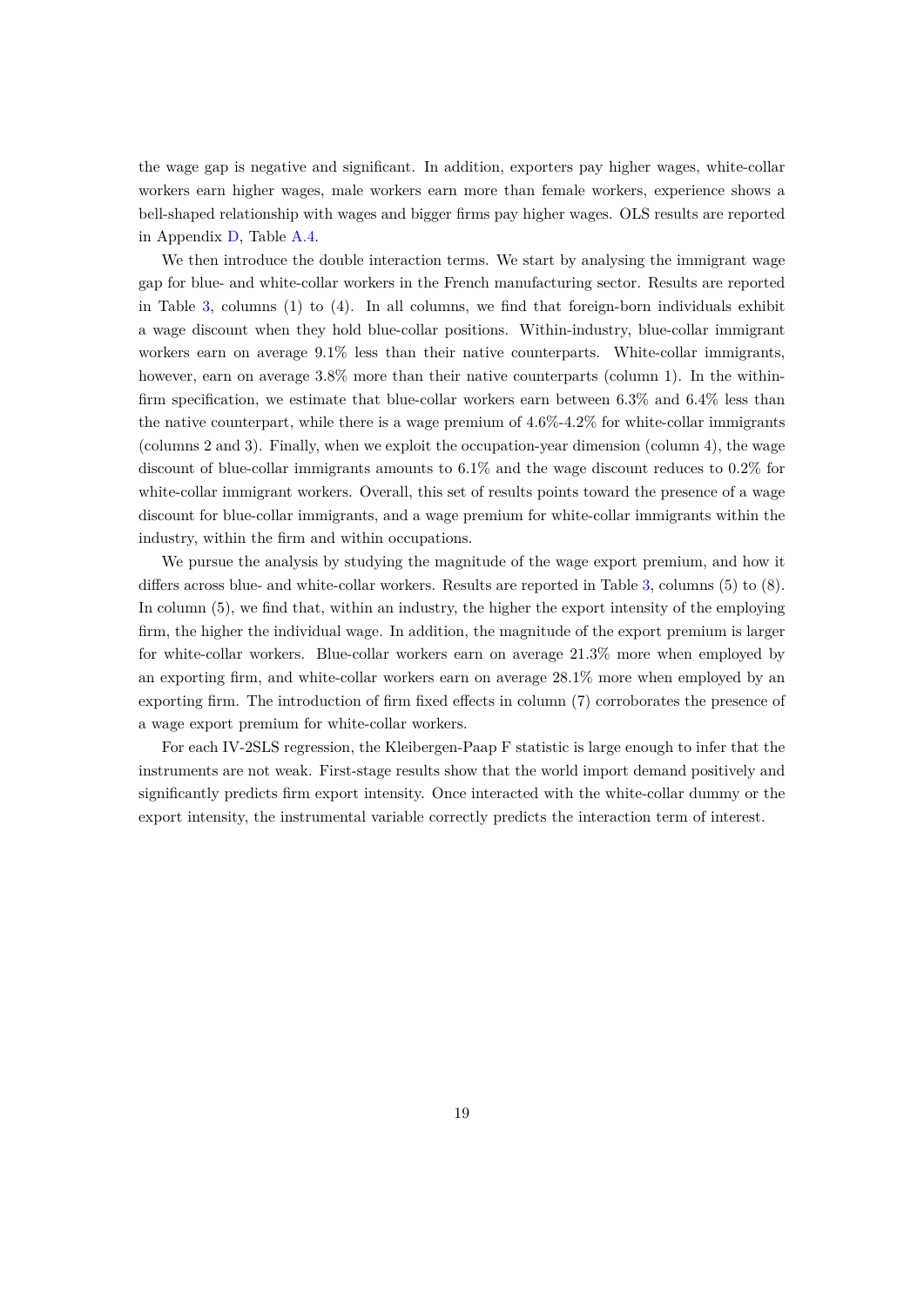<span id="page-21-0"></span>

|                            |             |             | $\ln w_{i(j)t}$ |             |
|----------------------------|-------------|-------------|-----------------|-------------|
|                            | (1)         | (2)         | (3)             | (4)         |
| Estimation results         |             |             |                 |             |
| Foreign <sub>i</sub>       | $-0.049***$ | $-0.025***$ | $-0.027***$     | $-0.042***$ |
|                            | (0.004)     | (0.004)     | (0.004)         | (0.003)     |
| $\mathrm{Export}_{jt}$     | $0.228***$  |             | $0.113*$        | $0.148***$  |
|                            | (0.026)     |             | (0.059)         | (0.023)     |
| White <sub>it</sub>        | $0.518***$  | $0.495***$  | $0.489***$      |             |
|                            | (0.004)     | (0.005)     | (0.004)         |             |
| Gender <sub>i</sub> (male) | $0.201***$  | $0.169***$  | $0.170***$      | $0.201***$  |
|                            | (0.003)     | (0.002)     | (0.002)         | (0.003)     |
| $Age_i$                    | $0.012***$  | $0.011***$  | $0.011***$      | $0.010***$  |
|                            | (0.000)     | (0.000)     | (0.000)         | (0.000)     |
| Seniority <sub>i</sub>     | $0.059***$  | $0.059***$  | $0.058***$      | $0.059***$  |
|                            | (0.001)     | (0.001)     | (0.001)         | (0.001)     |
| Seniority <sup>2</sup>     | $-0.185***$ | $-0.182***$ | $-0.180***$     | $-0.182***$ |
|                            | (0.003)     | (0.004)     | (0.003)         | (0.003)     |
| (log) Size <sub>it</sub>   | $0.040***$  |             | $0.141***$      | $0.041***$  |
|                            | (0.003)     |             | (0.009)         | (0.002)     |
| $\mathrm{Age}_{jt}$        | $-0.001***$ |             | $-0.000$        | $-0.001***$ |
|                            | (0.000)     |             | (0.001)         | (0.000)     |
| First-stage coefficient    |             |             |                 |             |
| $WID_{jt}$                 | $0.011***$  |             | $0.003***$      | $0.011***$  |
|                            | (0.000)     |             | (0.000)         | (0.000)     |
|                            |             |             |                 |             |
| Observations               | 1,822,463   | 1,822,462   | 1,822,463       | 1,822,461   |
| Method                     | $IV-2SLS$   | <b>OLS</b>  | $IV-2SLS$       | $IV-2SLS$   |
| R-squared                  |             | 0.486       |                 |             |
| K-Paap Stat.               | 1,206.17    |             | 592.89          | 1,272.96    |
| FE                         | $st-dt$     | $ft-d$      | $f-st-dt$       | $st-dt-ot$  |

Table 2: Wages and the Characteristics of Individuals and Firms.

*Notes:* This table reports IV-2SLS and OLS estimations. The dependent variable is the (log) annualised real wage of an individual *i* working in a firm *j* at time *t*. \*\*\*, \*\* and \* respectively denote significance at the 1%, 5% and 10% level. Robust standard errors clustered at the firm level are reported in parentheses. st, d, dt, f, ft, and ot indicate industry-time, district, district-time, firm, firm-time and occupation-time fixed effects respectively.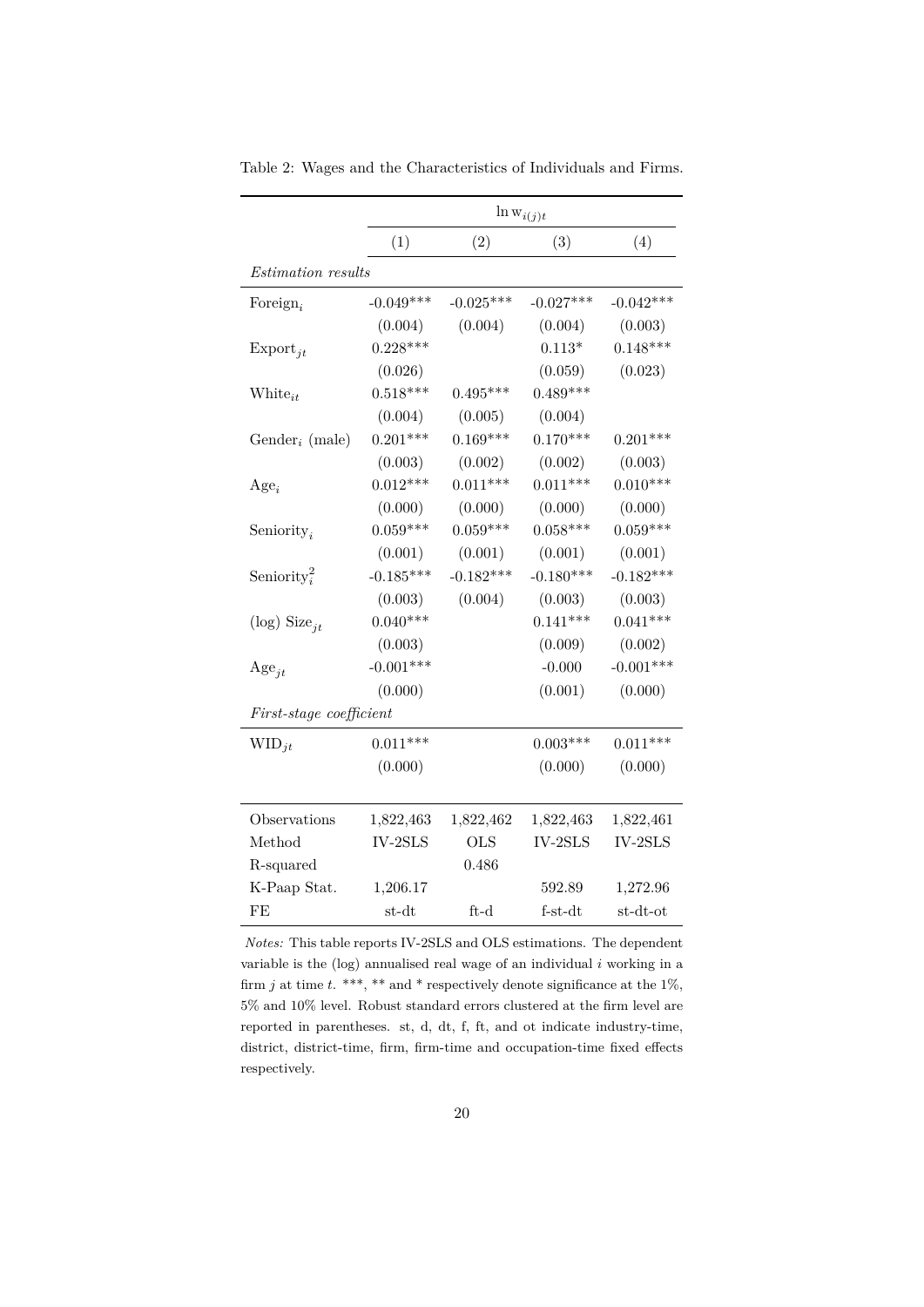<span id="page-22-0"></span>

|                                                   | $\ln w_{i(j)t}$       |             |             |             |                         |             |             |             |
|---------------------------------------------------|-----------------------|-------------|-------------|-------------|-------------------------|-------------|-------------|-------------|
|                                                   | The nativity wage gap |             |             |             | The wage export premium |             |             |             |
|                                                   | (1)                   | (2)         | (3)         | (4)         | (5)                     | (6)         | (7)         | (8)         |
| Estimation results                                |                       |             |             |             |                         |             |             |             |
| Foreign,                                          | $-0.091***$           | $-0.063***$ | $-0.064***$ | $-0.061***$ | $-0.050***$             | $-0.025***$ | $-0.028***$ | $-0.042***$ |
|                                                   | (0.005)               | (0.004)     | (0.004)     | (0.004)     | (0.004)                 | (0.004)     | (0.004)     | (0.003)     |
| $\mathrm{Export}_{it}$                            | $0.228***$            |             | $0.113*$    | $0.148***$  | $0.213***$              |             | 0.088       | $0.141***$  |
|                                                   | (0.026)               |             | (0.059)     | (0.023)     | (0.028)                 |             | (0.060)     | (0.024)     |
| $White_{it}$                                      | $0.508***$            | $0.486***$  | $0.481***$  |             | $0.497***$              | $0.483***$  | $0.464***$  |             |
|                                                   | (0.004)               | (0.004)     | (0.004)     |             | (0.006)                 | (0.006)     | (0.005)     |             |
| Foreign, $\times$ White <sub>it</sub>             | $0.129***$            | $0.109***$  | $0.106***$  | $0.059***$  |                         |             |             |             |
|                                                   | (0.008)               | (0.008)     | (0.008)     | (0.006)     |                         |             |             |             |
| $\mathrm{Export}_{it} \times \mathrm{White}_{it}$ |                       |             |             |             | $0.068***$              | 0.034       | $0.079***$  | 0.029       |
|                                                   |                       |             |             |             | (0.025)                 | (0.024)     | (0.023)     | (0.019)     |
| <i>First-stage coefficients</i>                   |                       |             |             |             |                         |             |             |             |
| $WID_{it}$                                        | $0.011***$            |             | $0.003***$  | $0.011***$  | $0.010***$              |             | $0.003***$  | $0.010***$  |
|                                                   | (0.000)               |             | (0.000)     | (0.000)     | (0.000)                 |             | (0.000)     | (0.003)     |
| $\text{WID}_{it} \times \text{White}_{it}$        |                       |             |             |             | $0.021***$              | $0.021***$  | $0.020***$  | $0.020***$  |
|                                                   |                       |             |             |             | (0.005)                 | (0.005)     | (0.005)     | (0.005)     |
|                                                   |                       |             |             |             |                         |             |             |             |
| Observations                                      | 1,822,463             | 1,822,462   | 1,822,463   | 1,822,461   | 1,822,463               | 1,822,462   | 1,822,463   | 1,822,461   |
| Method                                            | $IV-2SLS$             | <b>OLS</b>  | $IV-2SLS$   | $IV-2SLS$   | IV-2SLS                 | $IV-2SLS$   | IV-2SLS     | $IV-2SLS$   |
| R-squared                                         |                       | 0.486       |             |             |                         |             |             |             |
| K-Paap Stat.                                      | 1,206.68              |             | 592.87      | 1,273.53    | 649.77                  | 1401.14     | 295.91      | 674.55      |
| Controls                                          | yes                   | yes         | yes         | yes         | yes                     | yes         | yes         | yes         |
| FE                                                | st-dt                 | $ft-d$      | $f-st-dt$   | st-dt-ot    | st-dt                   | $ft-d$      | $f-st-dt$   | st-dt-ot    |

|  |  |  |  |  | Table 3: Nativity Gap and Export Premium. |
|--|--|--|--|--|-------------------------------------------|
|--|--|--|--|--|-------------------------------------------|

*Notes:* This table reports IV-2SLS and OLS estimations. The dependent variable is the (log) annualised real wage of an individual *i* working in a firm *j* at time *t*. \*\*\*, \*\* and \* respectively denote significance at the 1%, 5% and 10% level. Robust standard errors clustered at the firm level are reported in parentheses. When compatible with our set of fixed effects, controls include the gender, age, experience and experience squared of the individual, and the (log) number of employees and age of the firm. st, d, dt, f, ft, and ot indicate industry-time, district, district-time, firm, firm-time and occupation-time fixed effects respectively.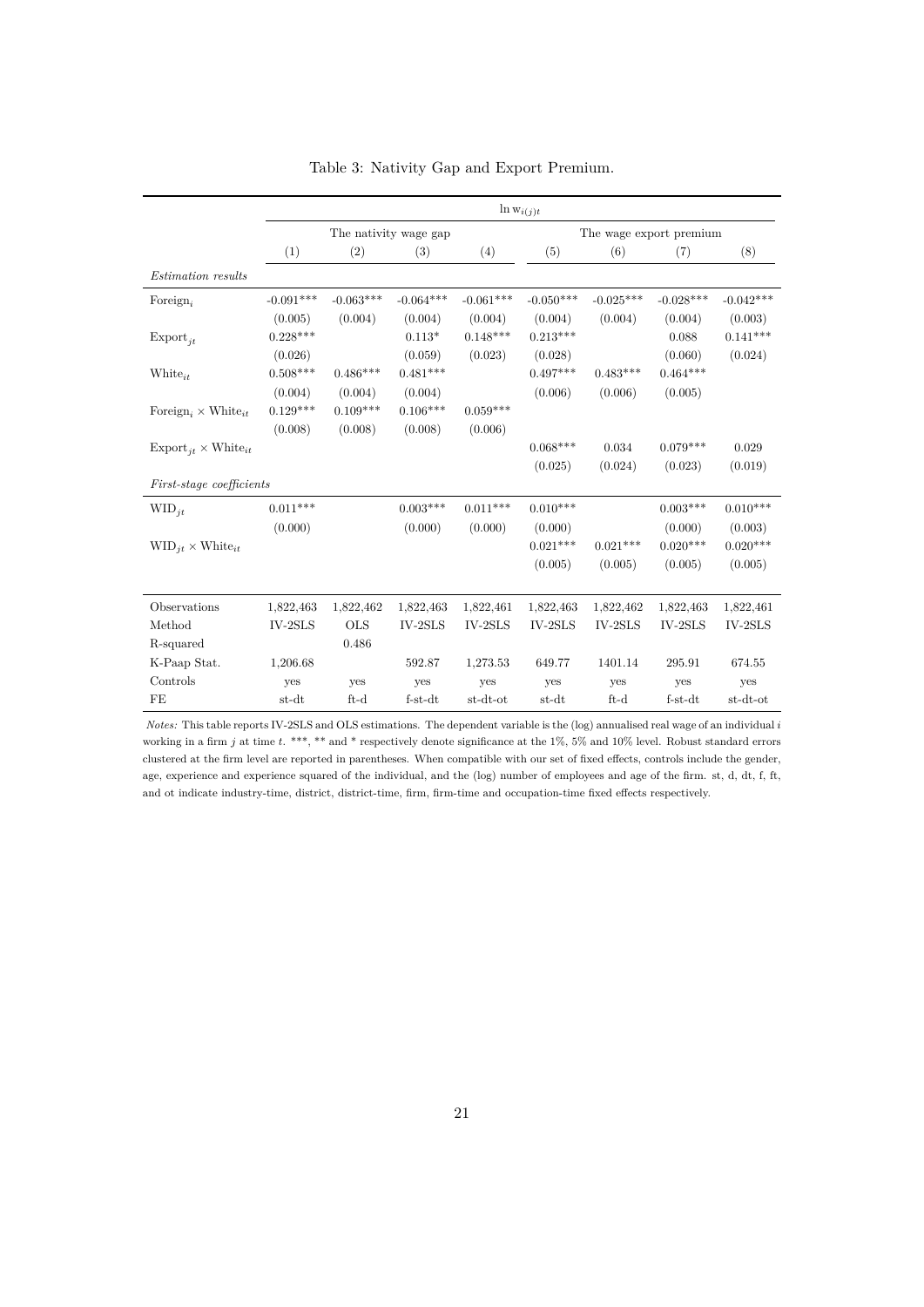#### **5.2 Baseline Results**

In Table [4](#page-24-0), we present the results of the baseline specification (Equation [29\)](#page-17-0) analysing whether the immigrant wage gap varies with the export intensity of the firm and the occupational group of the worker. In columns (1) to (4), the triple interaction term  $(\beta_7)$  is positive and significant. Therefore, the magnitude of the immigrant wage gap depends on both the occupation group of the workers and the export intensity of the employing firm. The wage gap can be expressed by means of the partial derivative of Equation ([29\)](#page-17-0) with respect to the immigrant dummy (Foreign<sub>i</sub>) for blue- and white-collar workers separately. Using these wage elasticities, we can determine, for each occupation group, an export threshold below which immigrant workers earn less than native workers, and above which immigrant workers earn more than native workers.<sup>13</sup>

We start by analysing the results for blue-collar workers. In columns  $(1)$  to  $(4)$ , we find that the immigrant discount persists along the entire distribution of export activity, as the export threshold to reach wage parity for blue-collar workers is above unity (or not significant). Regarding white-collar workers, we find that immigrants employed by firms that export less than 27.4% of their total revenue earn less than natives, while immigrants employed in firms that export more than 27.4% earn a wage premium (column 1). In columns (2) and (3), we introduce firm-year and firm fixed effects and find a threshold equal to 19.4% and 22.3% respectively. Finally, in column (4), we include occupation-year fixed effects and find a threshold for the export share equal to 40.1%.

In columns (1) to (4), the Kleibergen-Paap F statistic is high enough to infer that the instrumental variables are not weak. First-stage results show that the world import demand and its interactions positively and significantly predict firm export intensity and its interactions.

Overall, we find that blue-collar immigrant workers face a wage discount with respect to their native counterparts, irrespective of the export intensity of their employing firm. For this occupation group, exporting has no beneficial impact on the wage inequality across immigrants and natives. Then, the wage differential between immigrant and native white-collar workers depends on the export intensity of the employing firm. Immigrants earn less than natives at the lower end of the export distribution, while they earn more than natives at the upper end of it. The export share at which the wage differential changes sign ranges from 19.4% to 40.1%, depending on the specification. Hence, exporting does play a role in the determination of wage inequality between immigrant and native white-collar workers.

<sup>13</sup>The threshold for blue-collar workers is given by *<sup>−</sup>β*1*/β*4. The threshold for white-collar workers is given by *−*(*β*1+*β*5)*/*(*β*4+*β*7).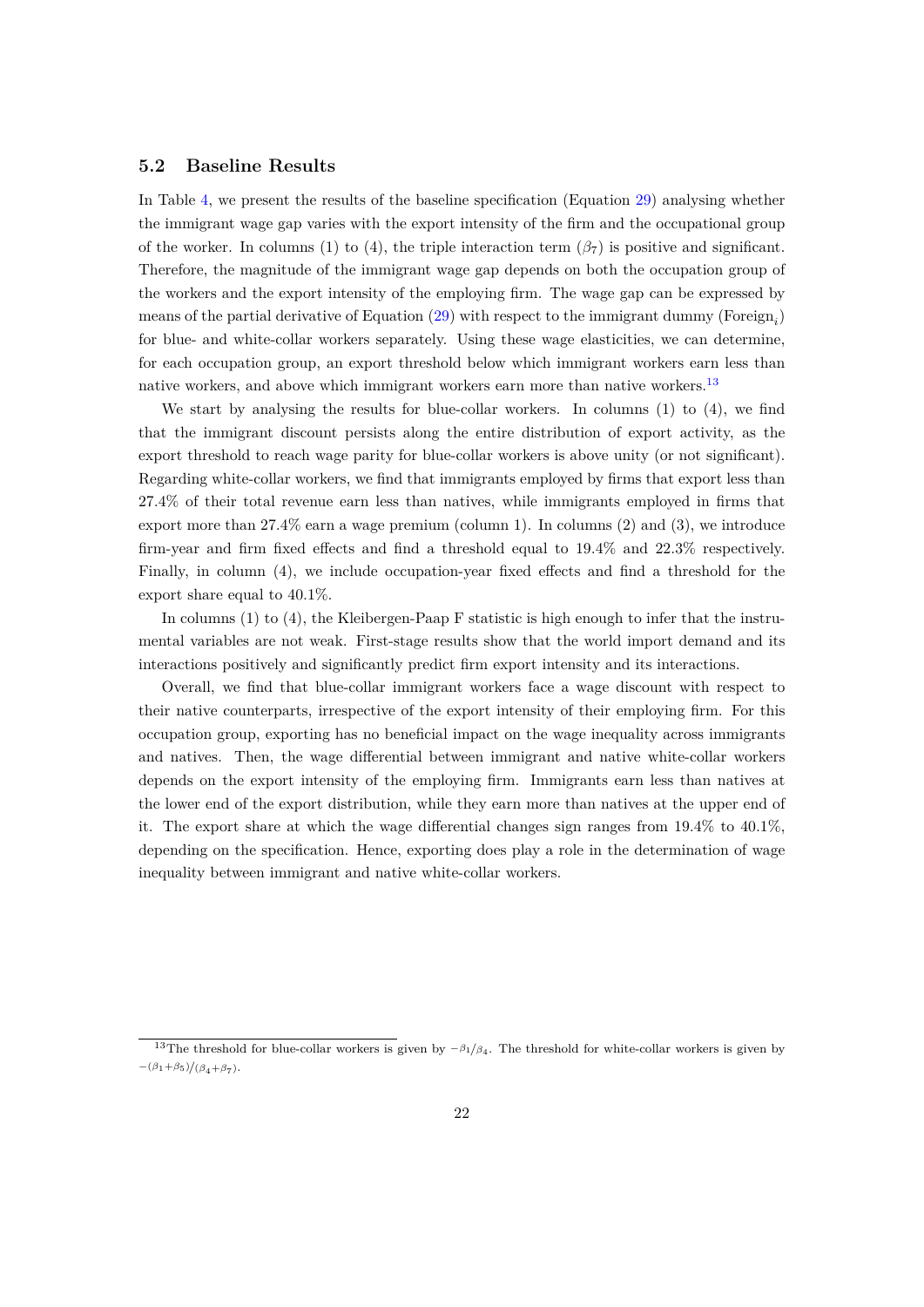<span id="page-24-0"></span>

|                                                                               | $\ln w_{i(j)t}$ |             |             |             |  |
|-------------------------------------------------------------------------------|-----------------|-------------|-------------|-------------|--|
|                                                                               | (1)             | (2)         | (3)         | (4)         |  |
| <i>Estimation results</i>                                                     |                 |             |             |             |  |
| $(\beta_1)$ Foreign <sub>i</sub>                                              | $-0.107***$     | $-0.057***$ | $-0.059***$ | $-0.076***$ |  |
|                                                                               | (0.007)         | (0.007)     | (0.007)     | (0.007)     |  |
| $(\beta_2)$ Export <sub>it</sub>                                              | $0.204***$      |             | 0.091       | $0.133***$  |  |
|                                                                               | (0.028)         |             | (0.060)     | (0.025)     |  |
| $(\beta_3)$ White <sub>it</sub>                                               | $0.493***$      | $0.481***$  | $0.462***$  |             |  |
|                                                                               | (0.006)         | (0.006)     | (0.005)     |             |  |
| $(\beta_4)$ Foreign <sub>i</sub> × Export <sub>it</sub>                       | $0.064**$       | $-0.023$    | $-0.022$    | $0.062**$   |  |
|                                                                               | (0.027)         | (0.026)     | (0.026)     | (0.026)     |  |
| $(\beta_5)$ Foreign, $\times$ White <sub>it</sub>                             | 0.019           | 0.014       | 0.006       | 0.005       |  |
|                                                                               | (0.015)         | (0.015)     | (0.015)     | (0.013)     |  |
| $(\beta_6)$ Export <sub>it</sub> × White <sub>it</sub>                        | $0.050**$       | 0.016       | $0.060***$  | 0.022       |  |
|                                                                               | (0.024)         | (0.024)     | (0.023)     | (0.019)     |  |
| $(\beta_7)$ Foreign <sub>i</sub> × Export <sub>it</sub> × White <sub>it</sub> | $0.258***$      | $0.247***$  | $0.259***$  | $0.115***$  |  |
|                                                                               | (0.045)         | (0.045)     | (0.044)     | (0.038)     |  |
| First-stage coefficients                                                      |                 |             |             |             |  |
| $WID_{it}$                                                                    | $0.010***$      |             | $0.003***$  | $0.010***$  |  |
|                                                                               | (0.000)         |             | (0.000)     | (0.000)     |  |
| $WID_{it} \times Foreign_{it}$                                                | $0.018***$      | $0.019***$  | $0.018***$  | $0.018***$  |  |
|                                                                               | (0.000)         | (0.000)     | (0.000)     | (0.000)     |  |
| $\text{WID}_{it} \times \text{White}_{it}$                                    | $0.021***$      | $0.021***$  | $0.020***$  | $0.021***$  |  |
|                                                                               | (0.001)         | (0.001)     | (0.001)     | (0.001)     |  |
| $\text{WID}_{it} \times \text{White}_{it} \times \text{Foreign}_{i}$          | $0.024***$      | $0.024***$  | $0.024***$  | $0.024***$  |  |
|                                                                               | (0.001)         | (0.001)     | (0.001)     | (0.001)     |  |
| Bootstrapped export thresholds                                                |                 |             |             |             |  |
| Threshold for blue-collar workers                                             | $1.682***$      | $-2.537$    | $-2.745$    | $1.232***$  |  |
|                                                                               | (0.546)         | (8.559)     | (15.143)    | (0.377)     |  |
| Threshold for white-collar workers                                            | $0.274***$      | $0.194***$  | $0.223***$  | $0.401***$  |  |
|                                                                               | (0.011)         | (0.031)     | (0.021)     | (0.013)     |  |
| Observations                                                                  | 1,822,463       | 1,822,462   | 1,822,463   | 1,822,461   |  |
| Method                                                                        | IV-2SLS         | IV-2SLS     | IV-2SLS     | $IV-2SLS$   |  |
| K-Paap F Stat.                                                                | 325.36          | 426.32      | 147.95      | 337.76      |  |
| Controls                                                                      | yes             | yes         | yes         | yes         |  |
| FE                                                                            | st-dt           | ft-d        | $f-st-dt$   | st-dt-ot    |  |

Table 4: A Reassessment of the Nativity Wage Gap.

*Notes:* This table reports IV-2SLS estimations. The dependent variable is the (log) annualised real wage of an individual *i* working in a firm *j* at time *t*. \*\*\*, \*\* and \* respectively denote significance at the 1%, 5% and 10% level. Robust standard errors clustered at the firm level are reported in parentheses. When compatible with our set of fixed effects, controls include the gender, age, experience and experience squared of the individual, and the (log) number of employees and age of the firm. st, d, dt, f, ft, and ot indicate industry-time, district, district-time, firm, firm-time and occupation-time fixed effects respectively.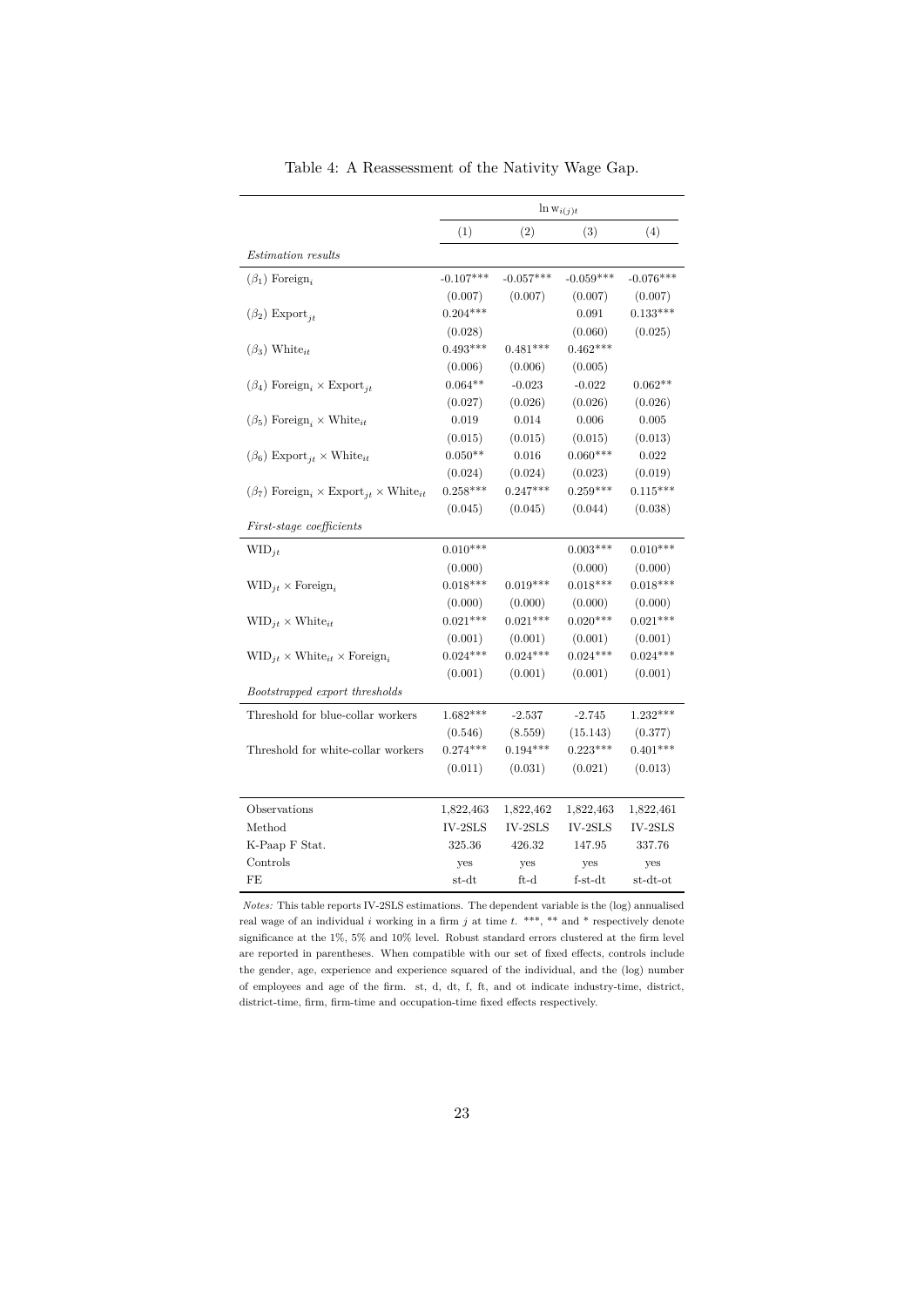Finally, we present the results obtained with a specification analogous to the baseline one but that does not distinguish between blue- and white-collar workers, in Appendix [D](#page-42-2), Table [A.5](#page-45-0). This specification provides information on the *average* wage differential along the distribution of firm export intensity. In column (1), we find that foreign-born workers employed in firms that do not export earn on average 16.9% less than native workers. However, this wage gap is reduced when firms increase their export intensity, and is reversed to a wage premium when the export share is above 67.4%. This threshold is similar (65.2%) when we focus on the within-occupation dimension in column (4). Columns (2) and (3), where we exploit the within-firm dimension present a threshold of 79%-81.3%, respectively.

**Workforce composition of firms.** We cannot exclude that exporters, which tend to be the most productive firms, may demand relatively more foreign workers because those workers possess characteristics (other than their place of birth) that firms find valuable for their export activity. In that case, the estimates would reflect differences in the workforce composition across exporters and non-exporters, instead of wage differences across natives and immigrants.

To tackle this issue, we modify the baseline estimation by replacing the export activity variable with a dummy variable taking value one if the firm is an exporter at time *t*. We instrument this dummy variable with the world import demand faced by the firm, as in the baseline specification. In addition, we use firm fixed effects which enable us to focus on firms that change their export status over time. In doing so, we study the change in immigrants' wages compared to the change in natives' wages as a firm becomes an exporter. $^{14}$ 

Results are reported in Table [A.6.](#page-46-0) We first reproduce column (1) of Table [4](#page-24-0) using an export dummy. The results are in line with the baseline findings in which we use the export share of the firm (column 1). We then focus on the within-firm specification which allows us to better tackle the threat to identification described above (column 2). We find that blue-collar immigrant workers face a wage discount that does not vary with the export status of the firm (as the coefficient associated with  $Foreign_i \times Expert_{jt}$  is not significant). As for white-collar workers, the results suggest that immigrant workers benefit from a wage premium with respect to their native counterpart when they are employed by a firm that exports. This last set of results lends support to the idea that the baseline results are not driven by differences in workforce composition between exporters and non-exporters.

<sup>14</sup>[Bøler](#page-35-7) et al. ([2018\)](#page-35-7) offers a similar discussion on identification of the gender wage gap in relation to firms' export activity.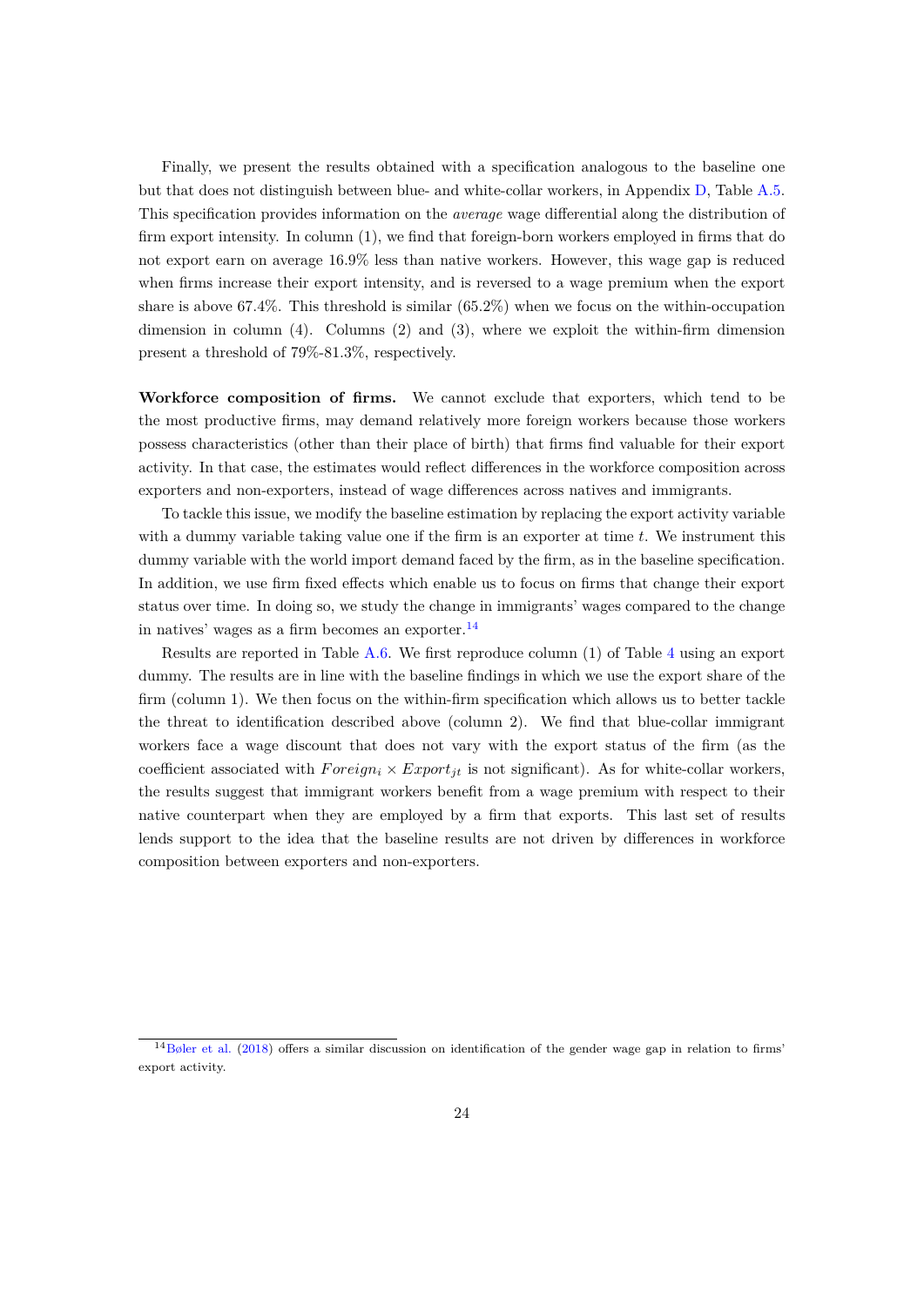#### **5.3 Robustness Tests**

In this section, we investigate the robustness of the estimation of Equation ([29](#page-17-0)). We use an alternative dependent variable, an alternative instrumental variable for the export intensity of the firm, an alternative classification of occupations, and alternative samples. All results are presented in Appendix [D](#page-42-2) and confirm that baseline findings are robust.

**Alternative dependent variable.** We start by using an alternative dependent variable, i.e., the (log) *daily* wage of the individual. This test accounts for the fact that some individuals do not work for the entire year. Using the daily wage allows us to control for differences in wage arising from differences in the number of days worked by an individual.

Results obtained with this alternative dependent variable are reported in Table [A.7.](#page-47-0) The magnitude, sign and significance of the coefficients are in line with the baseline findings. Slightly differently from the baseline specification, we find that export thresholds for blue-collar workers is significant and feasible in column (4). However, this threshold is equal to 96.3% which is very high and higher than the threshold for white-collar workers obtained with this specification (14.1%). As for white-collar workers, we find significant export thresholds in all columns but column  $(2)$ , ranging from 7.1% to 14.1%, depending on the specification.

**Alternative instrumental variable.** We pursue the analysis by using an alternative variable to instrument the export intensity of the firm. We build the world import demand faced by a firm *j* at time *t* as follows:

$$
WID_{jt} = \sum_{pc} \omega_{jpct_0} \times M_{pct} \forall c \neq \text{France}
$$
\n(31)

where  $\omega_{\text{inct}_0}$  denotes the share that the product-destination pair *pc* represents in firm *j*'s total exports in 2004. Using the pre-sample year instead of an average over the studied period allows us to further ensure the exogeneity of the instrumental variable, yet it reduces the number of observations.

Results obtained with this alternative IV are reported in Table [A.8](#page-48-0) and are in line with the baseline findings and the previous robustness test. In columns (1) to (4), we find that blue-collar immigrants earn less than their native counterparts along the entire distribution of export intensity. Then, we find that white-collar immigrants employed by firms that export less than 26.1% of their total revenue earn less than their native counterparts (column 1). Other specifications are also in line with the baseline findings as we find an export threshold between 17.3% and 39.4% of the firm total revenue.

Finally, we also replicate the baseline specification excluding from the sample firms that never export and that therefore do not have any variation in the instrumental variable. Results are reported in Table [A.9](#page-49-0). For blue-collar workers, we find an export threshold which is either non feasible or not significant. For white-collar workers, depending on the specification, we find that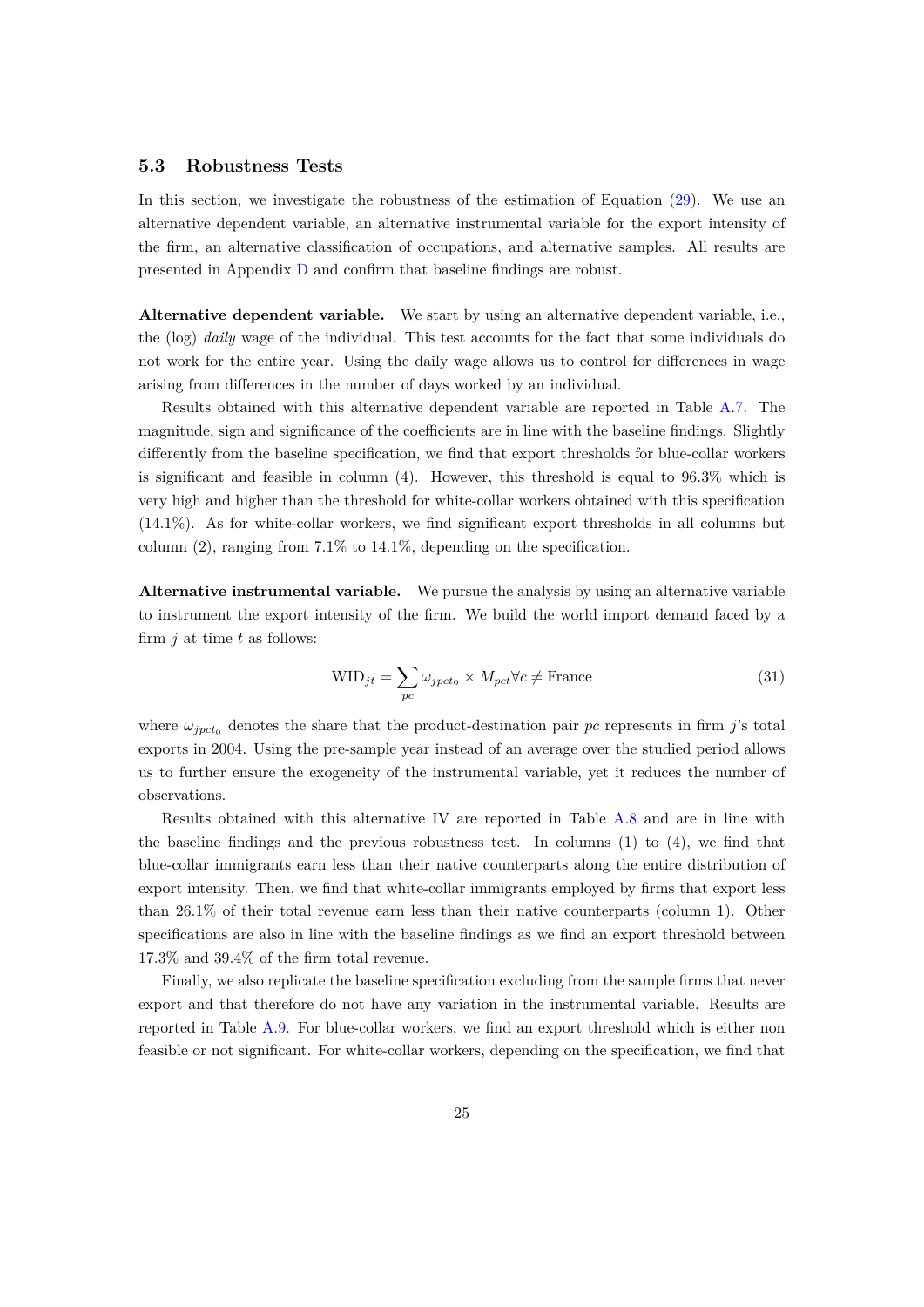immigrants employed by firms that export less than 18.9%-45.1% of their total revenue earn less than natives, while immigrants employed in firms that export more, earn a wage premium.

**Alternative definition of occupation groups.** We now use an alternative classification of occupations to identify blue- and white-collar workers. We follow the International Standard Classification of Occupations (ISCO) proposed by the International Labour Organization (ILO).<sup>15</sup> We aim at checking the validity of the baseline results obtained with the French classification of occupations *(Nomenclatures des professions et catégories socio-professionnelles)* with respect to an international and broadly used classification of occupations in the field of labour economics. After matching French occupation codes (PCS-ESE codes are first converted to PCS 2003) to ISCO 08 codes, we are able to use the four ISCO skill levels defined by the ILO to define blue-collar workers (levels 1 and 2) and white-collar workers (levels 3 and 4). We report the results obtained with the IV-2SLS strategy in Table [A.10.](#page-50-0) Columns (1) to (4) confirm the baseline results.<sup>16</sup> For blue-collar workers, we find an export threshold which is feasible and significant in column (4). This threshold is equal to 88% which is higher than the threshold for white-collar workers obtained with this specification (41.8%). For white-collar workers, depending on the specification, we find that immigrants employed by firms that export less than 23.8%-41.8% of their total revenue earn less than natives, while immigrants employed in firms that export more, earn a wage premium.

The last part of the robustness analysis uses an alternative breakdown of workers into broad occupational groups. We now identify occupational groups for which individuals are likely to take decisions affecting trade activities, rather than the baseline white- *vs.* blue-collar distinction. More precisely, we include company directors (occupation 23), occupations related to commercial activities (white-collar occupations 37 and 46), occupations related to the sale and transport of merchandise (blue-collar occupations 54, 55 and 62), and occupations in the craft industry (blue-collar occupation 63). We therefore group workers into trade-related and non-trade-related occupational groups (see column 2 in Table [A.1\)](#page-38-1). We report the results obtained with the IV-2SLS strategy in Table [A.11](#page-51-0). Columns (1) to (4) show that immigrant workers employed in nontrade related occupations earn less than their native counterparts along the entire distribution of export activity. On the contrary, immigrant workers employed in trade-related occupations see their wage gap reversed into a wage premium as soon as the firm exports at least 37.1% of its total revenues (column 1). Other columns provide similar results.

**Alternative samples.** Finally, we test the robustness of the results to alternative samples. We start by excluding the region of Paris that exhibits a very high concentration of immigrant workers. We report the results in Table [A.12](#page-52-0). We find that blue-collar immigrant workers earn less than their native counterparts along the whole distribution of export shares. The results

<sup>15</sup>See the ILO ISCO08 Volume I *International Standard Classification of Occupations*.

 $16$ In columns (4) the triple interaction term is not significant. However, there still is a positive and significant export threshold above which white-collar immigrant workers earn a wage premium.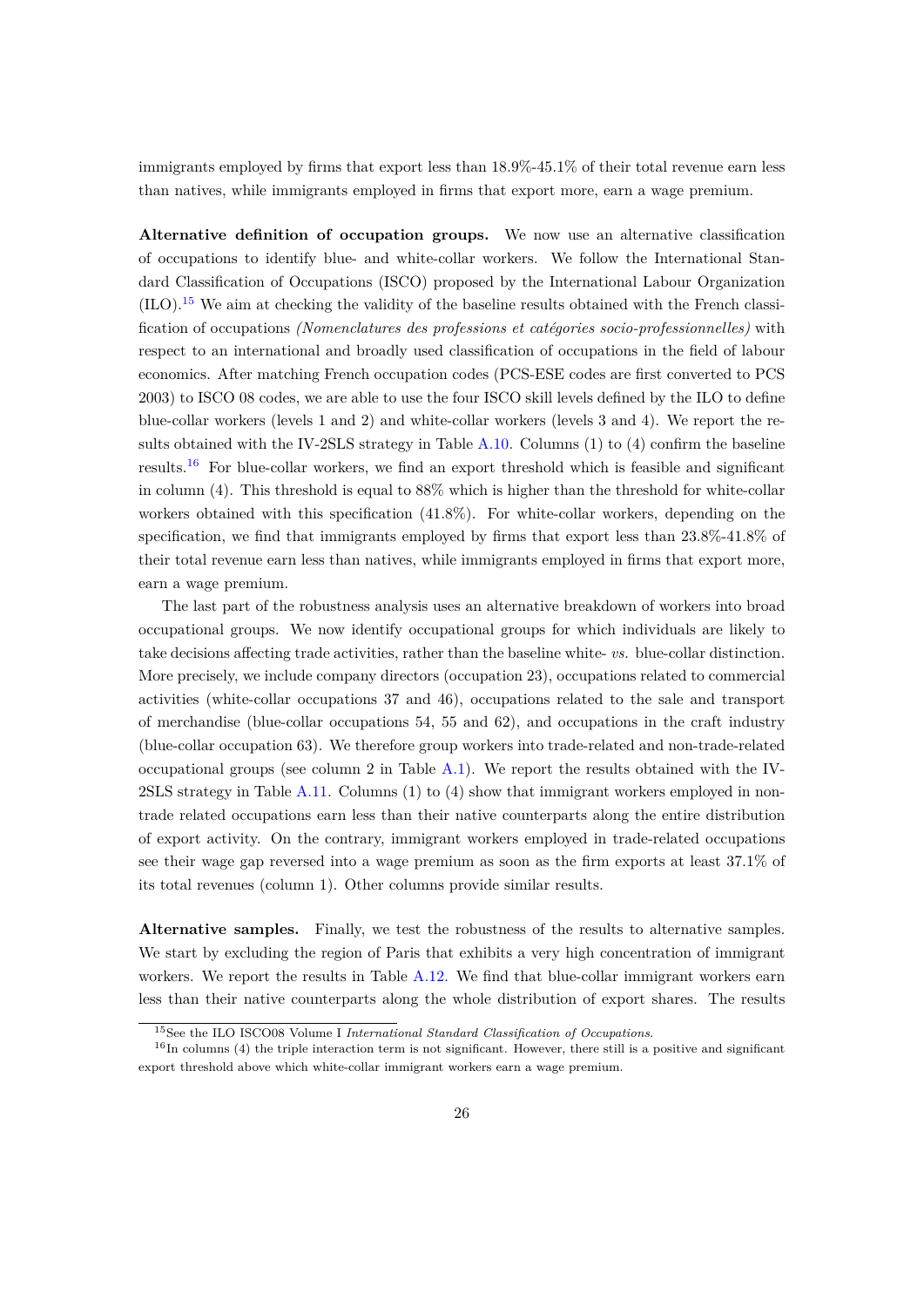confirm that white-collar immigrant workers see their wage gap reversed into a wage premium as soon as their firm exports at least 26.3% of its total revenues (column 1). Other columns provide similar thresholds.

We then reproduce the baseline specifications using a sample of only male workers. Excluding female workers allows us to test the robustness of the results on a set of workers who are less likely to hold part-time contracts. The results are reported in Table [A.13](#page-53-0) and are fully in line with the baseline findings.

### **6 Underpinning Mechanisms**

In this section, we explore the mechanisms behind the relationship of interest. Our working hypothesis is that white-collar immigrant workers experience a lower wage discount, if not a wage premium, in exporting firms because they provide valuable information on the foreign market served by the firm. For this reason, they capture an *informational rent* that translates into higher wages. We perform two different exercises that provide evidence supporting this hypothesis.

#### **6.1 Export Complexity**

Our first exercise is based on the idea that export costs increase with the complexity of the export activity. We expect white-collar immigrant workers to be more valuable to firms that face high costs of exporting due to a complex structure of products-destinations markets served. Therefore, we the wage of white-collar immigrant workers should increase with the level of the export complexity. We modify the baseline specification by replacing the measure of export intensity with a proxy of export complexity (denoted Complexity<sub>it</sub>). Following [Bøler et al.](#page-35-7) ([2018\)](#page-35-7), we characterise the export complexity of the firm by the (log) number of product-destination pairs served by the firm.

OLS estimates obtained using the number of markets served by the firm as a proxy for the export complexity are reported in Table [5](#page-29-0). Regarding blue-collar workers, we find that immigrants earn less than their native counterparts, and that this wage discount does not depend on the export complexity of their employing firm as none of the thresholds are significant or feasible across the four specifications (columns 1 to 4). As for white-collar workers, we find that immigrants earn (less) more than natives when they are employed by firms serving (less) more than 13 markets  $(e^{2.613})$  (column 1). This threshold ranges from 13 to 79 markets (columns 1) to 4). Note that we find similar results when we use the number of destinations served by the firm and the number of products served by the firm (results are available upon request to the authors).

Overall, we find that the immigrant wage gap observed among white-collar workers does not only vary with the export intensity of the firm, but also with its export complexity. We interpret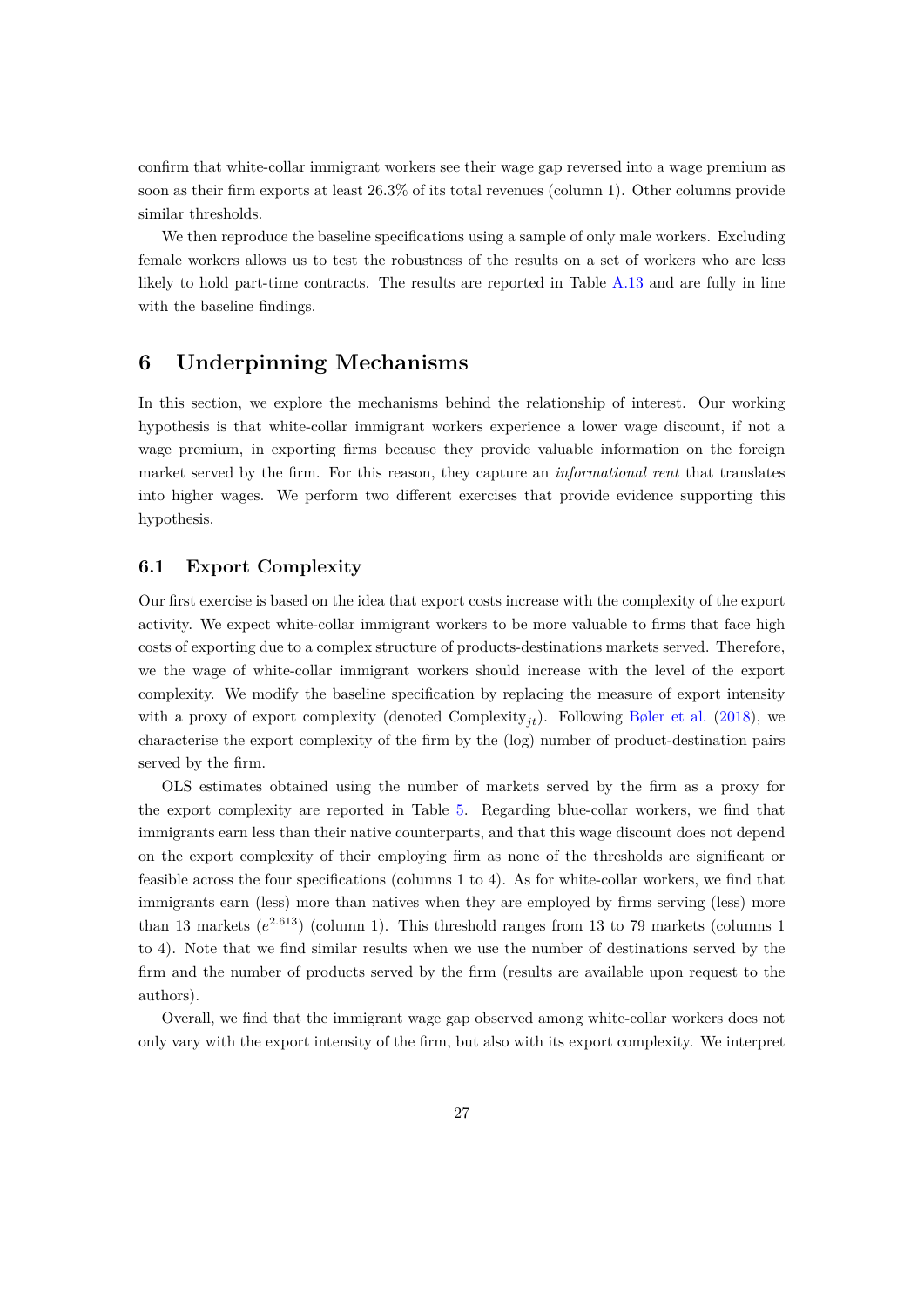this set of results as evidence supporting the hypothesis that white-collar immigrants help firms overcome export costs that increase with the complexity of their export activity.

|                                                                                   |             |             | $\ln w_{i(j)t}$ |             |
|-----------------------------------------------------------------------------------|-------------|-------------|-----------------|-------------|
|                                                                                   | (1)         | (2)         | (3)             | (4)         |
| <i>Estimation</i> results                                                         |             |             |                 |             |
| $(\beta_1)$ Foreign,                                                              | $-0.078***$ | $-0.041***$ | $-0.043***$     | $-0.040***$ |
|                                                                                   | (0.012)     | (0.012)     | (0.012)         | (0.011)     |
| $(\beta_2)$ Complexity <sub>it</sub>                                              | 0.003       |             | 0.003           | 0.002       |
|                                                                                   | (0.003)     |             | (0.002)         | (0.002)     |
| $(\beta_3)$ White <sub>it</sub>                                                   | $0.500***$  | $0.476***$  | $0.468***$      |             |
|                                                                                   | (0.010)     | (0.011)     | (0.010)         |             |
| $(\beta_4)$ Foreign <sub>i</sub> * Complexity <sub>jt</sub>                       | $-0.003$    | $-0.007*$   | $-0.006*$       | $-0.005$    |
|                                                                                   | (0.004)     | (0.003)     | (0.003)         | (0.003)     |
| $(\beta_5)$ Foreign, * White <sub>it</sub>                                        | 0.012       | $-0.009$    | $-0.014$        | $-0.030*$   |
|                                                                                   | (0.019)     | (0.020)     | (0.019)         | (0.016)     |
| $(\beta_6)$ Complexity <sub>jt</sub> * White <sub>it</sub>                        | 0.004       | 0.003       | 0.004           | $-0.001$    |
|                                                                                   | (0.003)     | (0.003)     | (0.003)         | (0.002)     |
| $(\beta_7)$ Foreign <sub>i</sub> * Complexity <sub>it</sub> * White <sub>it</sub> | $0.028***$  | $0.028***$  | $0.028***$      | $0.021***$  |
|                                                                                   | (0.005)     | (0.005)     | (0.005)         | (0.004)     |
| Bootstrapped export thresholds                                                    |             |             |                 |             |
| Threshold for blue-collar workers                                                 | $-26.439$   | $-6.231$    | $-6.782**$      | $-8.602$    |
|                                                                                   | (78.594)    | (3.165)     | (2.928)         | (6.258)     |
| Threshold for white-collar workers                                                | $2.613***$  | $2.389***$  | $2.606***$      | $4.377***$  |
|                                                                                   | (0.183)     | (0.286)     | (0.223)         | (0.175)     |
|                                                                                   |             |             |                 |             |
| Observations                                                                      | 1,519,351   | 1,519,351   | 1,519,351       | 1,519,350   |
| Method                                                                            | <b>OLS</b>  | <b>OLS</b>  | <b>OLS</b>      | <b>OLS</b>  |
| R-squared                                                                         | 0.339       | 0.453       | 0.410           | 0.414       |
| Controls                                                                          | yes         | yes         | yes             | yes         |
| FE                                                                                | st-dt       | $ft-d$      | $f-<>st-dt$     | st-dt-ot    |

<span id="page-29-0"></span>Table 5: Nativity Wage Gap and Export Complexity - Number of markets.

*Notes:* This table reports OLS estimations. The dependent variable is the (log) annualised real wage of an individual *i* working in a firm *j* at time *t*. Complexity<sub>jt</sub> denotes the (log) number of markets. \*\*\*, \*\* and \* respectively denote significance at the 1%, 5% and 10% level. Robust standard errors clustered at the firm level are reported in parentheses. When compatible with our set of fixed effects, controls include the gender, age, experience and experience squared of the individual, and the (log) number of employees and age of the firm. st, d, dt, f, ft, and ot indicate industry-time, district, district-time, firm, firm-time and occupation-time fixed effects respectively.

To further lends support to the idea that the informational rent of immigrant workers depends on the trade costs faced by the firm to serve foreign markets, we perform a placebo test, where we replicate the baseline specification using the (log) domestic sales, instead. In addition, we focus non-exporting firms only. As there are no trade costs to serve the domestic market, immigrant workers should *not* capture any informational rent associated to the domestic sales of their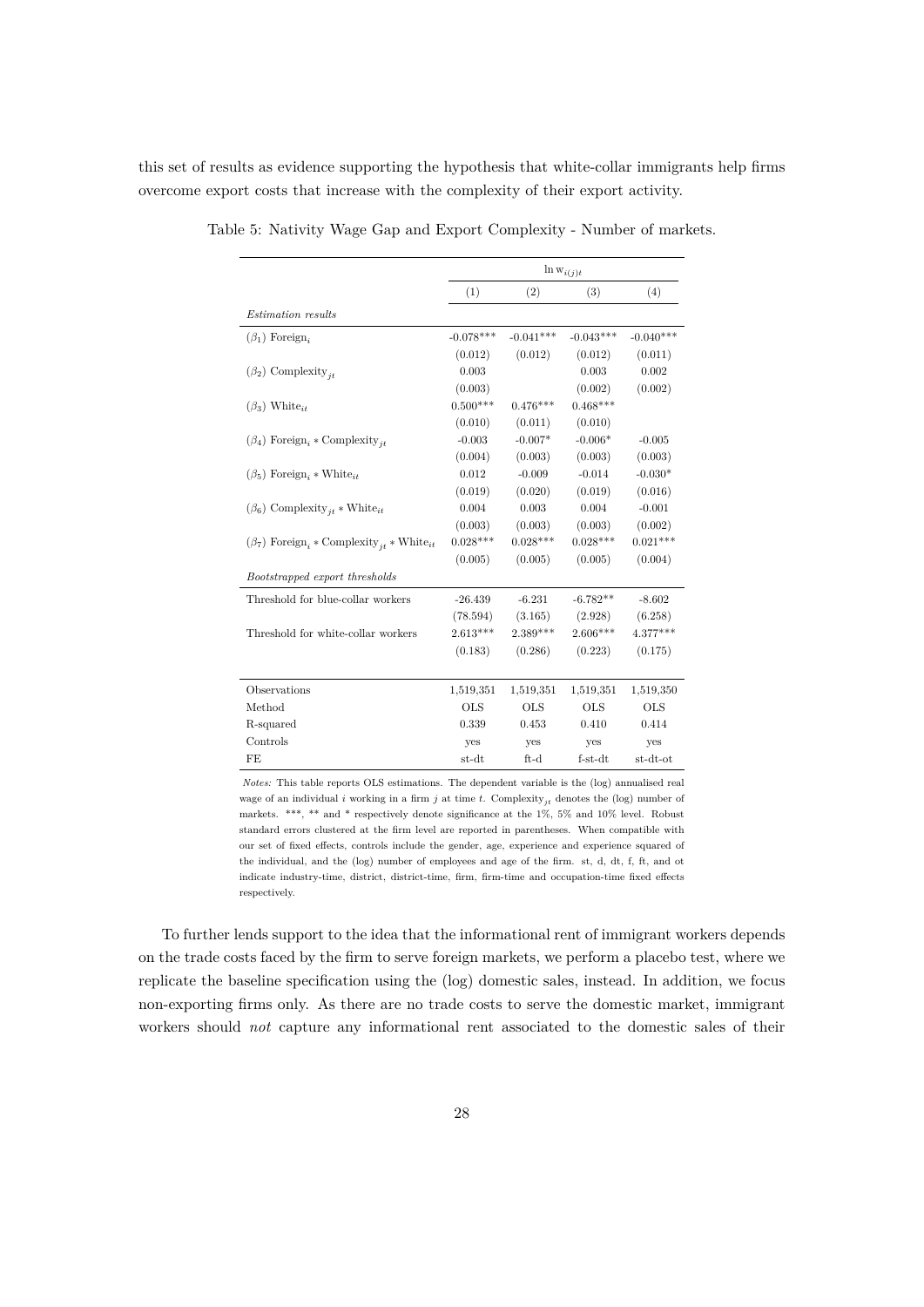employing firms. Consistently, the results reported in Appendix, Table [A.14](#page-54-0) show that the triple interaction term is not significant.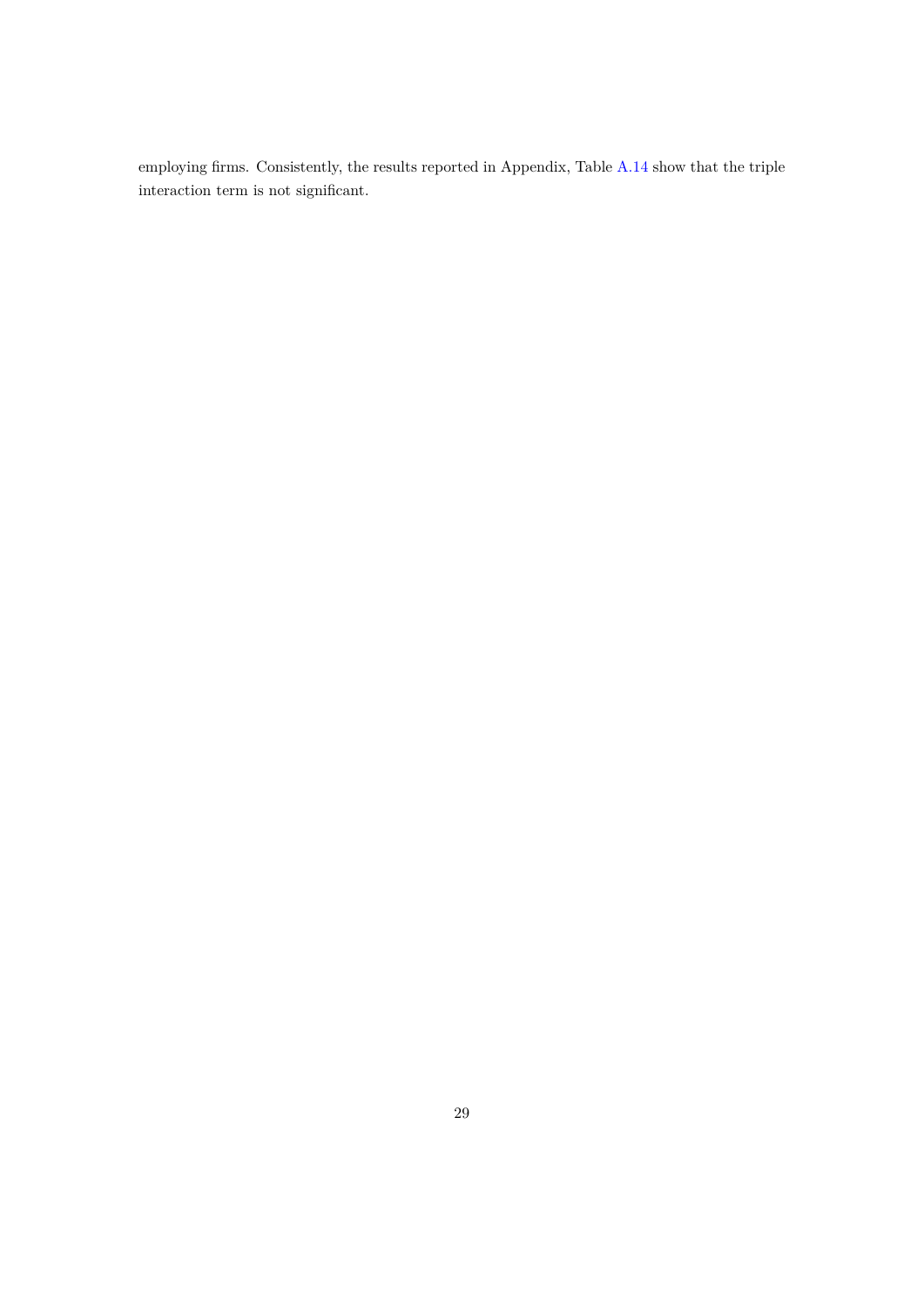#### **6.2 Destination-Specific Export Costs**

Our second exercise studies how the average wage of immigrant workers from different origin groups varies with the export activity of the employing firm in those same origin regions. We proceed in two different ways.

First, we analyse how the average wage of EU and non-EU citizen workers changes with the export share of the employing firm toward EU and non-EU countries (excluding French citizens from the group of EU workers). If immigrant workers are able to capture an informational rent thanks to a better knowledge of specific foreign markets such as their countries of origin, we should observe that the average wage of immigrant workers from EU (non-EU) countries increases, or increases more, with the export share to EU (non-EU) countries.

To test this hypothesis, we cannot rely on the French administrative panel data at the individual level (the DADS Panel) because it does not contain information on the region of origin of the immigrant workers. We therefore use the DADS *Poste*, which consists of pooled crosssectional administrative data that allow following firms over time (but not workers). This dataset contains individual-level information on wages, type of contract, occupations, birthplace (France or abroad) and citizenship (French, EU or non-EU). We are therefore able to count, for each firm, the number of foreign-born workers who have an EU citizenship and those who have a non-EU citizenship. We impose the same restrictions as for the baseline analysis performed with the individual panel data, by keeping only full-time workers in manufacturing firms, who work for the entire year. We then compute the average firm-level wage by foreign citizenship (EU, non-EU) and by occupational groups (white-collar *vs.* blue-collar). We estimate the following specification for each occupational group:

$$
\ln aw_{jt}^o = \beta_0 + \beta_1 \text{Export}_{jt}^{\text{EU}} + \beta_2 \text{Export}_{jt}^{\text{non-EU}} + \Gamma X_{jt}' + \zeta_{dt} + \zeta_{st} + \varepsilon_{jot} \tag{32}
$$

where  $aw_{jt}^o$  is the average wage of type-*o* workers with  $o = \{EU, \text{non-EU}\}\$ in firm *j* at time *t*, and  $\text{Export}_{jt}^{\text{EU}}$  and  $\text{Export}_{jt}^{\text{non-EU}}$  denote the firm *j*'s share of exports to EU and non-EU countries respectively. As with the baseline specification, we instrument the export intensity of the firm following Equation [\(30](#page-18-0)), modified to consider the export share toward a subset of destinations (EU or non-EU countries).<sup>17</sup> Vector  $X'_{jt}$  includes the (log) number of employees in the firm, and the age of the firm. This specification includes district-year and industry-year fixed effects, and errors are clustered at the firm level.

<sup>&</sup>lt;sup>17</sup>The weights have been computed to reflect the average importance of the destination-product pair  $pc$  in firm *j*'s total export toward EU or non-EU countries separately.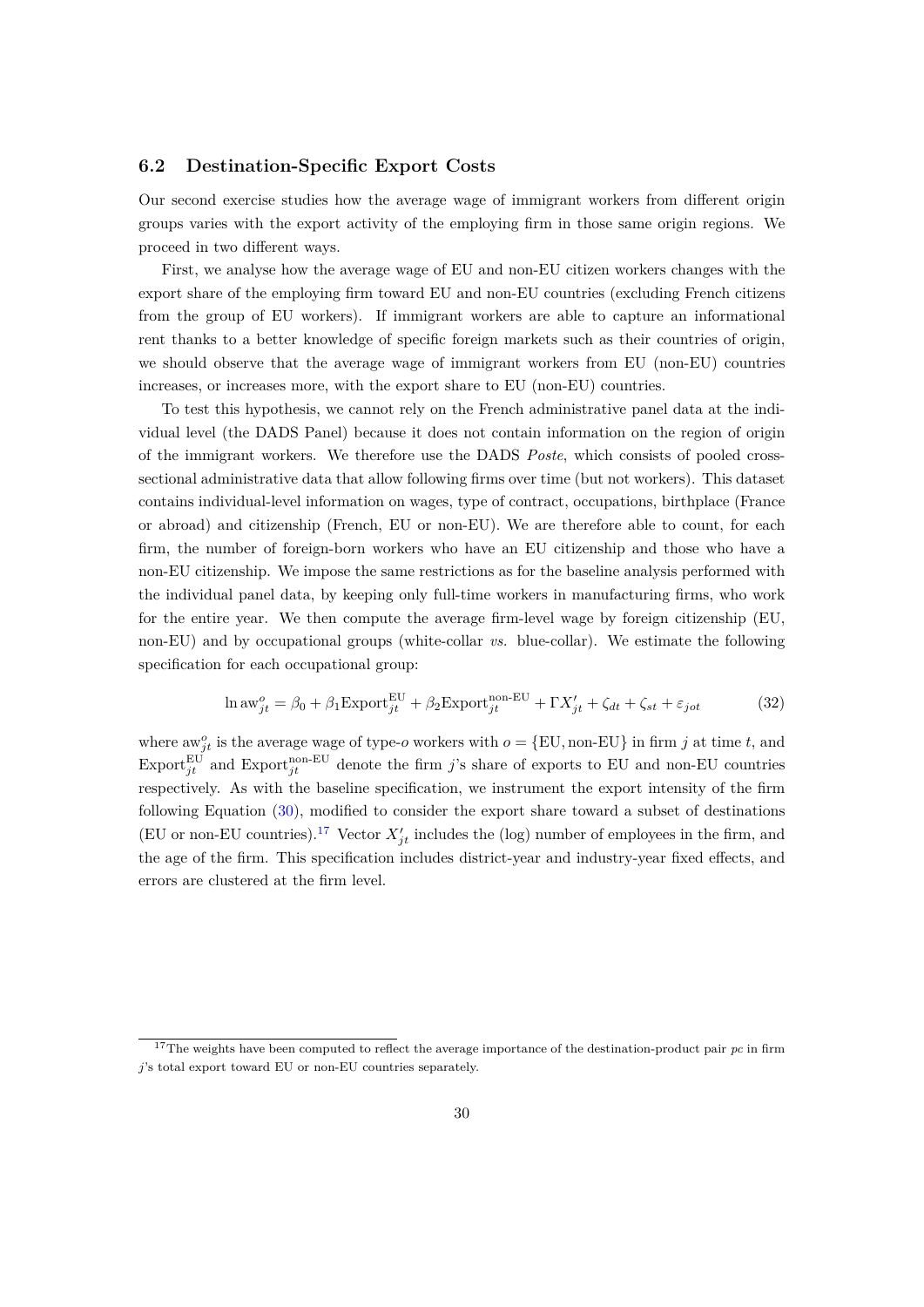<span id="page-32-0"></span>

|                                          |                           | White-collar workers                  |                           | Blue-collar workers                   | White-collar workers | Blue-collar workers        |
|------------------------------------------|---------------------------|---------------------------------------|---------------------------|---------------------------------------|----------------------|----------------------------|
|                                          | $\ln aw_{jt}^{\text{EU}}$ | $\ln\mathrm{aw}^\mathrm{non-EU}_{jt}$ | $\ln aw_{jt}^{\text{EU}}$ | $\ln\mathrm{aw}^\mathrm{non-EU}_{jt}$ | $\ln aw_{jt}^{for}$  | $\ln aw_{jt}^{\text{for}}$ |
|                                          | (1)                       | (2)                                   | (3)                       | (4)                                   | (5)                  | (6)                        |
| Estimation results                       |                           |                                       |                           |                                       |                      |                            |
| $\mathrm{Export}_{it}^{\mathrm{EU}}$     | $0.350***$                | $0.243***$                            | 0.029                     | $0.035*$                              |                      |                            |
|                                          | (0.049)                   | (0.049)                               | (0.025)                   | (0.018)                               |                      |                            |
| $\mathrm{Export}_{jt}^{\mathrm{non-EU}}$ | $0.175**$                 | $0.402***$                            | $0.096**$                 | $0.073**$                             |                      |                            |
|                                          | (0.085)                   | (0.072)                               | (0.047)                   | (0.033)                               |                      |                            |
| $\mathrm{Export}_{jt}^{\text{main}}$     |                           |                                       |                           |                                       | $1.040***$           | $-0.526**$                 |
|                                          |                           |                                       |                           |                                       | (0.243)              | (0.262)                    |
| $\mathrm{Export}_{it}^{\mathrm{other}}$  |                           |                                       |                           |                                       | $0.329***$           | $0.062***$                 |
|                                          |                           |                                       |                           |                                       | (0.030)              | (0.015)                    |
| <i>First-stage coefficients</i>          |                           |                                       |                           |                                       |                      |                            |
| $\text{WID}_{it}^{\text{EU}}$            | $0.012***$                | $0.012***$                            | $0.011***$                | $0.011***$                            |                      |                            |
|                                          | (0.000)                   | (0.000)                               | (0.000)                   | (0.000)                               |                      |                            |
| $\text{WID}^{\text{non-EU}}_{jt}$        | $0.007***$                | $0.009***$                            | $0.006***$                | $0.006***$                            |                      |                            |
|                                          | (0.000)                   | (0.000)                               | (0.000)                   | (0.000)                               |                      |                            |
| $\text{WID}_{jt}^{\text{main}}$          |                           |                                       |                           |                                       | $0.002***$           | $0.001***$                 |
|                                          |                           |                                       |                           |                                       | (0.000)              | (0.000)                    |
| $\text{WID}^{\text{other}}_{jt}$         |                           |                                       |                           |                                       | $0.011***$           | $0.009***$                 |
|                                          |                           |                                       |                           |                                       | (0.000)              | (0.000)                    |
|                                          |                           |                                       |                           |                                       |                      |                            |
| Observations                             | 38,809                    | 34,864                                | 76,531                    | 110,033                               | 89,373               | 193,721                    |
| Method                                   | $IV-2SLS$                 | $IV-2SLS$                             | $IV-2SLS$                 | $IV-2SLS$                             | $IV-2SLS$            | $IV-2SLS$                  |
| K-Paap F Stat.                           | 305.419                   | 332.895                               | 493.912                   | 759.042                               | 250.791              | 306.174                    |
| Controls                                 | yes                       | yes                                   | yes                       | yes                                   | yes                  | yes                        |
| FE                                       | st-dt                     | st-dt                                 | st-dt                     | st-dt                                 | st-dt                | st-dt                      |

Table 6: Average Wage by Origin Group.

*Notes:* This table reports IV-2SLS estimations. The dependent variable in columns (1) and (3) and in columns (2) and (4) is the average wage of EU and non-EU immigrant workers, respectively, working in a firm *j* at time *t*. The dependent variable in columns (5) and (6) is the average firm-level wage of immigrant workers. Note that we distinguish between white-collar (columns 1, 2 and 5) and blue-collar workers (columns 2, 4 and 6). \*\*\*, \*\* and \* respectively denote significance at the  $1\%$ , 5% and 10% level. Robust standard errors clustered at the firm level are reported in parentheses. Controls include the (log) number of employees in the firm and the age of the firm. st and dt indicate industry-time and district-time fixed effects respectively.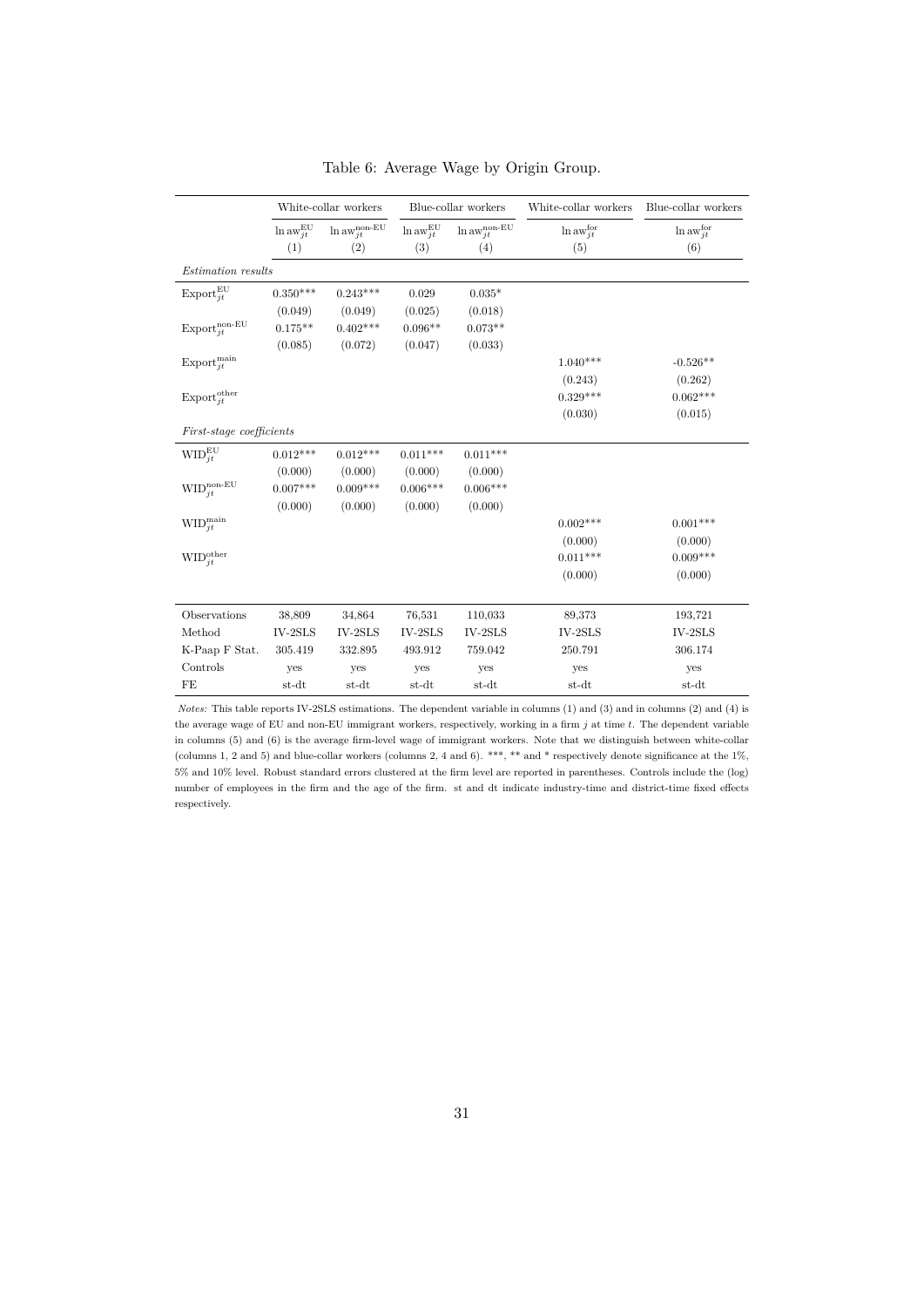IV-2SLS results are reported in Table [6,](#page-32-0) columns (1) to (4). We find that an increase in the share of exports toward EU countries is positively associated with the average wage of white-collar workers from both origin regions, but the effect is higher for the group of immigrant workers from EU countries (column 1) than for immigrant workers from non-EU countries (column 2). When focusing on the share of exports toward non-EU countries, we obtain a very similar picture: there is a positive relationship between the share of exports sold in these countries and the average wage of non-EU immigrants, and this is larger than for the other group of immigrant workers. In addition, column (3) and column (4) show that only the share of exports toward non-EU countries has a small impact on the average wage of immigrant blue-collar workers, independently of their origin group. In particular, even though column (3) shows that the wage of blue-collar workers from EU countries react more to an increase in the export share toward non-EU countries, this coefficient is smaller than in column (1), where the sample focuses on white-collar workers. This result lends support to our working hypothesis, since blue-collar immigrants are less likely to provide valuable information regarding export markets than white-collar workers and are therefore unable to capture any informational rent.

Second, we perform an alternative exercise consisting in analysing whether the average wage of immigrants in a French district increases with the export activity of firms operating in that district, especially when the destination of exports coincides with the origin country of the main immigrant community in that district. To do so, we use the population census (*Recensement de la Population*). Every year, this census covers 20% of the municipalities having less than 10,000 inhabitants, and 8% of the households of the municipalities having more than 10,000 inhabitants. Over a five-year period, the census covers all the small municipalities and  $40\%$  of the households of the large ones. From the population census, we obtain yearly information on the share of immigrant workers by country of origin and broad occupational group (white- and blue-collar workers) at the district level. We are then able to identify the most important origin country for each district, every year. Note that at most, we observe that 35.2% of white-collar immigrants and 70.7% of blue-collar immigrants come from the same origin country in a given district-year cell (white-collar Algerians in Bouches-du-Rhône and blue-collar Portuguese in Lozère). We then assume that the immigrant workers we observe in a firm located in a given district have a high probability to come from the same origin country as the largest group of immigrants observed in the district of the firm.

If immigrants possess export knowledge specific to their origin countries, then their average wage should respond more to an increase in exports toward the main origin country of the immigrant population in the district of their firm, than to an increase in exports to other destination countries. We estimate the following specification for each occupation group:

$$
\ln \text{aw}^{\text{for}}_{jt} = \beta_0 + \beta_1 \text{Export}^{\text{main}}_{jt} + \beta_2 \text{Export}^{\text{other}}_{jt} + \Gamma X'_{jt} + \zeta_{dt} + \zeta_{st} + \varepsilon_{jot} \tag{33}
$$

where aw<sup>for</sup> is the average wage of immigrant workers (*for* akin to *foreign*) in firm *j* at time *t*, Export<sup>main</sup> denotes the share of exports to the main origin country of immigrants in the district of firm *j* at time *t*, and Export<sup>other</sup> is the share of exports to other destinations served by firm *j*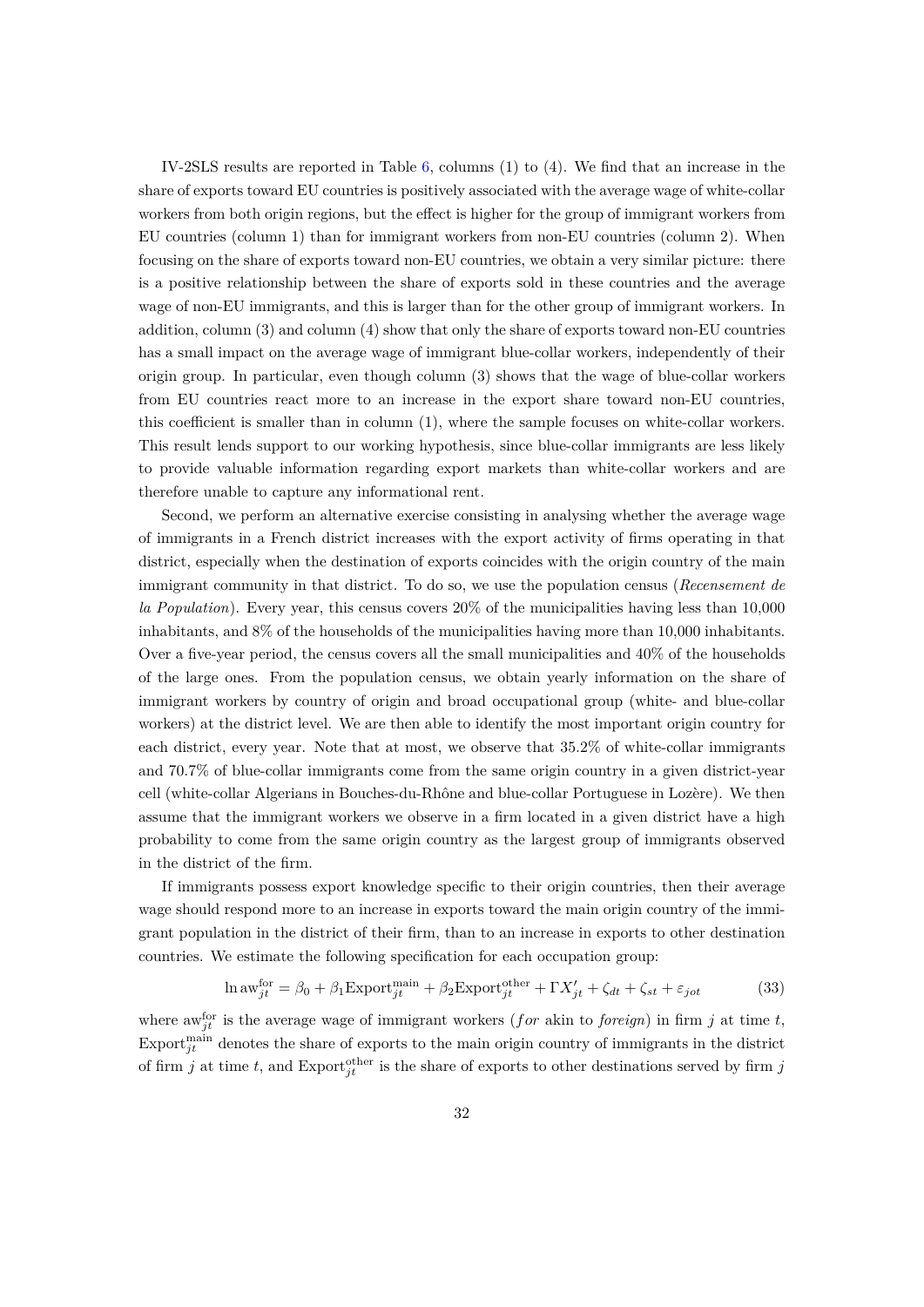at time *t*. The export intensity of the firm is instrumented as in Equation [\(30](#page-18-0)), modified as to consider the export share toward a subset of destinations (main origin country of immigrants and other countries). $^{18}$  This specification includes district-year and industry-year fixed effects, and errors are clustered at the firm level.

Results are presented in columns (5) and (6) of Table [6.](#page-32-0) We find that the average wage of white-collar immigrants responds more to an increase in exports toward the main origin country of white-collar immigrants in the district of their firm, than to an increase in exports toward other destination countries (column 5). For blue-collar workers, the results point again toward the lack of an informational rent, as the coefficient on the export activity toward the main origin country of the immigrants in the district-year of the firm has a negative sign (column 6).

### **7 Conclusions**

This article contributes to the literature on trade and wage inequality by investigating whether the wage gap between native and immigrant workers depends on the export activity of the employing firm and the occupation of the workers. Existing literature shows that white-collar immigrant workers provide valuable information on the foreign markets served by their employing firms. For this reason, we posit that they might be able to capture an *informational rent* that translates into higher wages, hence into a lower wage gap with respect to their native counterparts.

We propose that three effects – the skill premium, the immigrant discount and the export premium – co-exit and interact to shape the distribution of wages. These effects interact such that wage inequality faced by skilled immigrants may be lower in exporting firms as these individuals can exploit an informational rent. We use a model embedding a typical [Diamond](#page-36-7) [\(1982](#page-36-7))[-Mortensen](#page-37-2) [\(1982](#page-37-2))[-Pissarides](#page-37-3) [\(1985](#page-37-3)) search and matching setting into a trade model with monopolistic competition and heterogeneous firms à la [Melitz](#page-36-8) ([2003\)](#page-36-8), extended to allow for multiple inputs. This model highlights how the wage of workers of different occupational groups and different origins varies with the export activity of the employing firms.

We use employer-employee data on the French manufacturing sector from 2005 to 2015 to show that the magnitude and sign of the immigrant wage gap depend on firms' and workers' characteristics. We find that the wage differential of white-collar workers varies with the export activity of the employing firm: White-collar immigrants employed by high (low)-exporting firms earn more (less) than their native counterparts. The same is not true for blue-collar workers, with immigrant workers earning less than native workers along the entire distribution of export activity.

Our results also show that the white-collar immigrant premium is positively related to complexity (approximated by the number of markets served by the firm). In addition, the relative

<sup>18</sup>The weights have been computed to reflect the average importance of the destination-product pair *pc* in firm *j*'s total export toward the main origin country or other countries, separately.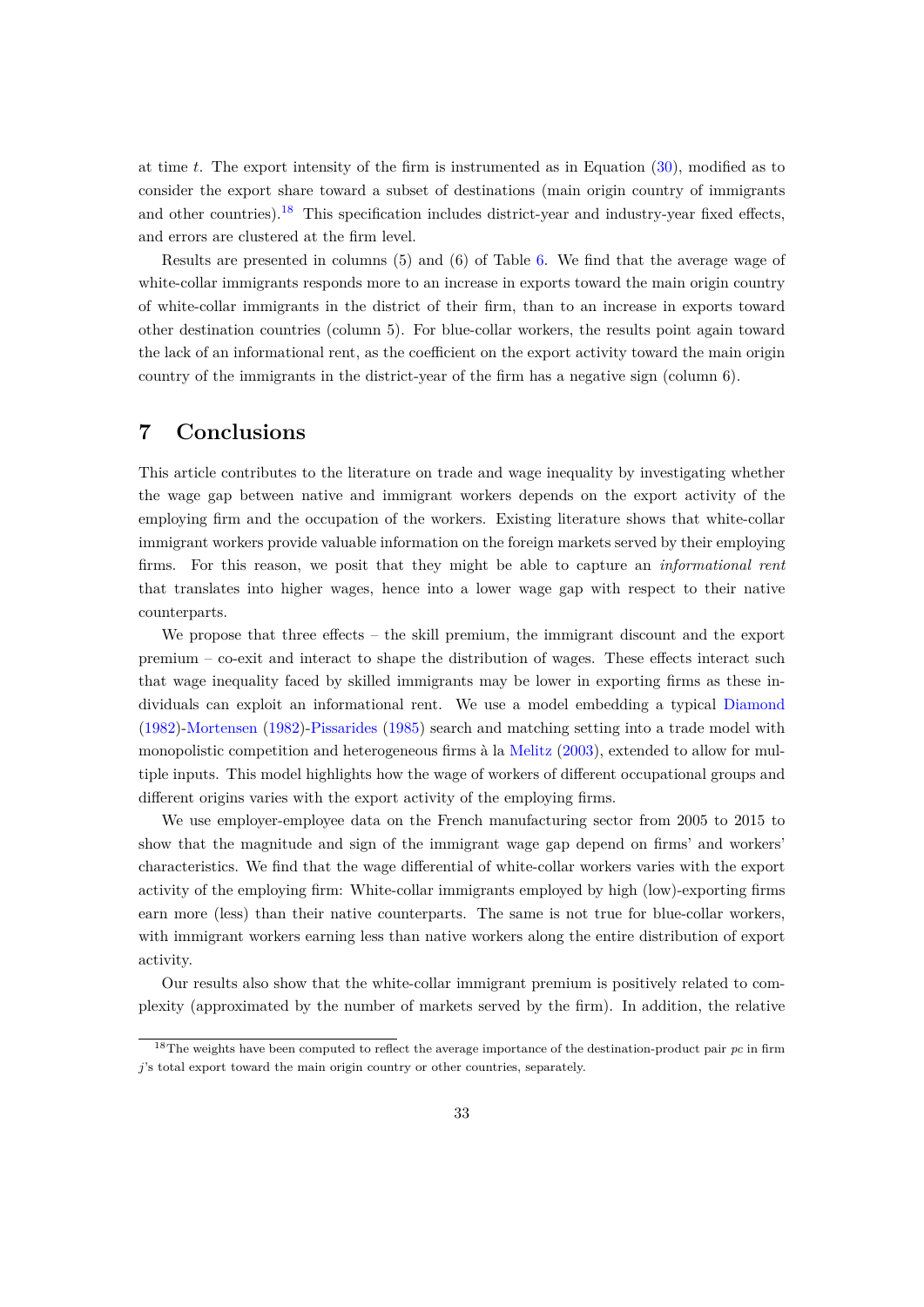wage of workers from a certain origin responds positively to the export activity of the firm in those specific markets. We interpret these results as supporting the hypothesis that immigrant workers capture an informational rent when they are closer to the decision-level positions in exporting firms.

From a policy perspective, our findings show that both the occupation of individuals and the export intensity of their employers are important in assessing the magnitude and scope of the wage gap in the French manufacturing sector. Linking the micro evidence provided in this article to aggregate outcomes should be welcome for future research avenues. Our results also imply that, to some extent, trade reduces wage inequality across workers. This last result is important given that trade is often decried as a vector of inequality.

### **References**

- <span id="page-35-6"></span>D. Acemoglu. Patterns of skill premia. *Review of Economic Studies*, 70(2):199–230, 2003.
- <span id="page-35-5"></span>M. Amiti and D. R. Davis. Trade, Firms, and Wages: Theory and Evidence . *The Review of Economic Studies*, 79(1):1–36, 2012.
- <span id="page-35-0"></span>K. H. H. Anderson et al. Can immigrants ever earn as much as native workers? *IZA World of Labor*, 2019.
- <span id="page-35-2"></span>M. J. Andrews, T. Schank, and R. Upward. Do foreign workers reduce trade barriers? Microeconomic evidence. *The World Economy*, 2016.
- <span id="page-35-4"></span>A. Ariu, K. N. Hakkala, J. B. Jensen, and S. Tamminen. Service imports, workforce composition, and firm performance: Evidence from finnish microdata. Working paper 26355, NBER, 2019.
- <span id="page-35-3"></span>P. Bastos and J. Silva. Networks, firms, and trade. *Journal of International Economics*, 87(2): 352–364, 2012.
- <span id="page-35-9"></span>N. Berman, A. Berthou, and J. Héricourt. Export dynamics and sales at home. *Journal of International Economics*, 96(2):298–310, 2015.
- <span id="page-35-1"></span>A. B. Bernard, J. B. Jensen, and R. Z. Lawrence. Exporters, jobs, and wages in u.s. manufacturing: 1976-1987. *Brookings Papers on Economic Activity. Microeconomics*, 1995:67–119, 1995.
- <span id="page-35-7"></span>E. A. Bøler, B. Javorcik, and K. H. Ulltveit-Moe. Working across time zones: Exporters and the gender wage gap. *Journal of International Economics*, 111:122–133, 2018.
- <span id="page-35-10"></span>M. Bombardini, G. Orefice, and M. D. Tito. Does exporting improve matching? evidence from french employer-employee data. *Journal of International Economics*, 117:229–241, 2019.
- <span id="page-35-8"></span>A. Bonfiglioli and F. De Pace. Export, female comparative advantage and the gender wage gap. Discussion Paper DP15801, CEPR, 2021.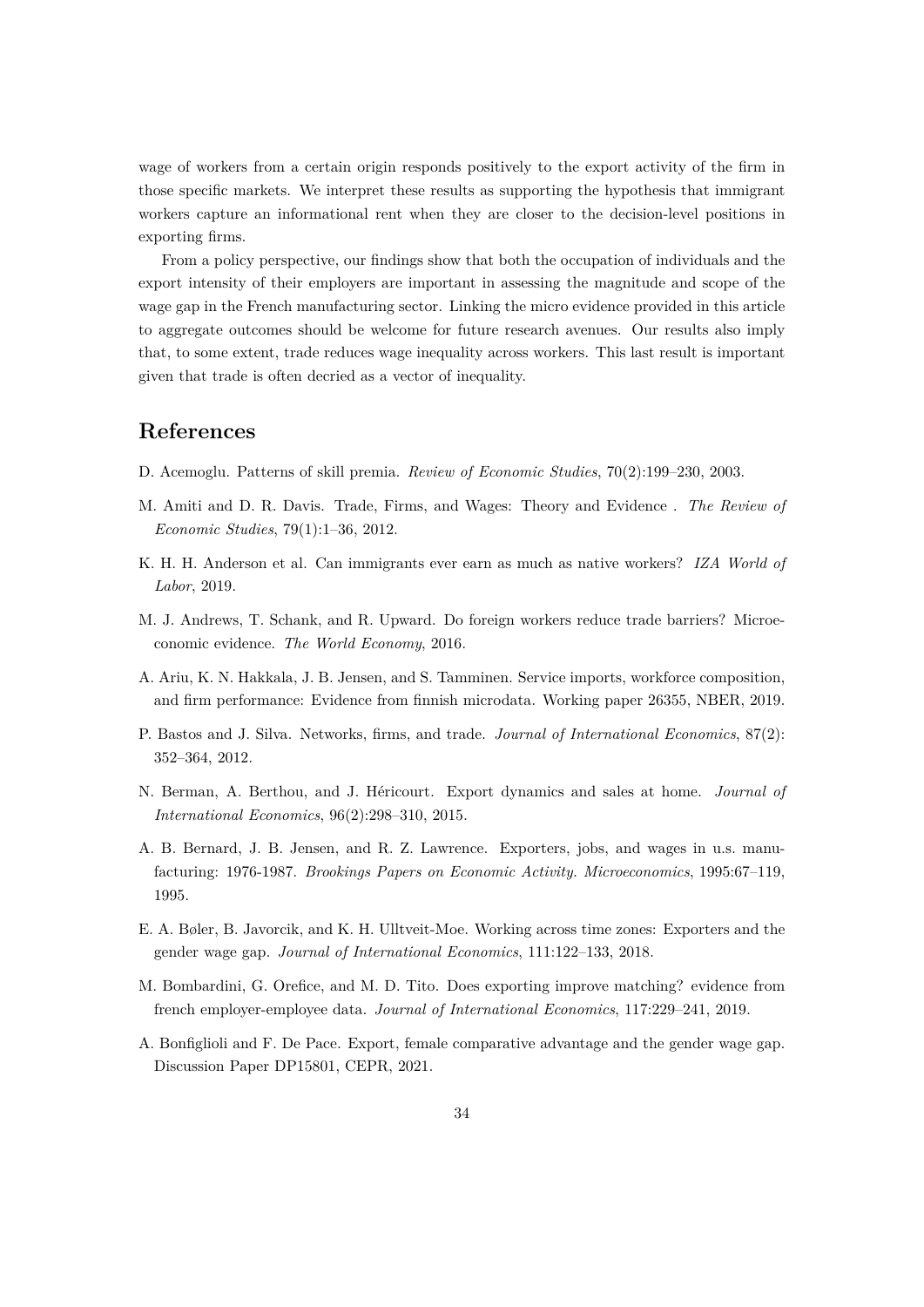- <span id="page-36-14"></span>D. Card, J. Heining, and P. Kline. Workplace heterogeneity and the rise of west german wage inequality. *The Quarterly Journal of Economics*, 128(3):967–1015, 05 2013.
- <span id="page-36-9"></span>A. Chassamboulli and T. Palivos. A search-equilibrium approach to the effects of immigration on labor market outcomes. *International Economic Review*, 55(1):111–129, 2014.
- <span id="page-36-7"></span>P. A. Diamond. Wage determination and efficiency in search equilibrium. *The Review of Economic Studies*, 49(2):217–227, 1982.
- <span id="page-36-0"></span>C. Dustmann and A. Glitz. Migration and education. In *Handbook of the Economics of Education*, volume 4, pages 327–439. Elsevier, 2011.
- <span id="page-36-6"></span>P. H. Egger, K. Erhardt, and A. Lassmann. Immigration and firms integration in international production networks. *European Economic Review*, 111:1 – 34, 2019.
- <span id="page-36-11"></span>G. J. Felbermayr, J. Prat, and H. J. Schmerer. Globalization and labor market outcomes: Wage bargaining, search frictions, and firm heterogeneity. *Journal of Economic Theory*, 146(1): 39–73, 2011.
- <span id="page-36-2"></span>B. Friedrich. Trade shocks, firm hierarchies and wage inequality. Technical report, Department of Economics and Business Economics, Aarhus University, 2015.
- <span id="page-36-3"></span>B. Georgiev and J. Juul Henriksen. Within-firm wage inequality and firm-level exports. *Review of International Economics*, 28(1):1–34, 2020.
- <span id="page-36-5"></span>A. Hatzigeorgiou and M. Lodefalk. Migrants' influence on firm-level exports. *Journal of Industry, Competition and Trade*, 16(4):477–497, 2016.
- <span id="page-36-10"></span>E. Helpman, O. Itskhoki, and S. Redding. Inequality and unemployment in a global economy. *Econometrica*, 78(4):1239–1283, 2010.
- <span id="page-36-4"></span>S. Hiller. Does immigrant employment matter for export sales? Evidence from Denmark. *Review of World Economics*, 149(2):369–394, 2013.
- <span id="page-36-12"></span>D. Hummels, R. Jørgensen, J. Munch, and C. Xiang. The wage effects of offshoring: Evidence from danish matched worker-firm data. *American Economic Review*, 104(6):1597–1629, 2014.
- <span id="page-36-1"></span>M. W. Klein, C. Moser, and D. M. Urban. Exporting, skills and wage inequality. *Labour Economics*, 25:76 – 85, 2013.
- <span id="page-36-8"></span>M. J. Melitz. The impact of trade on intra-industry reallocations and aggregate industry productivity. *Econometrica*, 71(6):1695–1725, 2003.
- <span id="page-36-13"></span>C. Mitaritonna, G. Orefice, and G. Peri. Immigrants and firms outcomes: Evidence from France. *European Economic Review*, 96:62–82, 2017.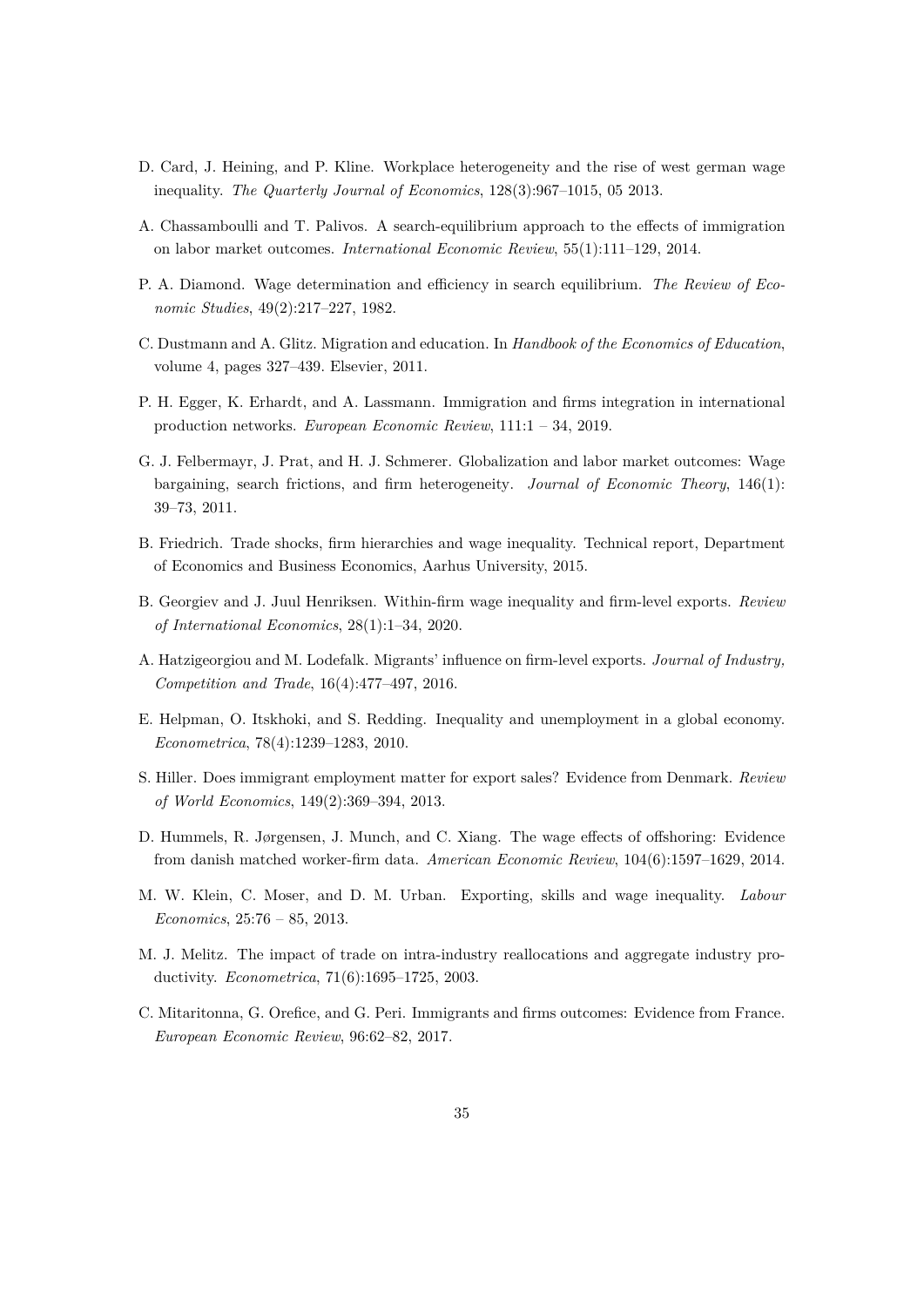- <span id="page-37-2"></span>D. T. Mortensen. The matching process as a noncooperative bargaining game. In J. J. McCall, editor, *The Economics of Information and Uncertainty*. University of Chicago Press, Chicago, 1982.
- <span id="page-37-1"></span>G. I. Ottaviano, G. Peri, and G. C. Wright. Immigration, trade and productivity in services: Evidence from UK firms. *Journal of International Economics*, 112:88–108, 2018.
- <span id="page-37-6"></span>G. Peri and C. Sparber. Task specialization, immigration, and wages. *American Economic Journal: Applied Economics*, 1(3):135–169, 2009.
- <span id="page-37-3"></span>C. A. Pissarides. Short-run equilibrium dynamics of unemployment, vacancies, and real wages. *The American Economic Review*, 75(4):676–690, 1985.
- <span id="page-37-4"></span>T. Sampson. Selection into trade and wage inequality. *American Economic Journal: Microeconomics*, 6(3):157–202, 2014.
- <span id="page-37-0"></span>T. Schank, C. Schnabel, and J. Wagner. Do exporters really pay higher wages? first evidence from german linked employer-employee data. *Journal of International Economics*, 72(1):52–74, 2007.
- <span id="page-37-5"></span>E. A. Verhoogen. Trade, Quality Upgrading, and Wage Inequality in the Mexican Manufacturing Sector. *The Quarterly Journal of Economics*, 123(2):489–530, 05 2008.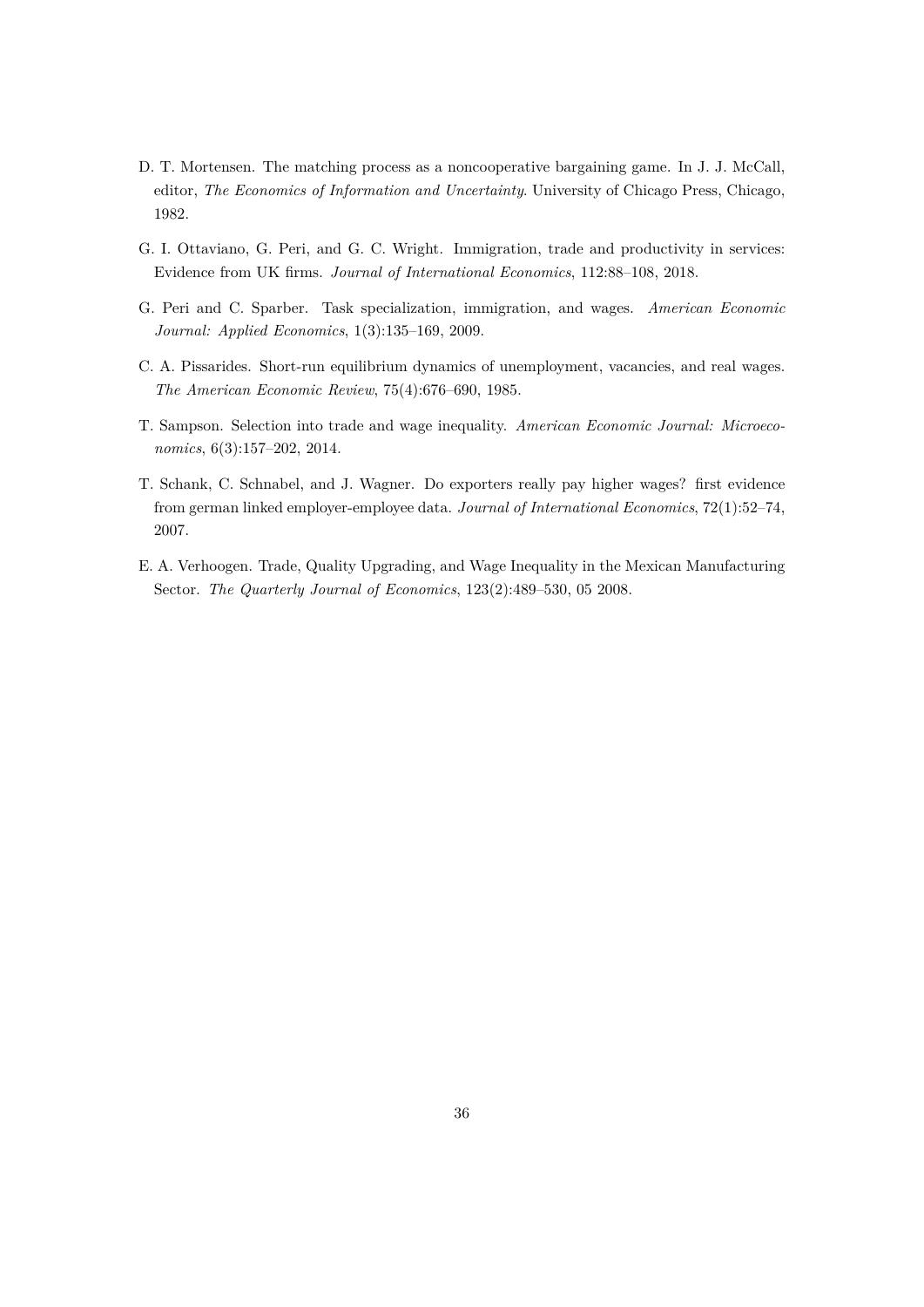# **Appendix**

# <span id="page-38-0"></span>**A Additional Information on the Data**

Table A.1: French Classification of Occupations.

<span id="page-38-1"></span>

| CS code                 | Occupation (French)                                                                                                                                                   | Occupation (English)                                                | $\widehat{E}$            | $\widehat{c}$ |
|-------------------------|-----------------------------------------------------------------------------------------------------------------------------------------------------------------------|---------------------------------------------------------------------|--------------------------|---------------|
|                         |                                                                                                                                                                       |                                                                     |                          |               |
|                         | Agriculteurs exploitants                                                                                                                                              | Farmers                                                             |                          |               |
| $\equiv$                | Agriculteurs sur petite exploitation                                                                                                                                  | Farmers on small farms                                              |                          |               |
| $\overline{12}$         | Agriculteurs sur moyenne exploitation                                                                                                                                 | Farmers on medium-sized farms                                       |                          |               |
| $\mathbf{r}$            | Agriculteurs sur grande exploitation                                                                                                                                  | Farmers on large farms                                              |                          | $\mathbf{r}$  |
| $\mathbf{c}$            | Artisans, commergants et chefs d'entreprise                                                                                                                           | Craftsmen, traders and business leaders                             |                          |               |
| $\overline{\mathbf{z}}$ | Artisans                                                                                                                                                              | Craftsmen                                                           |                          | $\mathbf{r}$  |
| 22                      | Commerçants et assimilés                                                                                                                                              | Traders and similar persons                                         |                          | $\mathbf{r}$  |
| 23                      | Chefs d'entreprise de 10 salariés ou plus                                                                                                                             | Entrepreneurs with 10 or more employees                             |                          | $\vdash$      |
|                         | Cadres et professions intellectuelles supérieures                                                                                                                     | Executives and Higher Intellectual Professions                      |                          |               |
| ಣ ನ                     | Professions libérales                                                                                                                                                 | Liberal professions                                                 | ≳                        |               |
| 33                      | Cadres de la fonction publique                                                                                                                                        | Public Service executives                                           | ≳                        |               |
| $\approx$               | Professeurs, professions scientifiques                                                                                                                                | Professors, scientific professions                                  | ≽                        |               |
| 33                      | Professions de l'information, des arts et des spectacles                                                                                                              | Information, arts and entertainment occupations                     | ≥                        |               |
| 75                      | Cadres administratifs et commerciaux d'entreprise                                                                                                                     | Corporate administrative and commercial executives                  | ≥                        |               |
| 38                      | Ingénieurs et cadres techniques d'entreprise                                                                                                                          | Engineers and business technical executives                         | ≥                        |               |
| ₹                       | Professions Intermédiaires                                                                                                                                            | Intermediate Occupations                                            |                          |               |
| ₽                       | Professeurs des écoles, instituteurs et assimilés                                                                                                                     | School Teachers, other teachers and assimilated                     | ≽                        |               |
| $\ddot{a}$              | Professions intermédiaires de la santé et du travail social                                                                                                           | Intermediate health and social work occupations                     | ≳                        |               |
| #                       | Clergé, religieux                                                                                                                                                     | Clergy, religious                                                   | ≽                        |               |
| 45                      | Professions intermédiaires administratives de la fonction publique                                                                                                    | Intermediate administrative professions in the public service       | ≥                        |               |
| $\frac{4}{6}$           | Professions intermédiaires administratives et commerciales des entreprises                                                                                            | Intermediate administrative and commercial professions in companies | ≽                        |               |
| Ĥ                       | Techniciens                                                                                                                                                           | Technicians                                                         | ≥                        |               |
| $\frac{8}{2}$           | Contremaîtres, agents de maîtrise                                                                                                                                     | Foremen, supervisors                                                | ₿                        |               |
| ı0                      | Employés                                                                                                                                                              | Clerical occupationss                                               |                          |               |
| S2                      | Employés civils et agents de service de la fonction publique                                                                                                          | Civilian employees and public service employees                     | $\infty$                 |               |
| B                       | Policiers et militaires                                                                                                                                               | Police and military                                                 | $\mathbf{r}$             |               |
| 2                       | Employés administratifs d'entreprise                                                                                                                                  | Corporate Administrative Employees                                  | $\mathbf{r}$             |               |
| 铝                       | Employés de commerce                                                                                                                                                  | Commercial employees                                                | $\mathbf{m}$             | е             |
| S                       | Personnels des services directs aux particuliers                                                                                                                      | Direct service personnel to individuals                             | $\mathbf{r}$             |               |
| $\circ$                 | Ouvriers                                                                                                                                                              | Labourers                                                           |                          |               |
| 2                       | Ouvriers qualifiés de type industriel                                                                                                                                 | Industrial Skilled Workers                                          | m                        |               |
| 3                       | Ouvriers qualifiés de type artisanal                                                                                                                                  | Skilled craft workers                                               | $\mathbf{m}$             |               |
| 34                      | Chauffeurs                                                                                                                                                            | Drivers                                                             | $\mathbf{\Omega}$        |               |
| ఆ                       | Ouvriers qualifiés de la manutention, du magasinage et du transport                                                                                                   | Skilled workers in handling, storage and transport                  | $\mathbf{m}$             |               |
| 57                      | Ouvriers non qualifiés de type industriel                                                                                                                             | Unskilled industrial workers                                        | $\mathbf{m}$             |               |
| $8^{\circ}$             | Ouvriers non qualifiés de type artisanal                                                                                                                              | Unskilled craft workers                                             | $\mathbf{\underline{m}}$ |               |
| 8                       | Ouvriers agricoles                                                                                                                                                    | Agricultural workers                                                |                          |               |
| trade activities (T)    | Column (1) classifies occupations into blue- and white-collar occupations (respectively denoted B and W). Column (2) denotes occupations that are possibly related to |                                                                     |                          |               |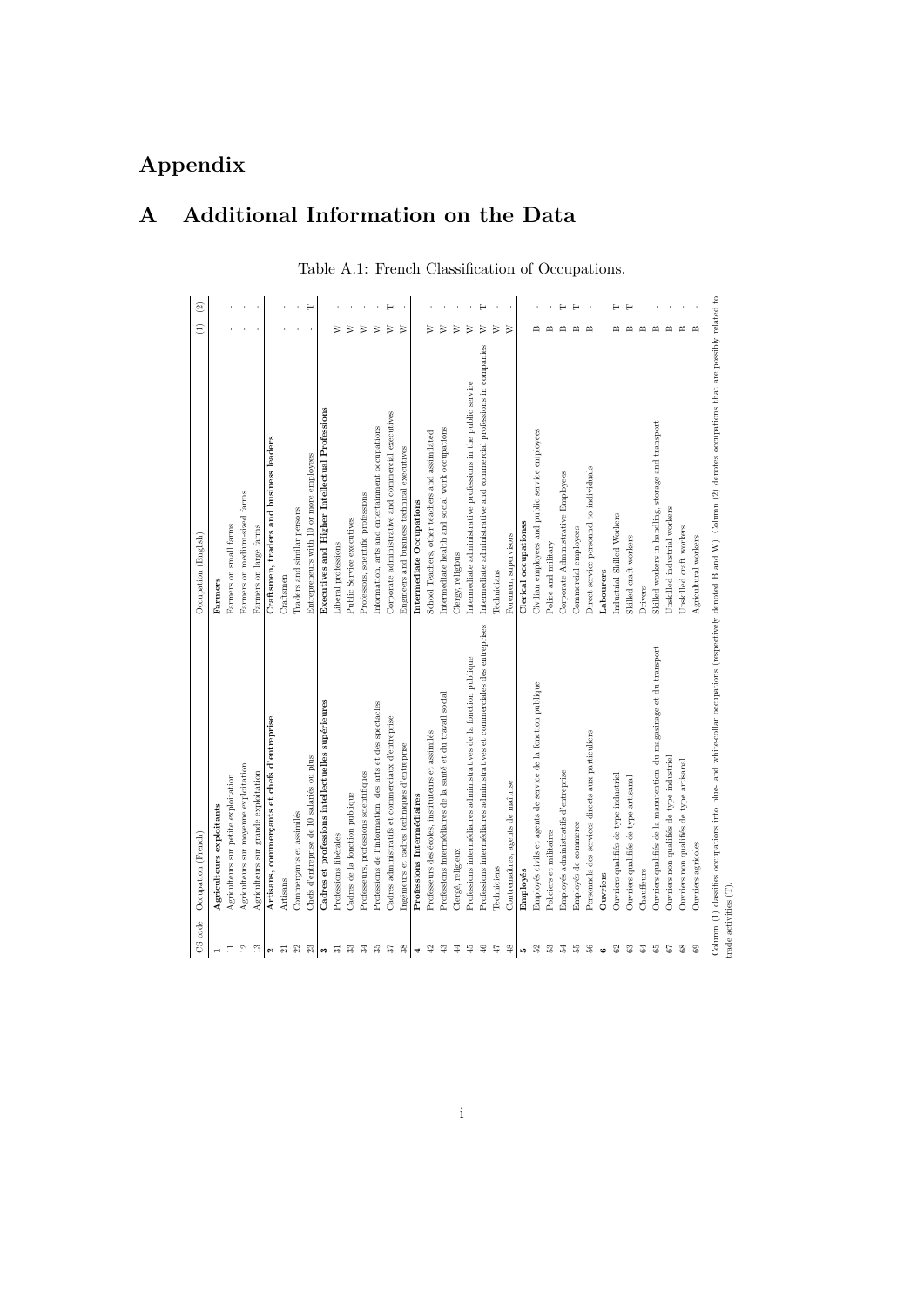### <span id="page-39-0"></span>**B Theory Proofs**

#### **B.1 Proof of Lemma 1**

Consider one single input *ij* and two firms with different productivity levels  $\phi \neq \phi'$ . Divide Equation  $(10)$  $(10)$  by the production function to show that:

$$
\frac{\phi'}{\phi} = \frac{y_{ij}(\phi)/y(\phi)}{y_{ij}(\phi')/y(\phi')}, \text{ so } \frac{y_{ij}(\phi)}{y(\phi)} < \frac{y_{ij}(\phi')}{y(\phi')} \iff \phi > \phi' \blacksquare
$$

#### **B.2 Proof of Lemma 2**

Using Equations  $(4)$  $(4)$  and  $(6)$  $(6)$ , we obtain the following expression for revenues:

$$
r(\phi) = \frac{\sigma c}{\sigma - 1} \frac{y(\phi)}{\phi}
$$

When revenues are increasing in  $\phi$ , this mechanically means that  $y(\phi)/\phi$  also is. Then, inspection of Equation ([10\)](#page-12-0) shows that the level of usage of any intermediate input by a final good producer depends positively on their productivity level *ϕ*.■

### **B.3 Iceberg costs as a negative function of the use of high-skilled immigrants**

Let us replace Assumption [1](#page-13-2) by the following:

**Assumption 2** *Selling production abroad entail firm-specific iceberg costs that depend negatively on the level of*  $y_{HI}^*(\phi)$  *used by the firm, i.e.,*  $\partial \tau(\phi)/\partial y_{HI}^*(\phi) = -\Phi$ *, where*  $\Phi > 0$  *is a constant term.*

Under this new setting the profit function for the exporting firm is:

$$
\pi^*(\phi) = p^*(\phi)y^*(\phi) - \sum_i \sum_j y^*_{ij}(\phi)p_{ij} - K^*(\phi)p_K - f_X
$$

with price:

$$
p^*(\phi) = p(\phi)\tau(\phi) = \frac{\sigma c(\phi)\tau(\phi)}{\sigma - 1}
$$

The first order conditions for a profit maximising exporter give the demand functions for all their inputs. For all  $ij \neq HI$  we obtain [10,](#page-12-0) while for  $ij = HI$  we obtain

$$
y_{HI}^*(\phi) = \frac{y^*(\phi)}{\phi} \left[ \frac{\alpha_{HI}c}{p_{HI} - \Phi c \frac{y^*}{\phi}} \right]^{\frac{1}{1-\rho}}
$$

Again, the new term brought about by the relationship between trade costs and  $y_{HI}^*$ , highlights that there is an additional motive for using this input, besides its contribution to the production process: its power to reduce trade costs. This pushes the relative demand for this input up, and consequently its relative return. The rest of the conclusions of the model remain unchanged in this case.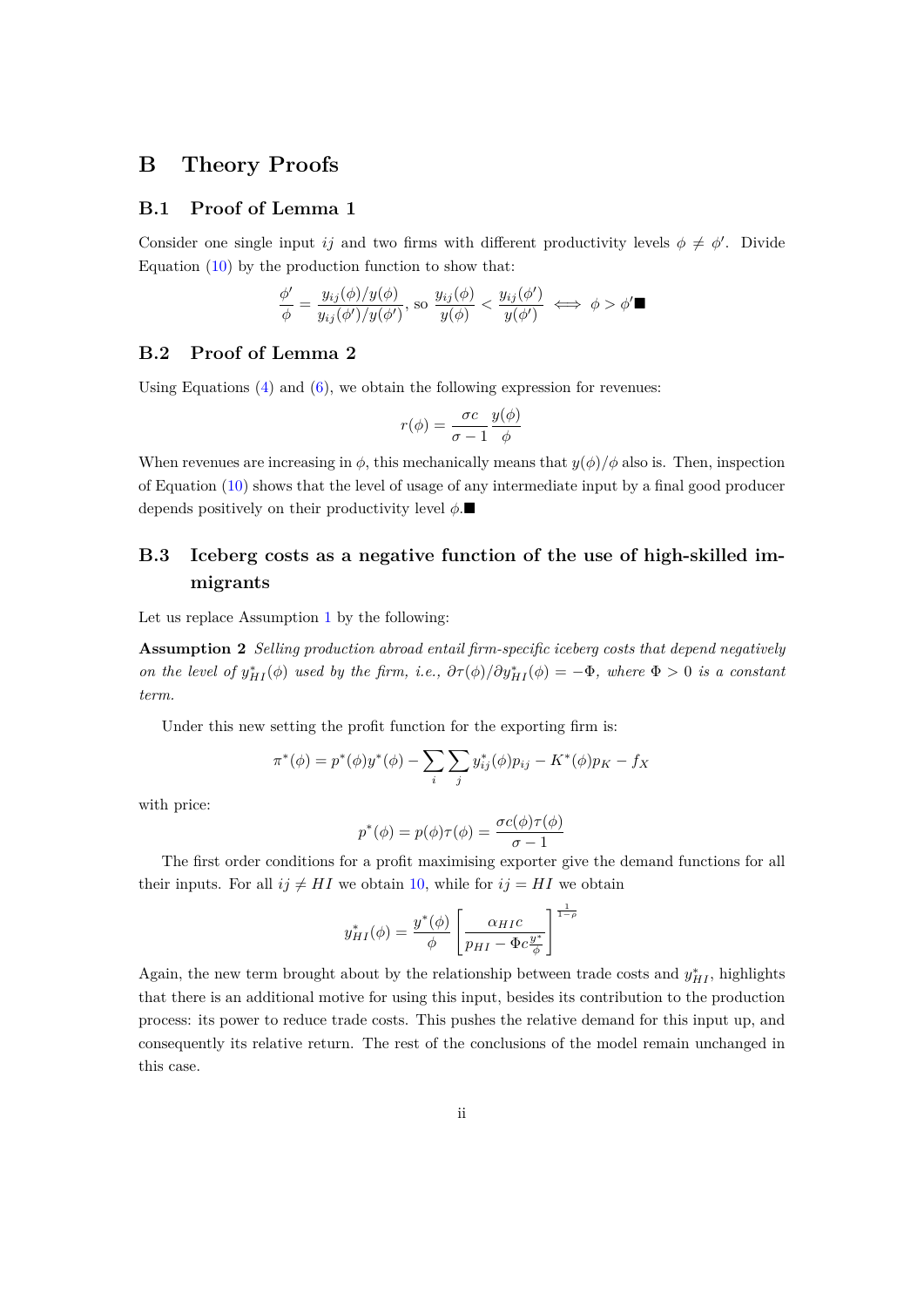### **B.4 Existence and uniqueness of productivity thresholds to produce domestically and to export**

Equation ([18\)](#page-14-0) gives a parametric expression for the unique value of the productivity threshold to produce domestically:

$$
\phi_D = \tilde{\phi} \left[ \frac{f_D \sigma x}{E} \right]^{\frac{1}{\sigma - 1}}
$$

Both sides in equality ([19\)](#page-14-1) depend on productivity. The operating profit function on the lefthand side is a linear function, starting at the origin and increasing in *ϕ*. The fixed cost function on the right-hand side is a decreasing function of *ϕ*. This can be shown as follows:

$$
\frac{\partial f_X(\phi)}{\partial \phi} = \frac{\partial f_X(\phi)}{\partial y_{HI}^*(\phi)} \frac{\partial y_{HI}^*(\phi_X)}{\partial \phi_X} < 0 \text{ when } \frac{\partial f_X(\phi)}{\partial y_{HI}^*(\phi)} < 0 \text{ and } \frac{\partial y_{HI}^*(\phi)}{\partial \phi} > 0
$$

This means that both functions intersect only once at  $\phi_X$ , so threshold  $\phi_X$  exists and is unique.■

### <span id="page-40-1"></span>**C Additional Descriptive Statistics**

<span id="page-40-0"></span>

Figure A.1: Share of White-Collar Workers by Education Level.

*Notes:* This figure displays the share of white-collar workers for each education level, for natives (left-side graph) and immigrants (right-side graph) respectively. The level of education refers to the highest degree declared by the individual. The classes of degree used are as follows: 01 - No qualifications - did not attend school or no tuition or schooling completed before the end of primary school; 02 - No qualifications - attended school until primary or secondary school; 03 - No qualifications - full schooling; 11 - Certificate of primary education; 12 - Junior secondary education certificate, lower school certificate; 13 - Certificate of professional competence (CAP); 14 - Diploma of occupational studies (BEP); 15 - General baccalaureate, higher certificate; 16 - Technological or vocational baccalaureate, vocational, technical or educational certificate, or equivalent diploma; 17 - University Technology Diploma, Health or social diploma bac+2 equivalent, License, professional license, equivalent to bac+3 or bac+4; 18 - Master, high school diploma level bac+5, Health PhD; Research Doctorate.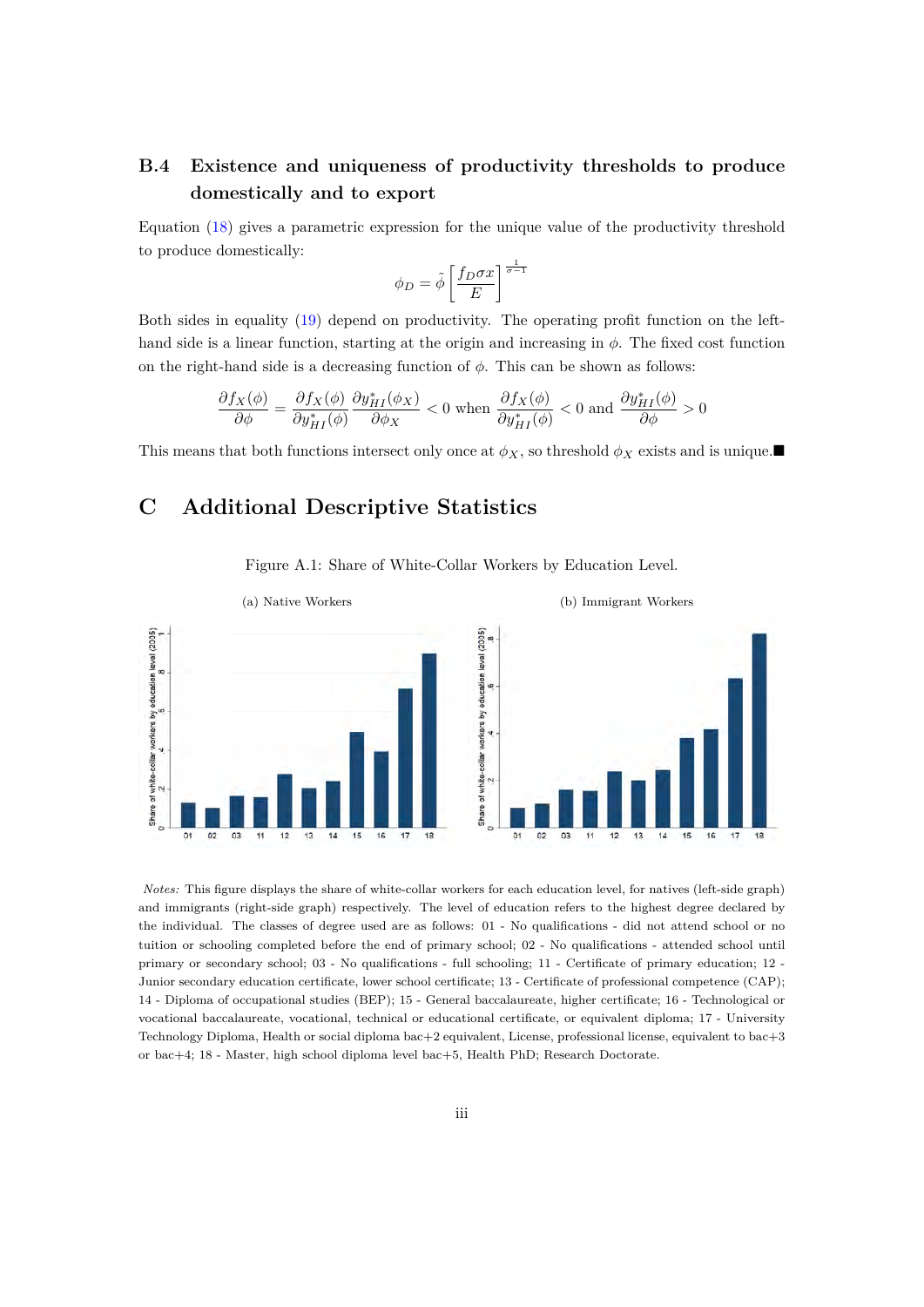<span id="page-41-0"></span>

|                       | No immigrant worker |              |            |        | At least 1 immigrant worker |             |         |  |
|-----------------------|---------------------|--------------|------------|--------|-----------------------------|-------------|---------|--|
|                       | Obs.                | Mean         | Std. Dev.  | Obs.   | Mean                        | Std. Dev.   | Signif. |  |
| Export value in euros | 75.570              | $4.34e + 06$ | $1.95e+07$ | 49.790 | $3.47e+07$                  | $2.24e+0.8$ | $***$   |  |
| Export sh.            | 75,570              | 0.223        | 0.270      | 49.790 | 0.305                       | 0.302       | ***     |  |
| Nr. of destinations   | 75,570              | 11.54        | 13.92      | 49.790 | 20.40                       | 22.61       | $***$   |  |
| Nr. of products       | 75,570              | 9.96         | 15.56      | 49.790 | 21.20                       | 36.94       | $***$   |  |
| Nr. of markets        | 75,570              | 33.79        | 83.04      | 49.790 | 97.67                       | 293.52      | ***     |  |

Table A.2: Firm Export Activity by Employment of Immigrant Workers.

*Notes:* This table reports descriptive statistics for the full sample of firm-year observations as well as for two subsamples. In each year, we identify firms employing no immigrant worker and firms employing at least one immigrant worker.

<span id="page-41-1"></span>

|                                   | Native workers |       |           | Foreign-born workers |       |           |         |
|-----------------------------------|----------------|-------|-----------|----------------------|-------|-----------|---------|
|                                   | Obs.           | Mean  | Std. Dev. | Obs.                 | Mean  | Std. Dev. | Signif. |
| (log) Annualised wage             | 1,663,506      | 9.99  | 0.740     | 158,019              | 9.93  | 0.842     | ***     |
| Age                               | 1,663,506      | 41.27 | 10.72     | 158,019              | 44.36 | 10.31     | ***     |
| Sh. of male workers               | 1,663,506      | 0.731 | 0.443     | 158,019              | 0.729 | 0.444     | ***     |
| Sh. of white-collar workers       | 1,663,506      | 0.378 | 0.485     | 158,019              | 0.316 | 0.465     | ***     |
| Job spell                         | 1,663,506      | 6.50  | 6.51      | 158,019              | 5.65  | 6.18      | ***     |
| Job spell of white-collar workers | 628,801        | 6.70  | 6.48      | 49,955               | 5.90  | 6.30      | ***     |
| Job spell of blue-collar workers  | 1,142,769      | 6.38  | 6.53      | 108,064              | 5.54  | 5.50      | ***     |

Table A.3: Worker Characteristics by Nativity Status.

*Notes:* This table reports descriptive statistics for the full sample of worker-year observations as well as for nativeyear and immigrant-year observations.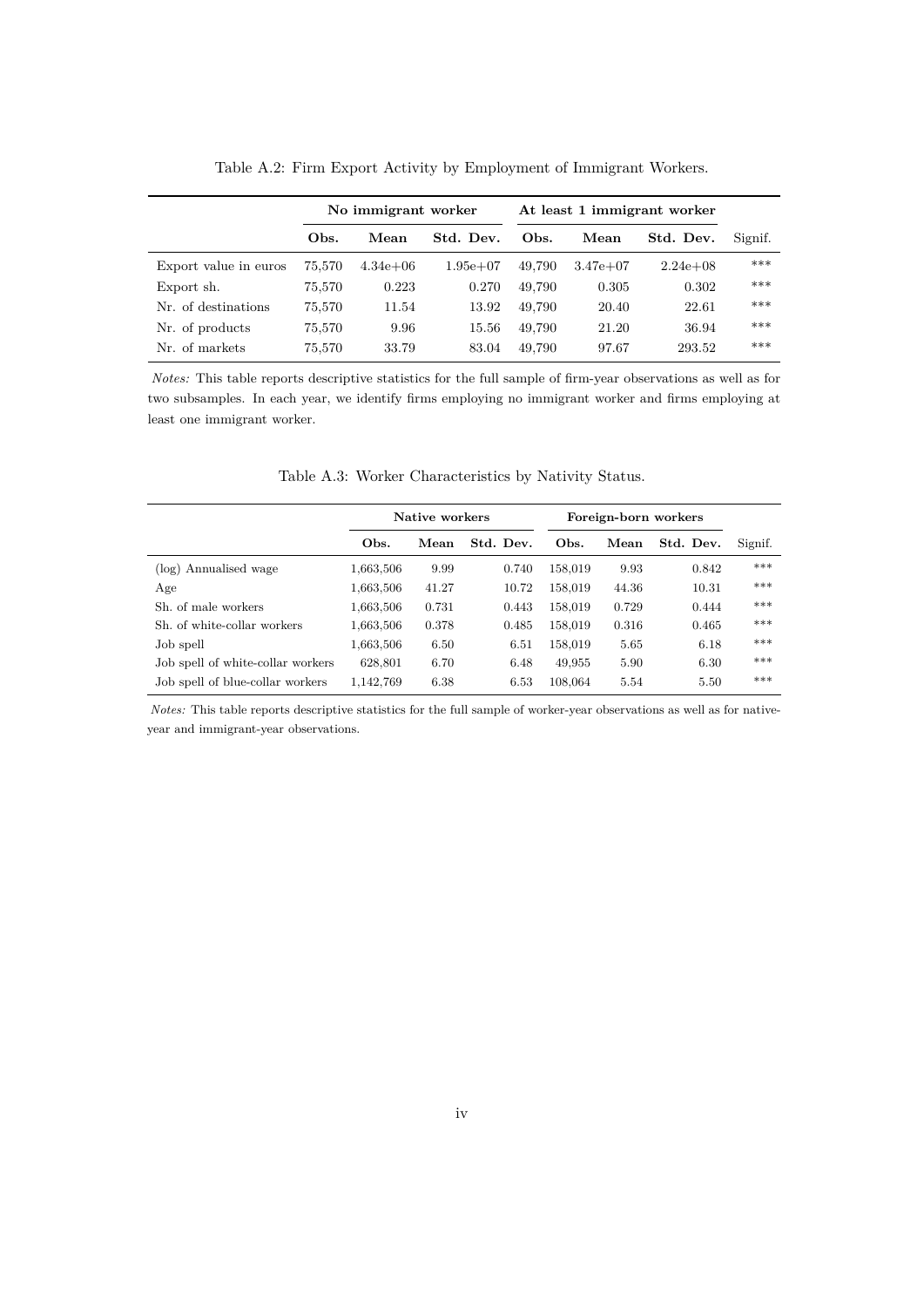<span id="page-42-0"></span>

Figure A.2: Immigrant Wage Gap by Occupation Groups.

*Notes:* Each figure plots the average wage gap by two-digit occupation, measured by the coefficient  $β<sub>cs</sub>$  obtained from the following wage equation:  $\ln w_{i(j)t} = D_i \times \sum_{cs \in CS} \beta_{cs} \mathbb{1} [cs_{it} \in CS] + X'_{it} \Gamma + X'_{jt} \Theta + \varphi_{dt} + \varphi_{st} + \varepsilon_{it}$  where *CS* denotes the set of 2-digit occupations listed in Table [A.1.](#page-38-1) The regression includes individual characteristics denoted *X′ it* (gender, age, experience and experience squared), firm controls denoted *X′ jt* (firm size and age of the firm) as well as district-time and industry-time fixed effects. Coefficients are reported together with their 10 percent confidence interval.

## <span id="page-42-2"></span>**D Additional Results**



<span id="page-42-1"></span>Figure A.3: Wage Changes for Firm Switchers Along the Distribution of Export Intensity.

*Notes:* This figure shows the wage dynamic of individuals (immigrants and natives) before and after they switch firm. We split firms into four bins based on their export share, within their industry of main activity. The figure reports changes for workers switching from firms in a lower bin to firms in a higher bin of the export distribution.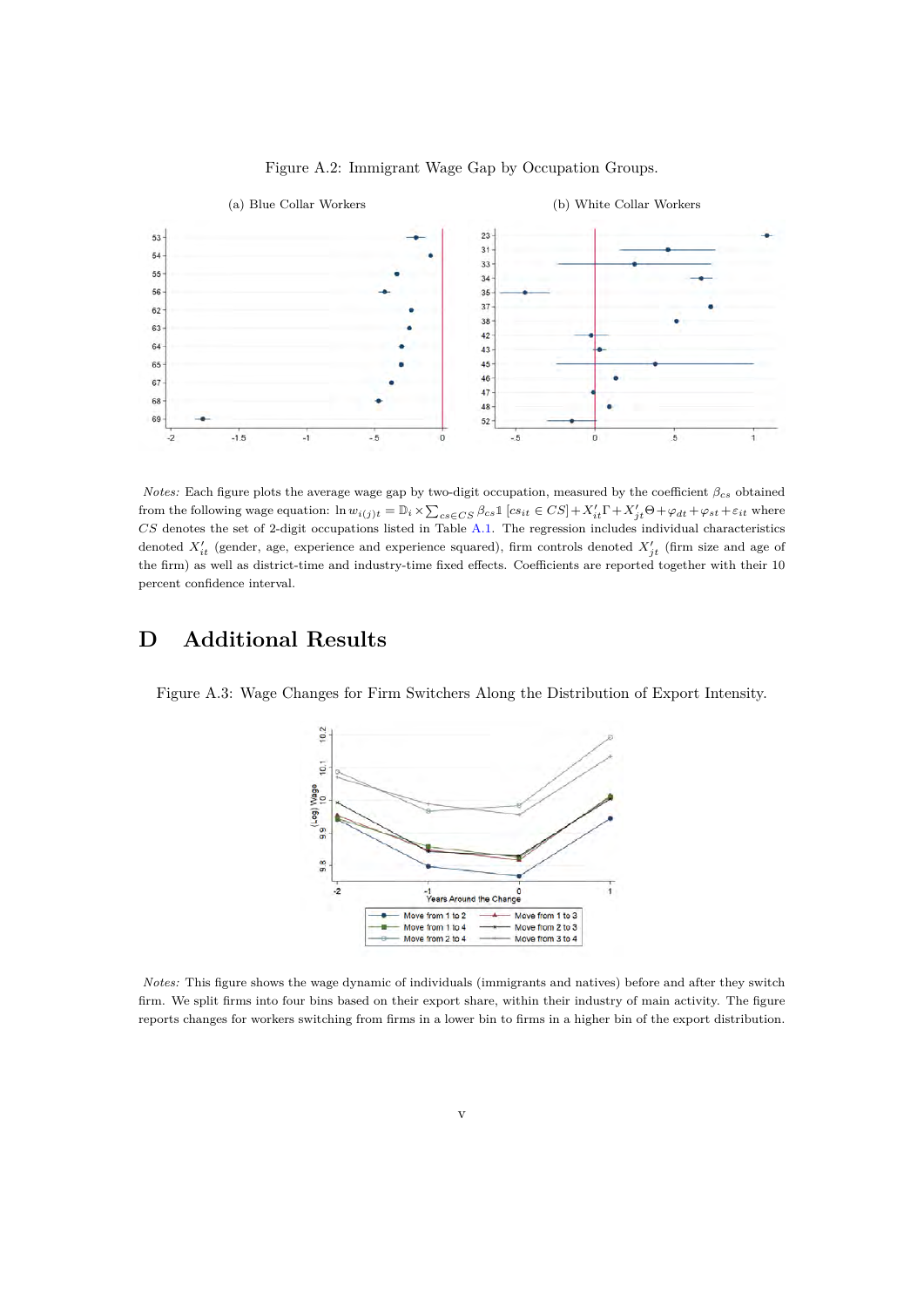<span id="page-43-0"></span>Figure A.4: Wage Changes for Native Firm Switchers Along the Distribution of Export Intensity.



*Notes:* This figure shows the wage dynamic of native individuals before and after they switch firm. We split firms into four bins based on their export share, within their industry of main activity. The figure reports changes for workers switching from firms in a lower bin to firms in a higher bin of the export distribution.

<span id="page-43-1"></span>Figure A.5: Wage Changes for Immigrants Firm Switchers Along the Distribution of Export Intensity.



*Notes:* This figure shows the wage dynamic of immigrant individuals before and after they switch firm. We split firms into four bins based on their export share, within their industry of main activity. The figure reports changes for workers switching from firms in a lower bin to firms in a higher bin of the export distribution.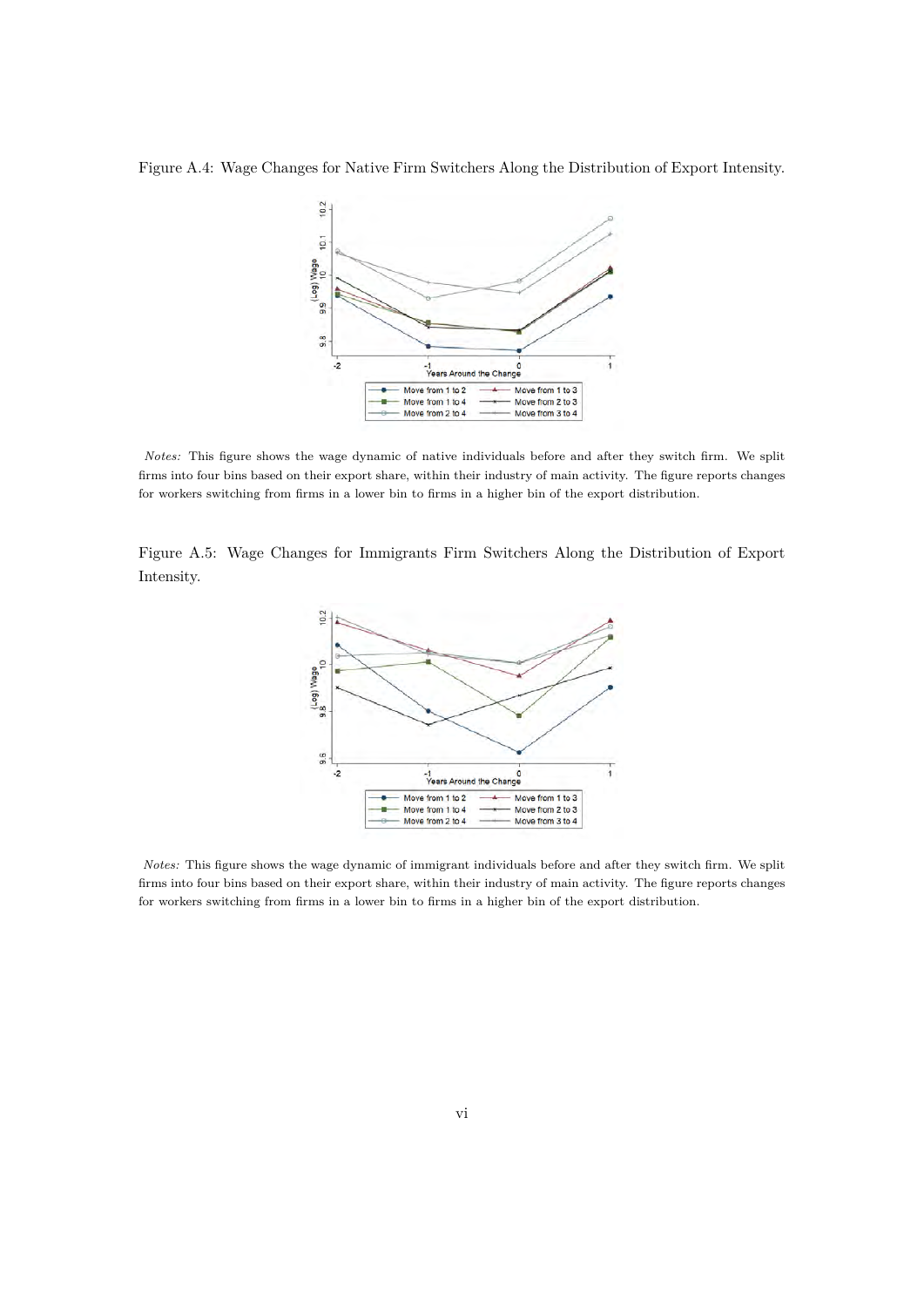|                            |             | $\ln w_{i(j)t}$ |              |
|----------------------------|-------------|-----------------|--------------|
|                            | (1)         | (2)             | (3)          |
| <i>Estimation results</i>  |             |                 |              |
| Foreign,                   | $-0.048***$ | $-0.027***$     | $-0.041***$  |
|                            | (0.004)     | (0.004)         | (0.003)      |
| $\mathrm{Export}_{it}$     | $0.095***$  | $0.043***$      | $0.087***$   |
|                            | (0.010)     | (0.008)         | (0.008)      |
| $White_{it}$               | $0.520***$  | $0.489***$      |              |
|                            | (0.004)     | (0.004)         |              |
| Gender <sub>i</sub> (male) | $0.200***$  | $0.170***$      | $0.201***$   |
|                            | (0.003)     | (0.002)         | (0.003)      |
| $Age_i$                    | $0.012***$  | $0.011***$      | $0.010***$   |
|                            | (0.000)     | (0.000)         | (0.000)      |
| Seniority <sub>i</sub>     | $0.059***$  | $0.058***$      | $0.059***$   |
|                            | (0.001)     | (0.001)         | (0.001)      |
| Seniority <sup>2</sup>     | $-0.186***$ | $-0.180***$     | $-0.182***$  |
|                            | (0.003)     | (0.003)         | (0.003)      |
| (log) $Size_{jt}$          | $0.047***$  | $0.140***$      | $0.044***$   |
|                            | (0.002)     | (0.009)         | (0.002)      |
| $Age_{jt}$                 | $-0.000***$ | $-0.000$        | $-0.001***$  |
|                            | (0.000)     | (0.001)         | (0.000)      |
|                            |             |                 |              |
| Observations               | 1,822,463   | 1,822,463       | 1,822,461    |
| Method                     | <b>OLS</b>  | <b>OLS</b>      | $_{\rm OLS}$ |
| R-squared                  | 0.342       | 0.431           | 0.408        |
| FE                         | st-dt       | $f-dt-st$       | st-dt-ot     |

<span id="page-44-0"></span>Table A.4: Wages and the Characteristics of Individuals and Firms - OLS estimations.

*Notes:* This table reports OLS estimations. The dependent variable is the (log) annualised real wage of an individual *i* working in a firm  $j$  at time  $t$ . \*\*\*, \*\* and \* respectively denote significance at the 1%, 5% and 10% level. Robust standard errors clustered at the firm level are reported in parentheses.s t, dt, f, and ot indicate industry-time, districttime, firm and occupation-time fixed effects respectively.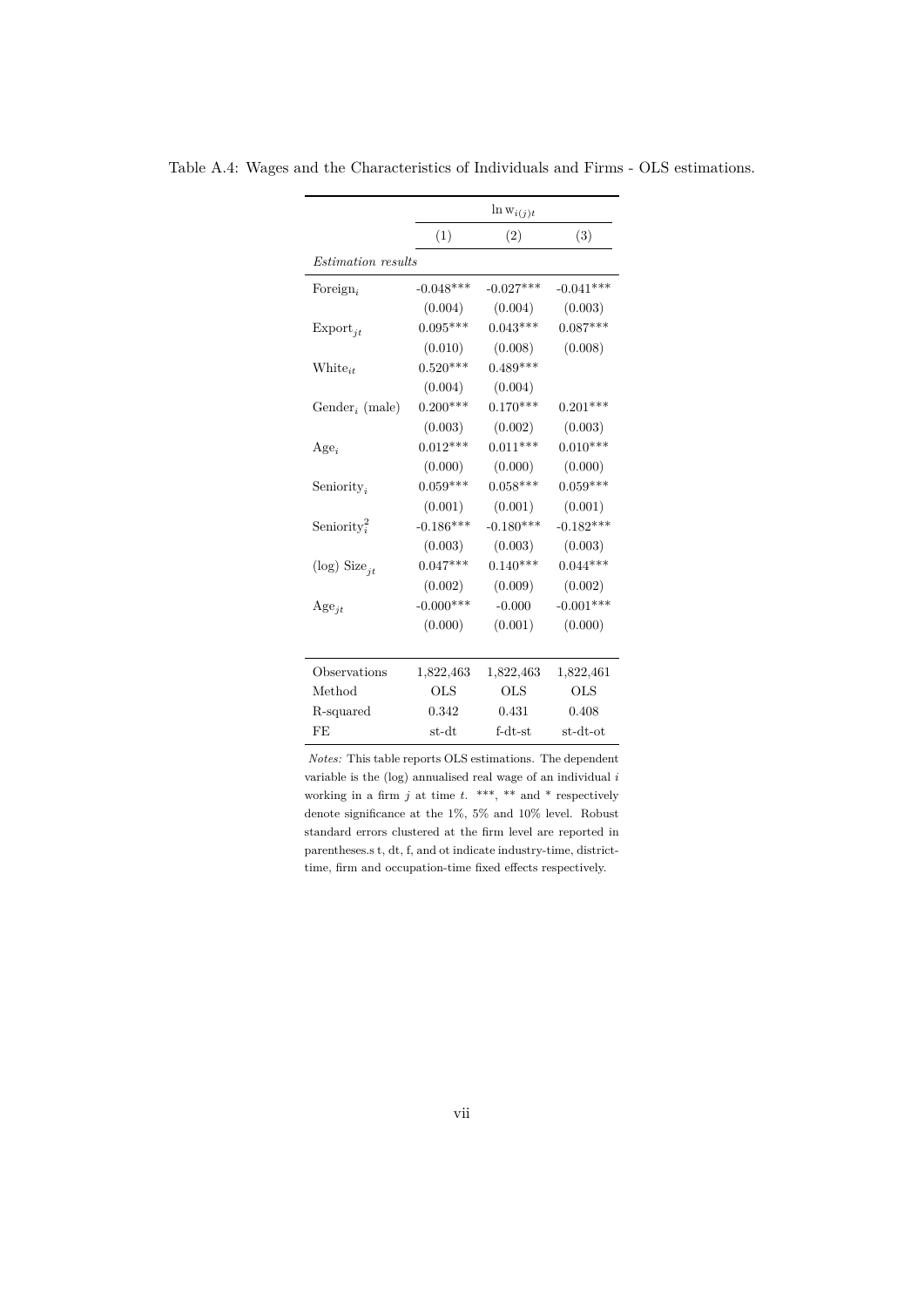|                                                    |             |             | $\ln w_{i(j)t}$ |             |
|----------------------------------------------------|-------------|-------------|-----------------|-------------|
|                                                    | (1)         | (2)         | (3)             | (4)         |
| <i>Estimation results</i>                          |             |             |                 |             |
| Foreign,                                           | $-0.169***$ | $-0.099***$ | $-0.101***$     | $-0.075***$ |
|                                                    | (0.007)     | (0.007)     | (0.007)         | (0.006)     |
| $\mathrm{Export}_{it}$                             | $0.304***$  |             | $0.134**$       | $0.135***$  |
|                                                    | (0.030)     |             | (0.060)         | (0.023)     |
| Foreign <sub>i</sub> $\times$ Export <sub>it</sub> | $0.249***$  | $0.125***$  | $0.123***$      | $0.115***$  |
|                                                    | (0.026)     | (0.025)     | (0.025)         | (0.020)     |
| First-stage coefficients                           |             |             |                 |             |
| $WID_{it}$                                         | $0.011***$  |             | $0.003***$      | $0.011***$  |
|                                                    | (0.000)     |             | (0.000)         | (0.000)     |
| $\text{WID}_{jt} \times \text{Foreign}_{i}$        | $0.020***$  | $0.021***$  | $0.020***$      | $0.020***$  |
|                                                    | (0.000)     | (0.000)     | (0.000)         | (0.000)     |
| Bootstrapped export thresholds                     |             |             |                 |             |
|                                                    | $0.674***$  | $0.790***$  | $0.813***$      | $0.652***$  |
|                                                    | (0.022)     | (0.055)     | (0.061)         | (0.042)     |
|                                                    |             |             |                 |             |
| Observations                                       | 1,822,463   | 1,822,462   | 1,822,463       | 1,822,461   |
| Method                                             | $IV-2SLS$   | $IV-2SLS$   | $IV-2SLS$       | $IV-2SLS$   |
| K-Paap F Stat.                                     | 608.83      | 1,714.31    | 296.46          | 636.96      |
| Controls                                           | yes         | yes         | yes             | yes         |
| FE                                                 | st-dt       | $ft-d$      | $f-<>st-dt$     | st-dt-ot    |

<span id="page-45-0"></span>Table A.5: A Reassessment of the Nativity Wage Gap - Reduced model.

*Notes:* This table reports IV-2SLS estimations. The dependent variable is the (log) annualised real wage of an individual *i* working in a firm *j* at time *t*. \*\*\*, \*\* and \* respectively denote significance at the 1%, 5% and 10% level. Robust standard errors clustered at the firm level are reported in parentheses. When compatible with our set of fixed effects, controls include the gender, age, experience and experience squared of the individual, and the (log) number of employees and age of the firm. st, d, dt, f, ft, and ot indicate industrytime, district, district-time, firm, firm-time and occupation-time fixed effects respectively.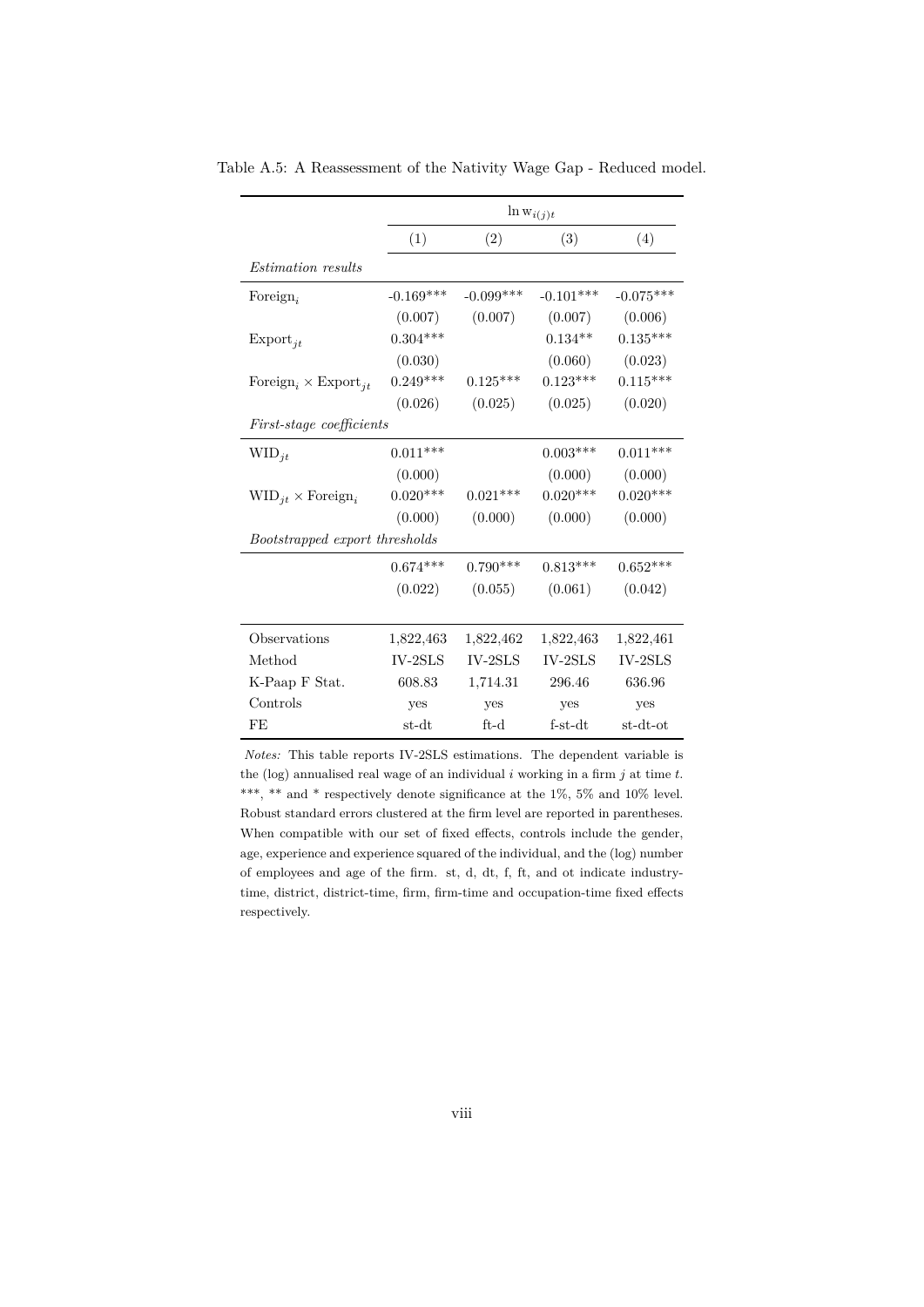|                                                                            | $\ln w_{i(j)t}$ |             |  |
|----------------------------------------------------------------------------|-----------------|-------------|--|
|                                                                            | (1)             | (2)         |  |
| Estimation results                                                         |                 |             |  |
| Foreign,                                                                   | $-0.111***$     | $-0.059***$ |  |
|                                                                            | (0.008)         | (0.008)     |  |
| $\mathrm{ExportD}_{jt}$                                                    | $0.034***$      | $-0.001$    |  |
|                                                                            | (0.006)         | (0.004)     |  |
| $White_{it}$                                                               | $0.481***$      | $0.462***$  |  |
|                                                                            | (0.007)         | (0.006)     |  |
| Foreign <sub>i</sub> $\times$ ExportD <sub>it</sub>                        | $0.026***$      | $-0.007$    |  |
|                                                                            | (0.009)         | (0.009)     |  |
| Foreign, $\times$ White <sub>it</sub>                                      | $-0.003$        | $-0.011$    |  |
|                                                                            | (0.017)         | (0.017)     |  |
| $\text{ExportD}_{it} \times \text{White}_{it}$                             | $0.033***$      | $0.022***$  |  |
|                                                                            | (0.010)         | (0.009)     |  |
| Foreign <sub>i</sub> $\times$ Export D <sub>jt</sub> * White <sub>it</sub> | $0.151***$      | $0.129***$  |  |
|                                                                            | (0.020)         | (0.020)     |  |
| First-stage coefficients                                                   |                 |             |  |
| $WID_{it}$                                                                 | $0.053***$      | $0.054***$  |  |
|                                                                            | (0.000)         | (0.000)     |  |
| $WID_{it} \times \text{Foreign}_{i}$                                       | $0.051***$      | $0.051***$  |  |
|                                                                            | (0.000)         | (0.000)     |  |
| $\text{WID}_{jt} \times \text{White}_{it}$                                 | $0.049***$      | $0.049***$  |  |
|                                                                            | (0.000)         | (0.000)     |  |
| $\text{WID}_{it} \times \text{White}_{it} \times \text{Foreign}_{i}$       | $0.048***$      | $0.048***$  |  |
|                                                                            | (0.000)         | (0.000)     |  |
| Observations                                                               | 1,821,525       | 1,821,525   |  |
| Method                                                                     | $IV-2SLS$       | $IV-2SLS$   |  |
| K-Paap F Stat.                                                             | 6,059.55        | 4,779.73    |  |
| Controls                                                                   | yes             | yes         |  |
| FE                                                                         | $dt$ -st        | $f-dt-st$   |  |

<span id="page-46-0"></span>Table A.6: A Reassessment of the Nativity Wage Gap - Export dummy.

*Notes:* This table reports IV-2SLS estimations. The dependent variable is the (log) annualised real wage of an individual *i* working in a firm  $j$  at time  $t$ . Export $D_{jt}$  denotes a dummy equal to one if firm  $j$  exports at time  $t$ . \*\*\*, \*\* and \* respectively denote significance at the 1%, 5% and 10% level. Robust standard errors clustered at the firm level are reported in parentheses. When compatible with our set of fixed effects, controls include the gender, age, experience and experience squared of the individual, and the (log) number of employees and age of the firm. st, dt and f indicate industry-time, district-time and firm fixed effects respectively.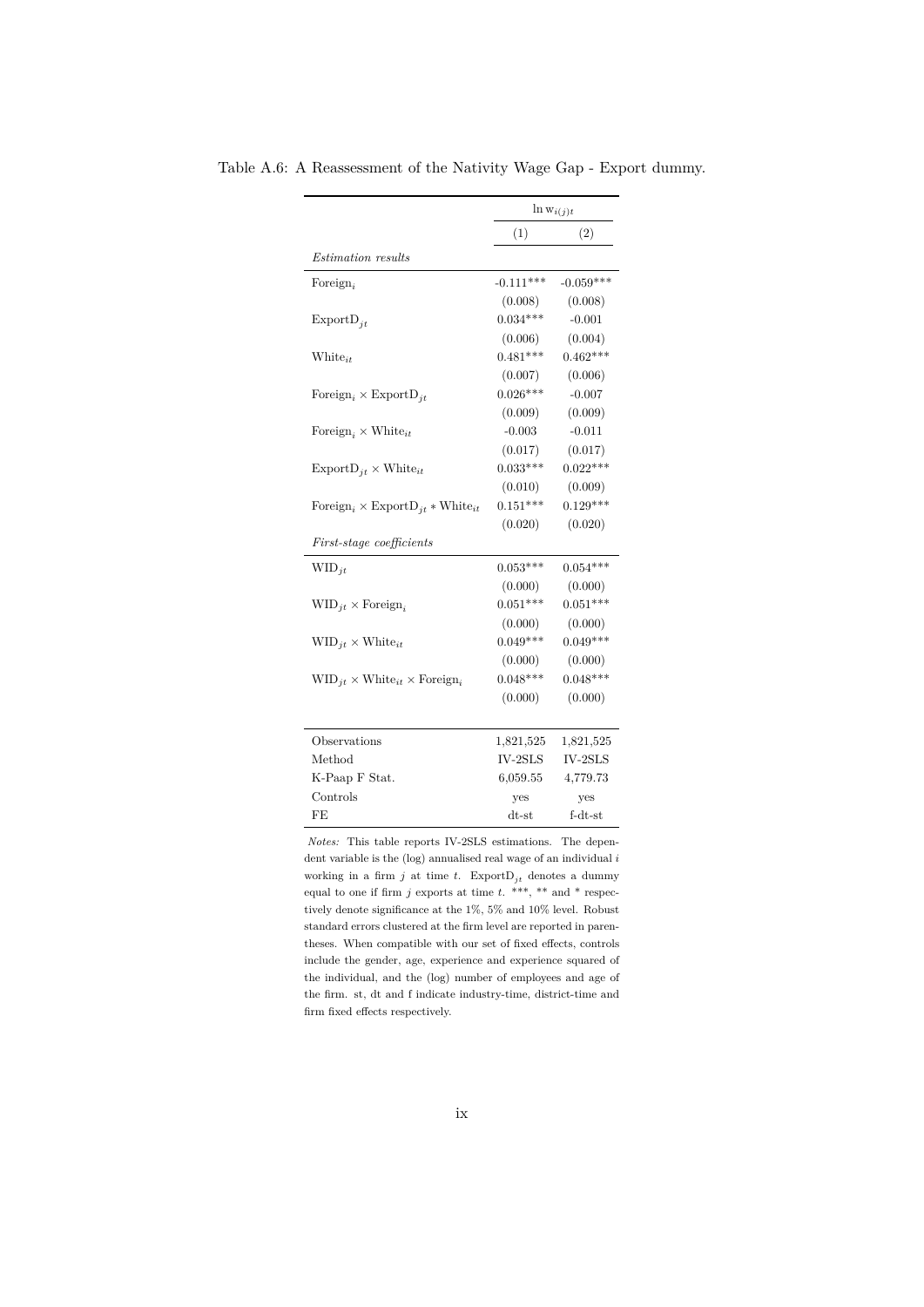|                                                                               | $\ln \mathrm{dw}_{i(j)t}$ |             |             |             |
|-------------------------------------------------------------------------------|---------------------------|-------------|-------------|-------------|
|                                                                               | (1)                       | (2)         | (3)         | (4)         |
| <i>Estimation results</i>                                                     |                           |             |             |             |
| $(\beta_1)$ Foreign <sub>i</sub>                                              | $-0.065***$               | $-0.043***$ | $-0.044***$ | $-0.043***$ |
|                                                                               | (0.004)                   | (0.003)     | (0.003)     | (0.004)     |
| $(\beta_2)$ Export <sub>it</sub>                                              | $0.083***$                |             | $-0.008$    | $0.042***$  |
|                                                                               | (0.018)                   |             | (0.025)     | (0.015)     |
| $(\beta_3)$ White <sub>it</sub>                                               | $0.399***$                | $0.408***$  | $0.389***$  |             |
|                                                                               | (0.005)                   | (0.004)     | (0.004)     |             |
| $(\beta_4)$ Foreign, $\times$ Export <sub>it</sub>                            | $0.057***$                | 0.014       | 0.016       | $0.044***$  |
|                                                                               | (0.013)                   | (0.011)     | (0.011)     | (0.012)     |
| $(\beta_5)$ Foreign, $\times$ White <sub>it</sub>                             | $0.029**$                 | $0.032***$  | $0.028***$  | $0.023***$  |
|                                                                               | (0.011)                   | (0.011)     | (0.010)     | (0.008)     |
| $(\beta_6)$ Export <sub>it</sub> × White <sub>it</sub>                        | $0.136***$                | $0.056***$  | $0.095***$  | $0.081***$  |
|                                                                               | (0.019)                   | (0.018)     | (0.017)     | (0.013)     |
| $(\beta_7)$ Foreign <sub>i</sub> × Export <sub>jt</sub> × White <sub>it</sub> | $0.226***$                | $0.202***$  | $0.207***$  | $0.096***$  |
|                                                                               | (0.032)                   | (0.031)     | (0.030)     | (0.023)     |
| <i>First-stage coefficients</i>                                               |                           |             |             |             |
| $WID_{it}$                                                                    | $0.010***$                |             | $0.003***$  | $0.010***$  |
|                                                                               | (0.000)                   |             | (0.000)     | (0.000)     |
| $WID_{it} \times Foreign_{it}$                                                | $0.018***$                | $0.019***$  | $0.018***$  | $0.018***$  |
|                                                                               | (0.000)                   | (0.000)     | (0.000)     | (0.000)     |
| $\text{WID}_{it} \times \text{White}_{it}$                                    | $0.021***$                | $0.021***$  | $0.020***$  | $0.021***$  |
|                                                                               | (0.001)                   | (0.001)     | (0.001)     | (0.001)     |
| $\text{WID}_{it} \times \text{White}_{it} \times \text{Foreign}_{i}$          | $0.024***$                | $0.025***$  | $0.024***$  | $0.024***$  |
|                                                                               | (0.001)                   | (0.001)     | (0.001)     | (0.001)     |
| Bootstrapped export thresholds                                                |                           |             |             |             |
| Threshold for blue-collar workers                                             | $1.150***$                | 3.168       | $2.462***$  | $0.963***$  |
|                                                                               | (0.082)                   | (67.484)    | (0.902)     | (0.110)     |
| Threshold for white-collar workers                                            | $0.128***$                | 0.038       | $0.071***$  | $0.141***$  |
|                                                                               | (0.013)                   | (0.029)     | (0.021)     | (0.023)     |
| Observations                                                                  | 1,821,525                 | 1,821,525   | 1,821,525   | 1,821,523   |
| Method                                                                        | $IV-2SLS$                 | $IV-2SLS$   | $IV-2SLS$   | $IV-2SLS$   |
| K-Paap F Stat.                                                                | 325.37                    | 426.53      | 147.91      | 337.58      |
| Controls                                                                      | yes                       | yes         | yes         | yes         |
| FE                                                                            | st-dt                     | $ft-d$      | $f-st-dt$   | st-dt-ot    |
|                                                                               |                           |             |             |             |

<span id="page-47-0"></span>Table A.7: A Reassessment of the Nativity Wage Gap - Alternative dependent variable.

*Notes:* This table reports IV-2SLS estimations. The dependent variable is the (log) real daily wage of an individual  $i$  working in a firm  $j$  at time  $t$ . \*\*\*, \*\* and \* respectively denote significance at the 1%, 5% and 10% level. Robust standard errors clustered at the firm level are reported in parentheses. When compatible with our set of fixed effects, controls include the gender, age, experience and experience squared of the individual, and the (log) number of employees and age of the firm. st, d, dt, f, ft, and ot indicate industry-time, district, district-time, firm, firm-time and occupation-time fixed effects respectively.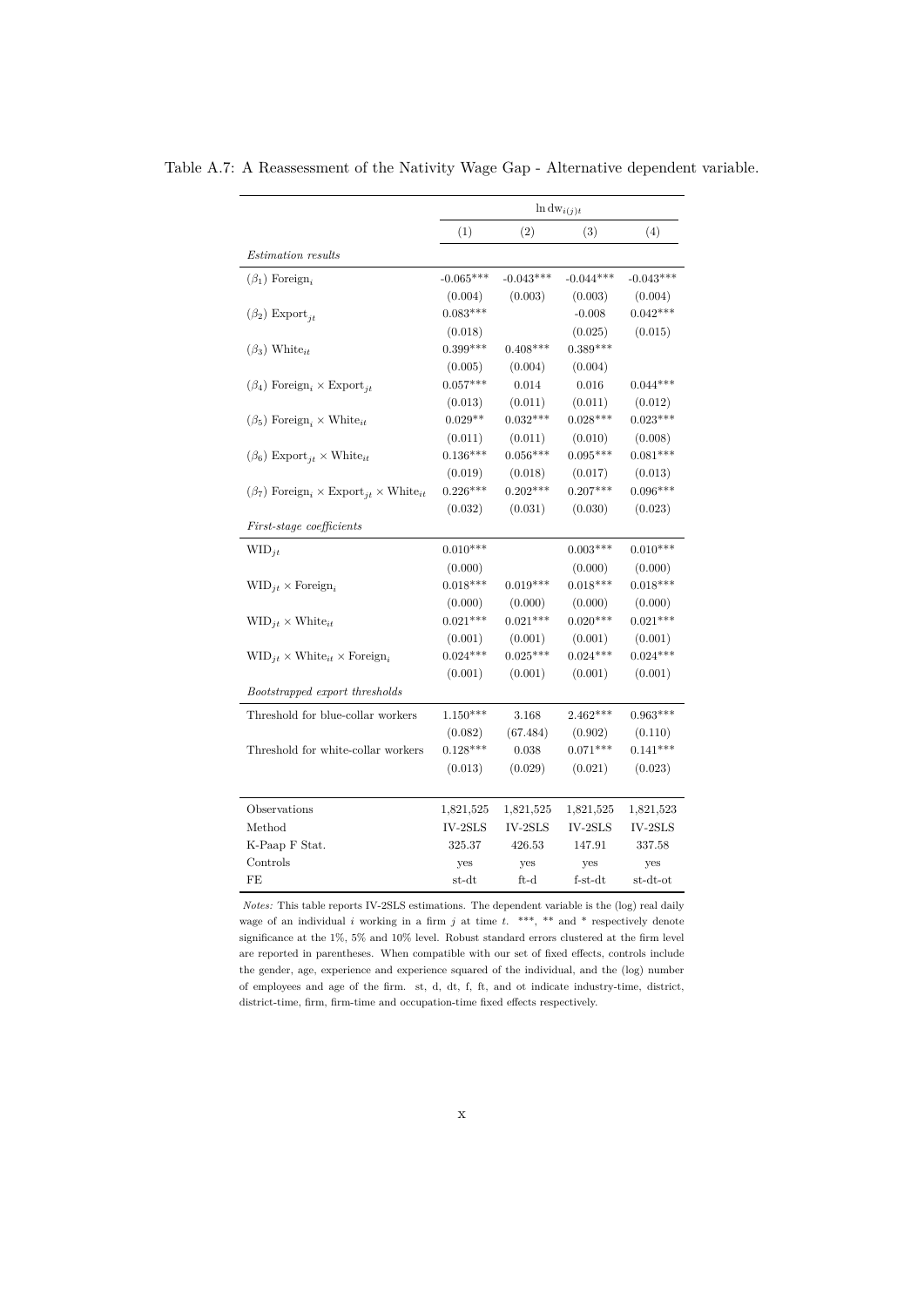|                                                                               | $\ln w_{i(j)t}$ |               |                          |                         |
|-------------------------------------------------------------------------------|-----------------|---------------|--------------------------|-------------------------|
|                                                                               | (1)             | (2)           | (3)                      | (4)                     |
| <i>Estimation results</i>                                                     |                 |               |                          |                         |
| $(\beta_1)$ Foreign <sub>i</sub>                                              | $-0.108***$     | $-0.059***$   | $-0.060***$              | $-0.076***$             |
|                                                                               | (0.007)         | (0.007)       | (0.008)                  | (0.007)                 |
| $(\beta_2)$ Export <sub>it</sub>                                              | $0.175***$      |               | $0.149**$                | $0.119***$              |
|                                                                               | (0.025)         |               | (0.066)                  | (0.022)                 |
| $(\beta_3)$ White <sub>it</sub>                                               | $0.495***$      | $0.482***$    | $0.465***$               |                         |
|                                                                               | (0.006)         | (0.006)       | (0.006)                  |                         |
| $(\beta_4)$ Foreign, $\times$ Export <sub>it</sub>                            | $0.055**$       | $-0.023$      | $-0.023$                 | $0.053**$               |
|                                                                               | (0.026)         | (0.025)       | (0.026)                  | (0.025)                 |
| $(\beta_5)$ Foreign, $\times$ White <sub>it</sub>                             | $0.027*$        | 0.023         | 0.013                    | 0.010                   |
|                                                                               | (0.016)         | (0.016)       | (0.016)                  | (0.013)                 |
| $(\beta_6)$ Export <sub>it</sub> × White <sub>it</sub>                        | $0.051**$       | 0.020         | $0.058**$                | 0.020                   |
|                                                                               | (0.025)         | (0.025)       | (0.024)                  | (0.019)                 |
| $(\beta_7)$ Foreign <sub>i</sub> × Export <sub>it</sub> × White <sub>it</sub> | $0.253***$      | $0.232***$    | $0.250***$               | $0.114***$              |
|                                                                               | (0.046)         | (0.046)       | (0.045)                  | (0.038)                 |
| First-stage coefficients                                                      |                 |               |                          |                         |
| $WID_{it}$                                                                    | $0.013***$      |               | $0.004***$               | $0.013***$              |
|                                                                               | (0.000)         |               | (0.000)                  | (0.000)                 |
| $\text{WID}_{it} \times \text{Foreign}_{i}$                                   | $0.020***$      | $0.021***$    | $0.020***$               | $0.020***$              |
|                                                                               | (0.000)         | (0.000)       | (0.000)                  | (0.000)                 |
| $\text{WID}_{it} \times \text{White}_{it}$                                    | $0.023***$      | $0.022***$    | $0.022***$               | $0.022***$              |
|                                                                               | (0.001)         | (0.001)       | (0.001)                  | (0.001)                 |
| $\text{WID}_{it} \times \text{White}_{it} \times \text{Foreign}_{i}$          | $0.025***$      | $0.025***$    | $0.025***$               | $0.025***$              |
|                                                                               | (0.001)         | (0.001)       | (0.001)                  | (0.001)                 |
| Bootstrapped export thresholds                                                |                 |               |                          |                         |
| Threshold for blue-collar workers                                             | 1.968           | $-2.578$      | $-2.569$                 | $1.441***$              |
|                                                                               | (2.290)         | (54.755)      | (5.016)                  | (0.386)                 |
| Threshold for white-collar workers                                            | $0.261***$      | $0.173***$    | $0.207***$               | $0.394***$              |
|                                                                               | (0.015)         | (0.039)       | (0.028)                  | (0.015)                 |
| Observations                                                                  | 1,663,736       | 1,663,736     | 1,663,736                | 1,663,734               |
| Method                                                                        | IV-2SLS         | IV-2SLS       | $\operatorname{IV-2SLS}$ | $\text{IV-}2\text{SLS}$ |
| K-Paap F Stat.                                                                | 402.81          | 241.10        | 84.50                    | 416.70                  |
| Controls                                                                      | yes             | yes           | yes                      | yes                     |
| FE                                                                            | st-dt           | $_{\rm ft-d}$ | $f-st-dt$                | $_{\rm st-dt-ot}$       |

<span id="page-48-0"></span>Table A.8: A Reassessment of the Nativity Wage Gap - Alternative instrumental variable.

*Notes:* This table reports IV-2SLS estimations. The dependent variable is the (log) annualised real wage of an individual  $i$  working in a firm  $j$  at time  $t$ . \*\*\*, \*\* and \* respectively denote significance at the 1%, 5% and 10% level. Robust standard errors clustered at the firm level are reported in parentheses. When compatible with our set of fixed effects, controls include the gender, age, experience and experience squared of the individual, and the (log) number of employees and age of the firm. st, d, dt, f, ft, and ot indicate industry-time, district, district-time, firm, firm-time and occupation-time fixed effects respectively.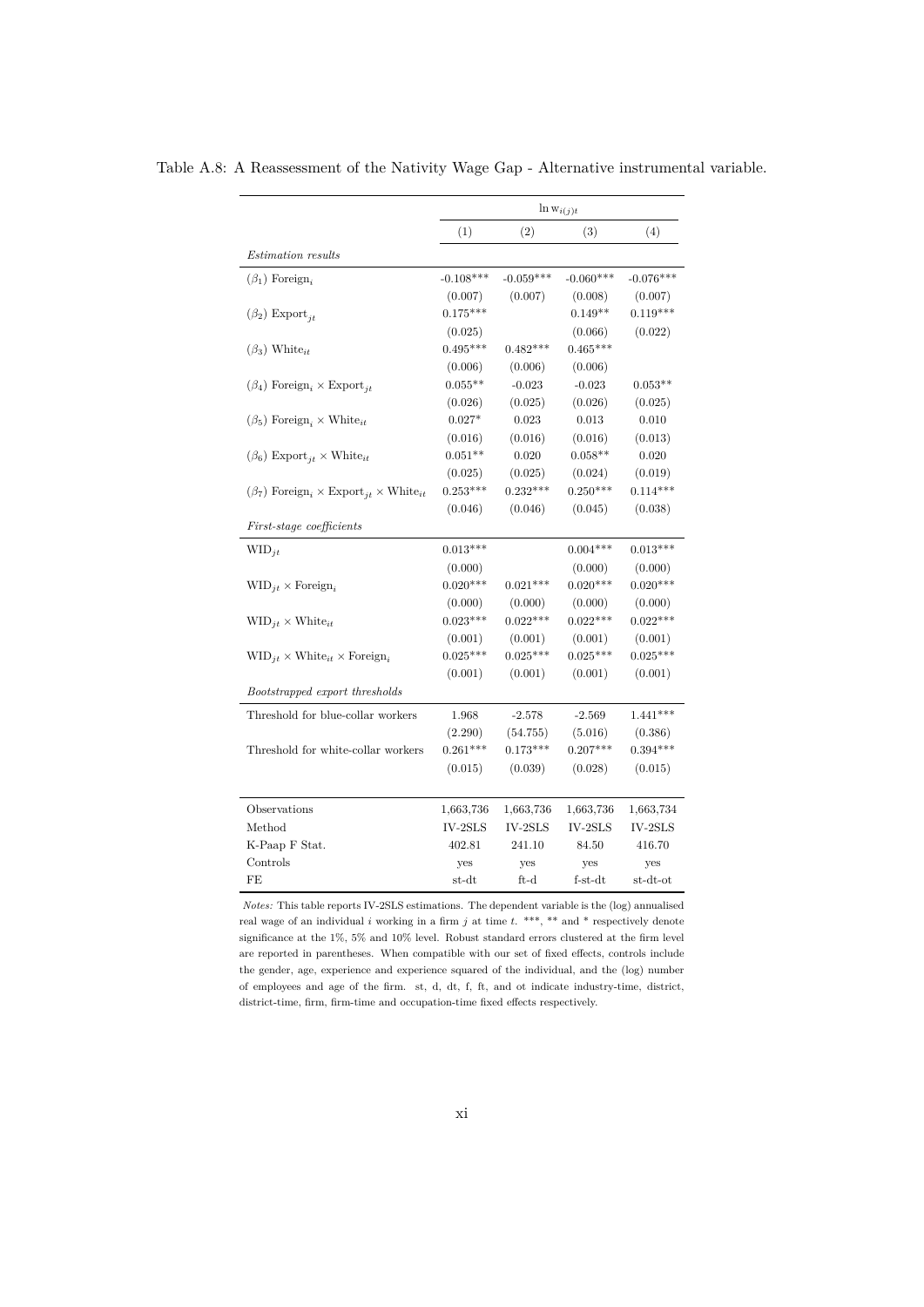|                                                                               | $\ln w_{i(j)t}$ |             |             |               |
|-------------------------------------------------------------------------------|-----------------|-------------|-------------|---------------|
|                                                                               | (1)             | (2)         | (3)         | (4)           |
| <i>Estimation results</i>                                                     |                 |             |             |               |
| $(\beta_1)$ Foreign,                                                          | $-0.092***$     | $-0.058***$ | $-0.061***$ | $-0.057***$   |
|                                                                               | (0.010)         | (0.009)     | (0.010)     | (0.010)       |
| $(\beta_2)$ Export <sub>it</sub>                                              | $0.139***$      |             | $0.118*$    | $0.103***$    |
|                                                                               | (0.028)         |             | (0.061)     | (0.025)       |
| $(\beta_3)$ White <sub>it</sub>                                               | $0.503***$      | $0.502***$  | $0.486***$  |               |
|                                                                               | (0.009)         | (0.008)     | (0.008)     |               |
| $(\beta_4)$ Foreign <sub>i</sub> × Export <sub>it</sub>                       | 0.010           | $-0.023$    | $-0.018$    | $-0.000$      |
|                                                                               | (0.034)         | (0.031)     | (0.032)     | (0.034)       |
| $(\beta_5)$ Foreign, $\times$ White <sub>it</sub>                             | 0.016           | 0.017       | 0.019       | $-0.014$      |
|                                                                               | (0.021)         | (0.021)     | (0.020)     | (0.017)       |
| $(\beta_6)$ Export <sub>it</sub> × White <sub>it</sub>                        | 0.027           | $-0.039$    | $-0.004$    | 0.004         |
|                                                                               | (0.031)         | (0.029)     | (0.027)     | (0.023)       |
| $(\beta_7)$ Foreign <sub>i</sub> × Export <sub>it</sub> × White <sub>it</sub> | $0.286***$      | $0.243***$  | $0.232***$  | $0.176***$    |
|                                                                               | (0.058)         | (0.056)     | (0.055)     | (0.047)       |
| <i>First-stage coefficients</i>                                               |                 |             |             |               |
| $WID_{it}$                                                                    | $0.011***$      |             | $0.003***$  | $0.011***$    |
|                                                                               | (0.000)         |             | (0.000)     | (0.000)       |
| $\text{WID}_{it} \times \text{Foreign}_{i}$                                   | $0.019***$      | $0.021***$  | $0.019***$  | $0.019***$    |
|                                                                               | (0.000)         | (0.001)     | (0.001)     | (0.000)       |
| $\text{WID}_{it} \times \text{White}_{it}$                                    | $0.023***$      | $0.023***$  | $0.021***$  | $0.022***$    |
|                                                                               | (0.001)         | (0.001)     | (0.001)     | (0.001)       |
| $\text{WID}_{it} \times \text{White}_{it} \times \text{Foreign}_{i}$          | $0.026***$      | $0.027***$  | $0.026***$  | $0.026***$    |
|                                                                               | (0.001)         | (0.001)     | (0.001)     | (0.001)       |
| Bootstrapped export thresholds                                                |                 |             |             |               |
| Threshold for blue-collar workers                                             | 8.959           | $-2.510$    | $-3.449$    | $-287.297***$ |
|                                                                               | (15.686)        | (23.929)    | (428.609)   | (9.053)       |
| Threshold for white-collar workers                                            | $0.258***$      | $0.189***$  | $0.198***$  | $0.451***$    |
|                                                                               | (0.019)         | (0.038)     | (0.035)     | (0.008)       |
| Observations                                                                  | 1,648,100       | 1,648,100   | 1,648,100   | 1,648,098     |
| Method                                                                        | $IV-2SLS$       | IV-2SLS     | $IV-2SLS$   | $IV-2SLS$     |
| K-Paap F Stat.                                                                | 315.74          | 278.83      | 145.35      | 314.46        |
| Controls                                                                      | yes             | yes         | yes         | ves           |
| FE                                                                            | $_{\rm st-dt}$  | $ft-d$      | $f-<$       | st-dt-ot      |

<span id="page-49-0"></span>Table A.9: A Reassessment of the Nativity Wage Gap - Excluding non-exporting firms.

*Notes:* This table reports IV-2SLS estimations. The dependent variable is the (log) annualised real wage of an individual *i* working in a firm *j* at time *t*. \*\*\*, \*\* and \* respectively denote significance at the 1%, 5% and 10% level. Robust standard errors clustered at the firm level are reported in parentheses. When compatible with our set of fixed effects, controls include the gender, age, experience and experience squared of the individual, and the (log) number of employees and age of the firm. st, d, dt, f, ft, and ot indicate industry-time, district, district-time, firm, firm-time and occupation-time fixed effects respectively.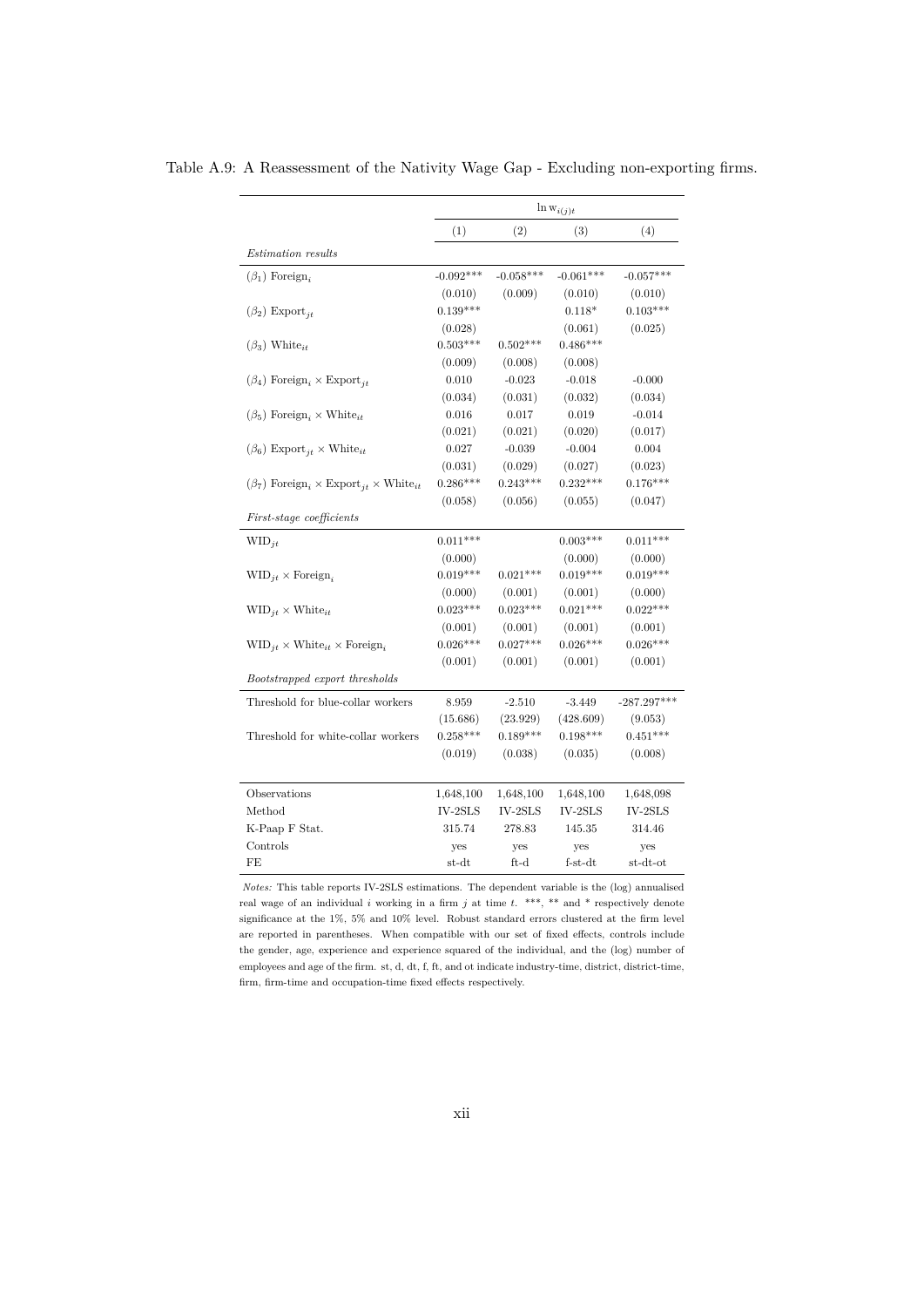|                                                                               |                        | $\ln w_{i(j)t}$        |                        |                        |
|-------------------------------------------------------------------------------|------------------------|------------------------|------------------------|------------------------|
|                                                                               | (1)                    | (2)                    | (3)                    | (4)                    |
| <i>Estimation results</i>                                                     |                        |                        |                        |                        |
| $(\beta_1)$ Foreign,                                                          | $-0.104***$            | $-0.058***$            | $-0.059***$            | $-0.092***$            |
|                                                                               | (0.008)                | (0.008)                | (0.008)                | (0.008)                |
| $(\beta_2)$ Export <sub>it</sub>                                              | $0.127***$             |                        | 0.004                  | $0.082***$             |
|                                                                               | (0.030)                |                        | (0.061)                | (0.025)                |
| $(\beta_3)$ White <sub>it</sub>                                               | $0.348***$             | $0.364***$             | $0.350***$             |                        |
|                                                                               | (0.006)                | (0.005)                | (0.005)                |                        |
| $(\beta_4)$ Foreign <sub>i</sub> × Export <sub>it</sub>                       | $0.067**$              | $-0.014$               | $-0.013$               | $0.104***$             |
|                                                                               | (0.029)                | (0.027)                | (0.027)                | (0.028)                |
| $(\beta_5)$ Foreign <sub>i</sub> × White <sub>it</sub>                        | $-0.003$               | 0.008                  | 0.001                  | $0.051***$             |
|                                                                               | (0.014)                | (0.015)                | (0.014)                | (0.013)                |
| $(\beta_6)$ Export <sub>it</sub> × White <sub>it</sub>                        | $0.310***$             | $0.191***$             | $0.226***$             | $0.102***$             |
|                                                                               | (0.024)                | (0.023)                | (0.022)                | (0.016)                |
| $(\beta_7)$ Foreign <sub>i</sub> × Export <sub>it</sub> * White <sub>it</sub> | $0.255***$             | $0.221***$             | $0.234***$             | $-0.007$               |
|                                                                               | (0.044)                | (0.044)                | (0.043)                | (0.038)                |
| First-stage coefficients                                                      |                        |                        |                        |                        |
| $WID_{it}$                                                                    | $0.010***$             |                        | $0.003***$             | $0.010***$             |
|                                                                               | (0.000)                |                        | (0.000)                | (0.000)                |
| $WID_{it} \times Foreign_{it}$                                                | $0.018***$             | $0.019***$             | $0.018***$             | $0.018***$             |
|                                                                               | (0.000)                | (0.000)                | (0.000)                | (0.000)                |
| $\text{WID}_{it} \times \text{White}_{it}$                                    | $0.021***$             | $0.021***$             | $0.020***$             | $0.019***$             |
|                                                                               | (0.000)                | (0.001)                | (0.000)                | (0.000)                |
| $\text{WID}_{it} \times \text{White}_{it} \times \text{Foreign}_{i}$          | $0.024***$             | $0.024***$             | $0.024***$             | $0.024***$             |
|                                                                               | (0.001)                | (0.001)                | (0.001)                | (0.001)                |
| Bootstrapped export thresholds                                                |                        |                        |                        |                        |
| Threshold for blue-collar workers                                             | $1.557**$              | $-4.144$               | $-4.653$               | $0.880***$             |
|                                                                               | (0.622)                | (7.618)                | (12.594)               | (0.098)                |
| Threshold for white-collar workers                                            | $0.332***$             | $0.238***$             | $0.264***$             | $0.418***$             |
|                                                                               | (0.010)                | (0.028)                | (0.015)                | (0.030)                |
|                                                                               |                        |                        |                        |                        |
| Observations                                                                  | 1,767,927<br>$IV-2SLS$ | 1,764,587<br>$IV-2SLS$ | 1,767,504<br>$IV-2SLS$ | 1,767,926<br>$IV-2SLS$ |
| Method                                                                        | 305.74                 | 493.18                 |                        |                        |
| K-Paap F Stat.                                                                |                        |                        | 138.92                 | 321.69                 |
| Controls                                                                      | yes                    | yes                    | yes                    | yes                    |
| FE                                                                            | st-dt                  | $ft-d$                 | $f-st-dt$              | st-dt-ot               |

<span id="page-50-0"></span>Table A.10: A Reassessment of the Nativity Wage Gap - ISCO classification.

*Notes:* This table reports IV-2SLS estimations. The dependent variable is the (log) annualised real wage of an individual *i* working in a firm *j* at time *t*. Blue- and white-collar workers are defined using the ISCO classification. \*\*\*, \*\* and \* respectively denote significance at the 1%, 5% and 10% level. Robust standard errors clustered at the firm level are reported in parentheses. When compatible with our set of fixed effects, controls include the gender, age, experience and experience squared of the individual, and the (log) number of employees and age of the firm. st, d, dt, f, ft, and ot indicate industry-time, district, district-time, firm, firm-time and occupation-time fixed effects respectively.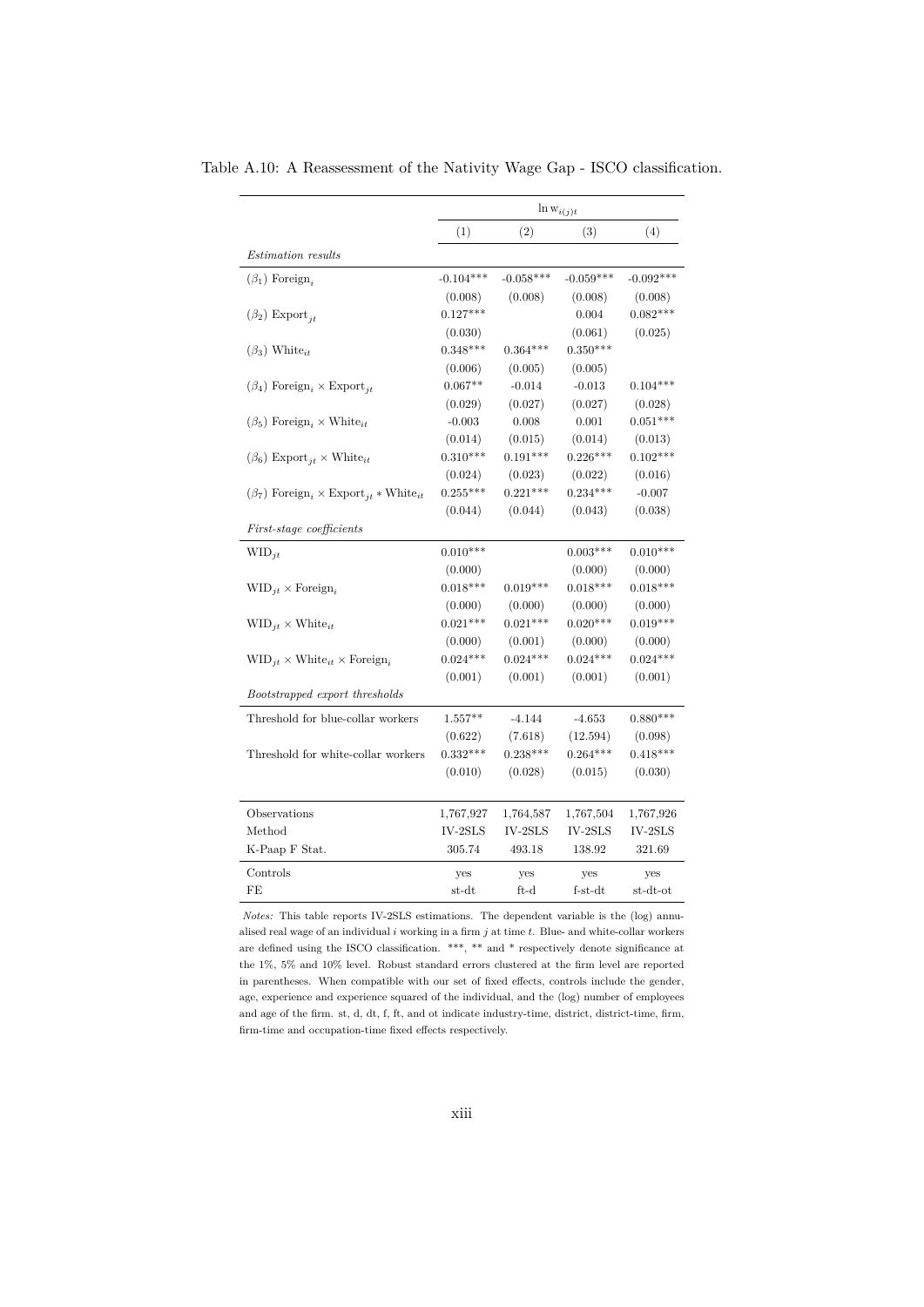|                                                                              | $\ln w_{i(j)t}$ |             |             |             |
|------------------------------------------------------------------------------|-----------------|-------------|-------------|-------------|
|                                                                              | (1)             | (2)         | (3)         | (4)         |
| <i>Estimation results</i>                                                    |                 |             |             |             |
| $(\beta_1)$ Foreign,                                                         | $-0.111***$     | $-0.066***$ | $-0.068***$ | $-0.077***$ |
|                                                                              | (0.007)         | (0.007)     | (0.007)     | (0.007)     |
| $(\beta_2)$ Export <sub>jt</sub>                                             | $0.158***$      |             | 0.040       | $0.116***$  |
|                                                                              | (0.028)         |             | (0.059)     | (0.054)     |
| $(\beta_3)$ Info <sub>it</sub>                                               | $0.380***$      | $0.404***$  | $0.387***$  |             |
|                                                                              | (0.006)         | (0.006)     | (0.006)     |             |
| $(\beta_4)$ Foreign <sub>i</sub> × Export <sub>it</sub>                      | $0.044*$        | $-0.027$    | $-0.028$    | $0.067***$  |
|                                                                              | (0.026)         | (0.024)     | (0.025)     | (0.024)     |
| $(\beta_5)$ Foreign, $\times$ Info <sub>it</sub>                             | 0.001           | 0.007       | $-0.002$    | 0.003       |
|                                                                              | (0.018)         | (0.019)     | (0.019)     | (0.016)     |
| $(\beta_6)$ Export <sub>it</sub> $\times$ Info <sub>it</sub>                 | $0.429***$      | $0.303***$  | $0.342***$  | $0.108***$  |
|                                                                              | (0.025)         | (0.024)     | (0.023)     | (0.021)     |
| $(\beta_7)$ Foreign <sub>i</sub> × Export <sub>it</sub> * Info <sub>it</sub> | $0.252***$      | $0.242***$  | $0.259***$  | $0.139***$  |
|                                                                              | (0.050)         | (0.051)     | (0.051)     | (0.044)     |
| First-stage coefficients                                                     |                 |             |             |             |
| $WID_{it}$                                                                   | $0.011***$      |             | $0.003***$  | $0.011***$  |
|                                                                              | (0.000)         |             | (0.000)     | (0.000)     |
| $\text{WID}_{it} \times \text{Foreign}_{i}$                                  | $0.019***$      | $0.020***$  | $0.019***$  | $0.019***$  |
|                                                                              | (0.000)         | (0.000)     | (0.000)     | (0.000)     |
| $\text{WID}_{jt} \times \text{Info}_{it}$                                    | $0.020***$      | $0.021***$  | $0.020***$  | $0.020***$  |
|                                                                              | (0.000)         | (0.001)     | (0.001)     | (0.000)     |
| $\text{WID}_{it} \times \text{Info}_{it} \times \text{Foreign}_{i}$          | $0.024***$      | $0.025***$  | $0.024***$  | $0.024***$  |
|                                                                              | (0.001)         | (0.001)     | (0.001)     | (0.001)     |
| Bootstrapped export thresholds                                               |                 |             |             |             |
| Threshold for blue-collar workers                                            | 2.551           | $-2.501$    | $-2.375$    | $1.160***$  |
|                                                                              | (2.685)         | (31.383)    | (6.817)     | (0.272)     |
| Threshold for white-collar workers                                           | $0.371***$      | $0.277***$  | $0.304***$  | $0.363***$  |
|                                                                              | (0.013)         | (0.037)     | (0.022)     | (0.014)     |
| Observations                                                                 | 1,821,525       | 1,821,525   | 1,821,525   | 1,821,523   |
| Method                                                                       | $IV-2SLS$       | $IV-2SLS$   | $IV-2SLS$   | $IV-2SLS$   |
| K-Paap F Stat.                                                               | 301.49          | 262.52      | 148.18      | 320.34      |
| Controls                                                                     | yes             | yes         | yes         | yes         |
| FE                                                                           | st-dt           | $ft-d$      | $f-<>st-dt$ | st-dt-ot    |

<span id="page-51-0"></span>Table A.11: A Reassessment of the Nativity Wage Gap - Trade related occupations.

*Notes:* This table reports IV-2SLS estimations. The dependent variable is the (log) annualised real wage of an individual *i* working in a firm *j* at time *t*. Info*it* is a dummy equal to one if the individual holds a trade-related job. \*\*\*, \*\* and \* respectively denote significance at the  $1\%,\,5\%$  and  $10\%$  level. Robust standard errors clustered at the firm level are reported in parentheses. When compatible with our set of fixed effects, controls include the gender, age, experience and experience squared of the individual, and the (log) number of employees and age of the firm. st, d, dt, f, ft, and ot indicate industry-time, district, district-time, firm, firm-time and occupation-time fixed effects respectively.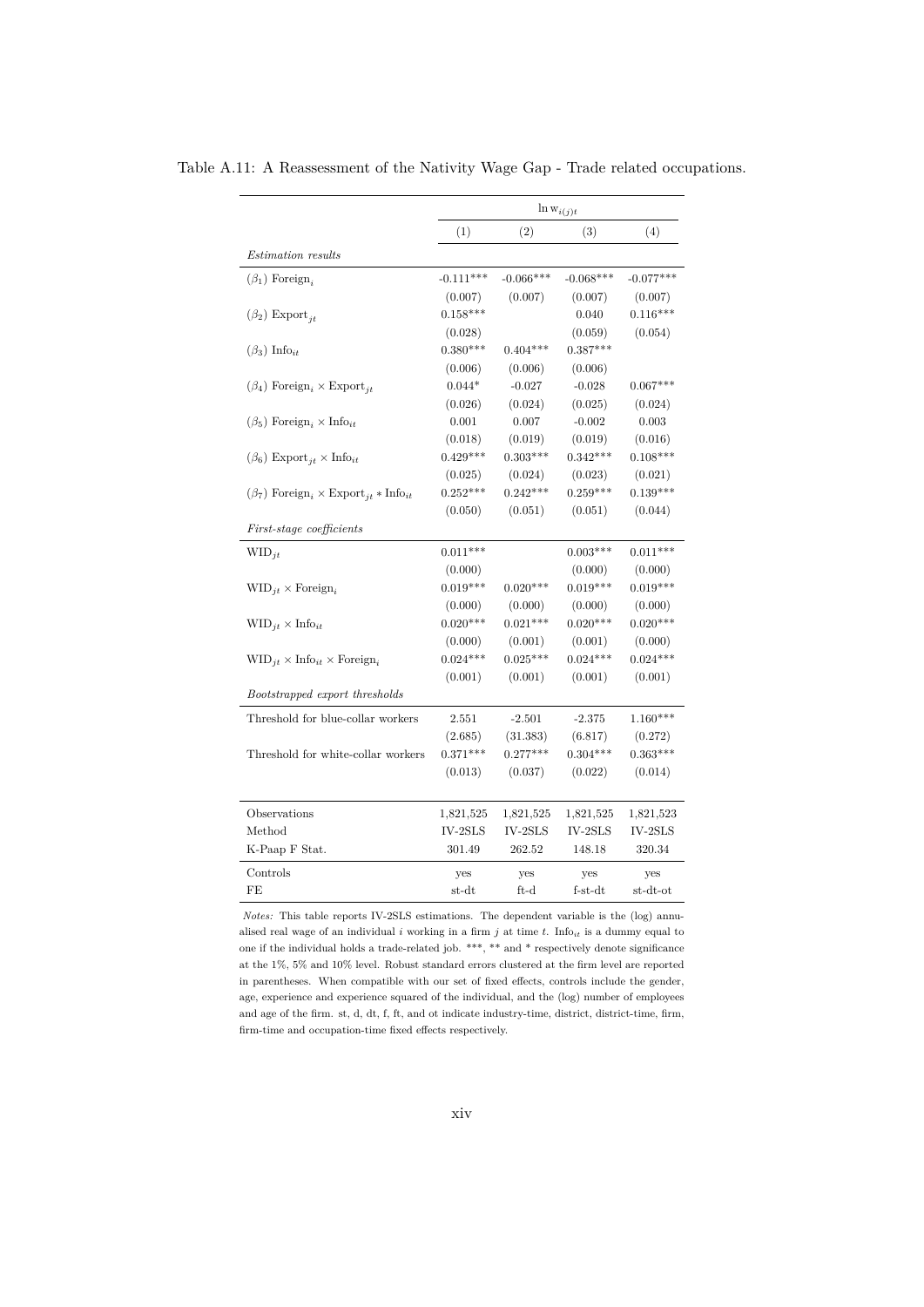|                                                                               |                | $\ln w_{i(j)t}$ |             |             |
|-------------------------------------------------------------------------------|----------------|-----------------|-------------|-------------|
|                                                                               | (1)            | (2)             | (3)         | (4)         |
| <b>Estimation</b> results                                                     |                |                 |             |             |
| $(\beta_1)$ Foreign,                                                          | $-0.115***$    | $-0.066***$     | $-0.069***$ | $-0.089***$ |
|                                                                               | (0.008)        | (0.008)         | (0.008)     | (0.008)     |
| $(\beta_2)$ Export <sub>jt</sub>                                              | $0.192***$     |                 | 0.097       | $0.123***$  |
|                                                                               | (0.029)        |                 | (0.063)     | (0.026)     |
| $(\beta_3)$ White <sub>it</sub>                                               | $0.491***$     | $0.478***$      | $0.460***$  |             |
|                                                                               | (0.006)        | (0.006)         | (0.006)     |             |
| $(\beta_4)$ Foreign <sub>i</sub> × Export <sub>it</sub>                       | $0.080***$     | $-0.001$        | 0.003       | $0.086***$  |
|                                                                               | (0.031)        | (0.028)         | (0.028)     | (0.029)     |
| $(\beta_5)$ Foreign, $\times$ White <sub>it</sub>                             | $0.044***$     | $0.032*$        | 0.026       | $0.028*$    |
|                                                                               | (0.017)        | (0.017)         | (0.017)     | (0.015)     |
| $(\beta_6)$ Export <sub>it</sub> × White <sub>it</sub>                        | $0.040*$       | 0.015           | $0.054**$   | $0.034*$    |
|                                                                               | (0.022)        | (0.023)         | (0.022)     | (0.018)     |
| $(\beta_7)$ Foreign <sub>i</sub> × Export <sub>it</sub> * White <sub>it</sub> | $0.191***$     | $0.201***$      | $0.206***$  | 0.056       |
|                                                                               | (0.047)        | (0.047)         | (0.046)     | (0.041)     |
| First-stage coefficients                                                      |                |                 |             |             |
| $WID_{it}$                                                                    | $0.010***$     |                 | $0.003***$  | $0.010***$  |
|                                                                               | (0.000)        |                 | (0.000)     | (0.000)     |
| $\text{WID}_{it} \times \text{Foreign}_{i}$                                   | $0.018***$     | $0.019***$      | $0.018***$  | $0.018***$  |
|                                                                               | (0.000)        | (0.000)         | (0.000)     | (0.000)     |
| $\text{WID}_{jt} \times \text{White}_{it}$                                    | $0.021***$     | $0.021***$      | $0.020***$  | $0.021***$  |
|                                                                               | (0.000)        | (0.001)         | (0.000)     | (0.000)     |
| $\text{WID}_{it} \times \text{White}_{it} \times \text{Foreign}_{i}$          | $0.025***$     | $0.025***$      | $0.026***$  | $0.025***$  |
|                                                                               | (0.001)        | (0.001)         | (0.001)     | (0.001)     |
| Bootstrapped export thresholds                                                |                |                 |             |             |
| Threshold for blue-collar workers                                             | $1.452***$     | $-128.067$      | 20.627      | $1.038***$  |
|                                                                               | (0.225)        | (297.014)       | (19.292)    | (0.264)     |
| Threshold for white-collar workers                                            | $0.263***$     | $0.171***$      | $0.204***$  | $0.430***$  |
|                                                                               | (0.017)        | (0.033)         | (0.029)     | (0.023)     |
| Observations                                                                  | 1,581,661      | 1,581,661       | 1,581,661   | 1,581,659   |
| Method                                                                        | $IV-2SLS$      | $IV-2SLS$       | $IV-2SLS$   | $IV-2SLS$   |
| K-Paap F Stat.                                                                | 275.69         | 521.15          | 148.84      | 287.55      |
| Controls                                                                      | yes            | yes             | yes         | yes         |
| FE                                                                            | $_{\rm st-dt}$ | $ft-d$          | $f-<>st-dt$ | st-dt-ot    |

<span id="page-52-0"></span>Table A.12: A Reassessment of the Nativity Wage Gap - Excluding the region of Paris.

*Notes:* This table reports IV-2SLS estimations. The dependent variable is the (log) annualised real wage of an individual *i* working in a firm *j* at time *t*. \*\*\*, \*\* and \* respectively denote significance at the 1%, 5% and 10% level. Robust standard errors clustered at the firm level are reported in parentheses. When compatible with our set of fixed effects, controls include the gender, age, experience and experience squared of the individual, and the (log) number of employees and age of the firm. st, d, dt, f, ft, and ot indicate industry-time, district, district-time, firm, firm-time and occupation-time fixed effects respectively.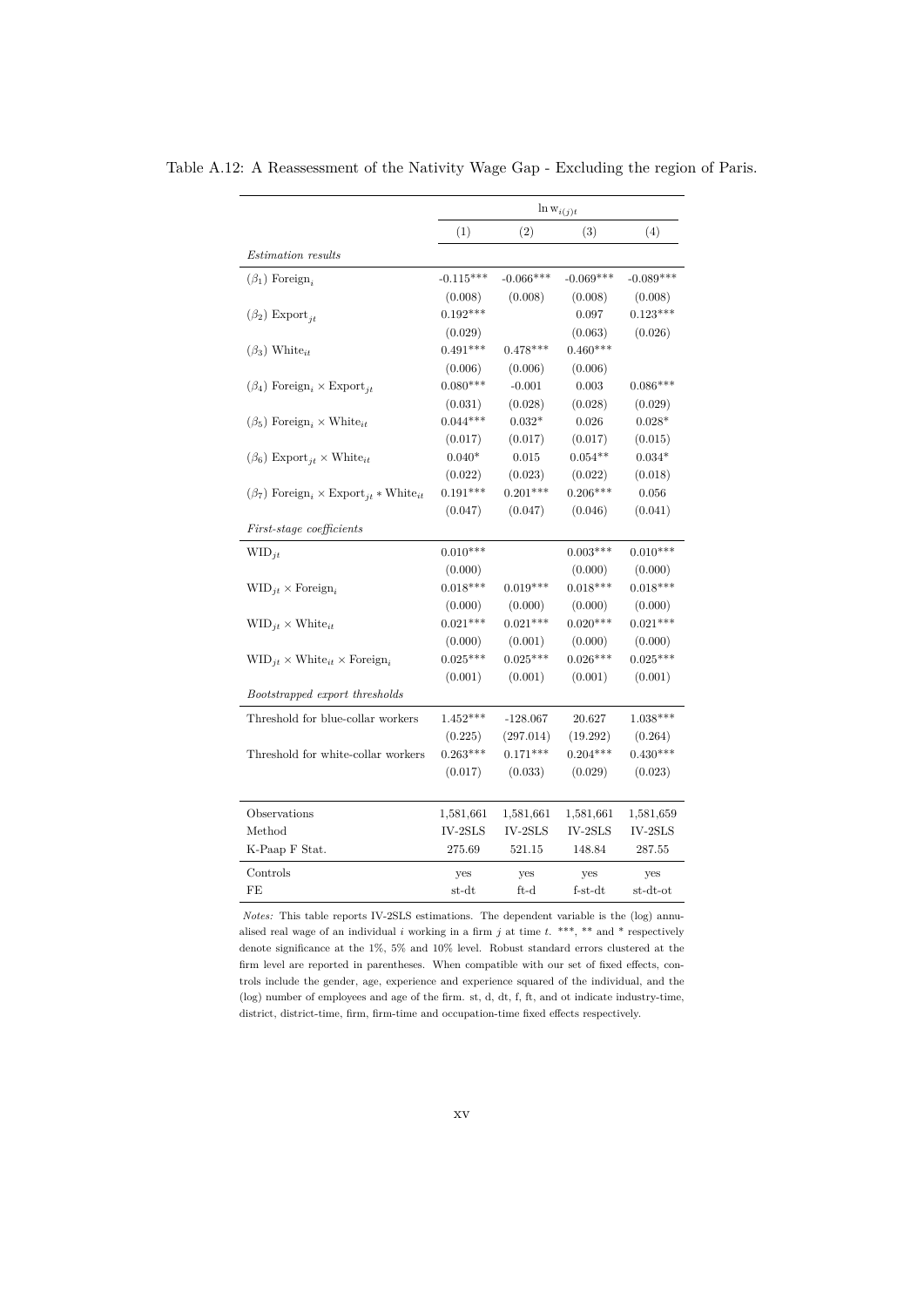|                                                                               | $\ln w_{i(j)t}$ |             |             |             |
|-------------------------------------------------------------------------------|-----------------|-------------|-------------|-------------|
|                                                                               | (1)             | (2)         | (3)         | (4)         |
| <b>Estimation</b> results                                                     |                 |             |             |             |
| $(\beta_1)$ Foreign,                                                          | $-0.101***$     | $-0.043***$ | $-0.047***$ | $-0.072***$ |
|                                                                               | (0.008)         | (0.008)     | (0.009)     | (0.008)     |
| $(\beta_2)$ Export <sub>jt</sub>                                              | $0.213***$      |             | 0.084       | $0.150***$  |
|                                                                               | (0.029)         |             | (0.064)     | (0.025)     |
| $(\beta_3)$ White <sub>it</sub>                                               | $0.484***$      | $0.485***$  | $0.463***$  |             |
|                                                                               | (0.006)         | (0.007)     | (0.006)     |             |
| $(\beta_4)$ Foreign <sub>i</sub> × Export <sub>it</sub>                       | $0.063**$       | $-0.054*$   | $-0.043$    | $0.057**$   |
|                                                                               | (0.029)         | (0.030)     | (0.030)     | (0.029)     |
| $(\beta_5)$ Foreign <sub>i</sub> × White <sub>it</sub>                        | 0.010           | $-0.007$    | $-0.012$    | 0.005       |
|                                                                               | (0.016)         | (0.017)     | (0.016)     | (0.014)     |
| $(\beta_6)$ Export <sub>it</sub> × White <sub>it</sub>                        | $0.046*$        | $-0.011$    | 0.041       | 0.008       |
|                                                                               | (0.026)         | (0.028)     | (0.027)     | (0.020)     |
| $(\beta_7)$ Foreign <sub>i</sub> × Export <sub>it</sub> * White <sub>it</sub> | $0.283***$      | $0.312***$  | $0.313***$  | $0.132***$  |
|                                                                               | (0.048)         | (0.050)     | (0.049)     | (0.042)     |
| First-stage coefficients                                                      |                 |             |             |             |
| $WID_{it}$                                                                    | $0.010***$      |             | $0.003***$  | $0.011***$  |
|                                                                               | (0.000)         |             | (0.000)     | (0.000)     |
| $WID_{it} \times Foreign_{it}$                                                | $0.018***$      | $0.019***$  | $0.018***$  | $0.018***$  |
|                                                                               | (0.000)         | (0.001)     | (0.000)     | (0.000)     |
| $\text{WID}_{it} \times \text{White}_{it}$                                    | $0.021***$      | $0.021***$  | $0.020***$  | $0.020***$  |
|                                                                               | (0.001)         | (0.001)     | (0.001)     | (0.000)     |
| $\text{WID}_{it} \times \text{White}_{it} \times \text{Foreign}_{i}$          | $0.024***$      | $0.025***$  | $0.024***$  | $0.024***$  |
|                                                                               | (0.001)         | (0.001)     | (0.001)     | (0.001)     |
| Bootstrapped export thresholds                                                |                 |             |             |             |
| Threshold for blue-collar workers                                             | $1.608**$       | $-0.795*$   | $-1.095$    | 1.268       |
|                                                                               | (0.716)         | (0.445)     | (25.829)    | (0.832)     |
| Threshold for white-collar workers                                            | $0.265***$      | $0.194***$  | $0.218***$  | $0.354***$  |
|                                                                               | (0.013)         | (0.027)     | (0.021)     | (0.016)     |
|                                                                               |                 |             |             |             |
| Observations                                                                  | 1,331,460       | 1,298,363   | 1,327,892   | 1,331,454   |
| Method                                                                        | $IV-2SLS$       | $IV-2SLS$   | IV-2SLS     | $IV-2SLS$   |
| K-Paap F Stat.                                                                | 288.24          | 363.12      | 132.44      | 294.06      |
| Controls                                                                      | yes             | yes         | yes         | yes         |
| FE                                                                            | st-dt           | ft-d        | $f-st-dt$   | st-dt-ot    |

<span id="page-53-0"></span>Table A.13: A Reassessment of the Nativity Wage Gap - Males only.

*Notes:* This table reports IV-2SLS estimations. The dependent variable is the (log) annualised real wage of an individual *i* working in a firm *j* at time *t*. \*\*\*, \*\* and \* respectively denote significance at the 1%, 5% and 10% level. Robust standard errors clustered at the firm level are reported in parentheses. When compatible with our set of fixed effects, controls include the gender, age, experience and experience squared of the individual, and the (log) number of employees and age of the firm. st, d, dt, f, ft, and ot indicate industry-time, district, district-time, firm, firm-time and occupation-time fixed effects respectively.